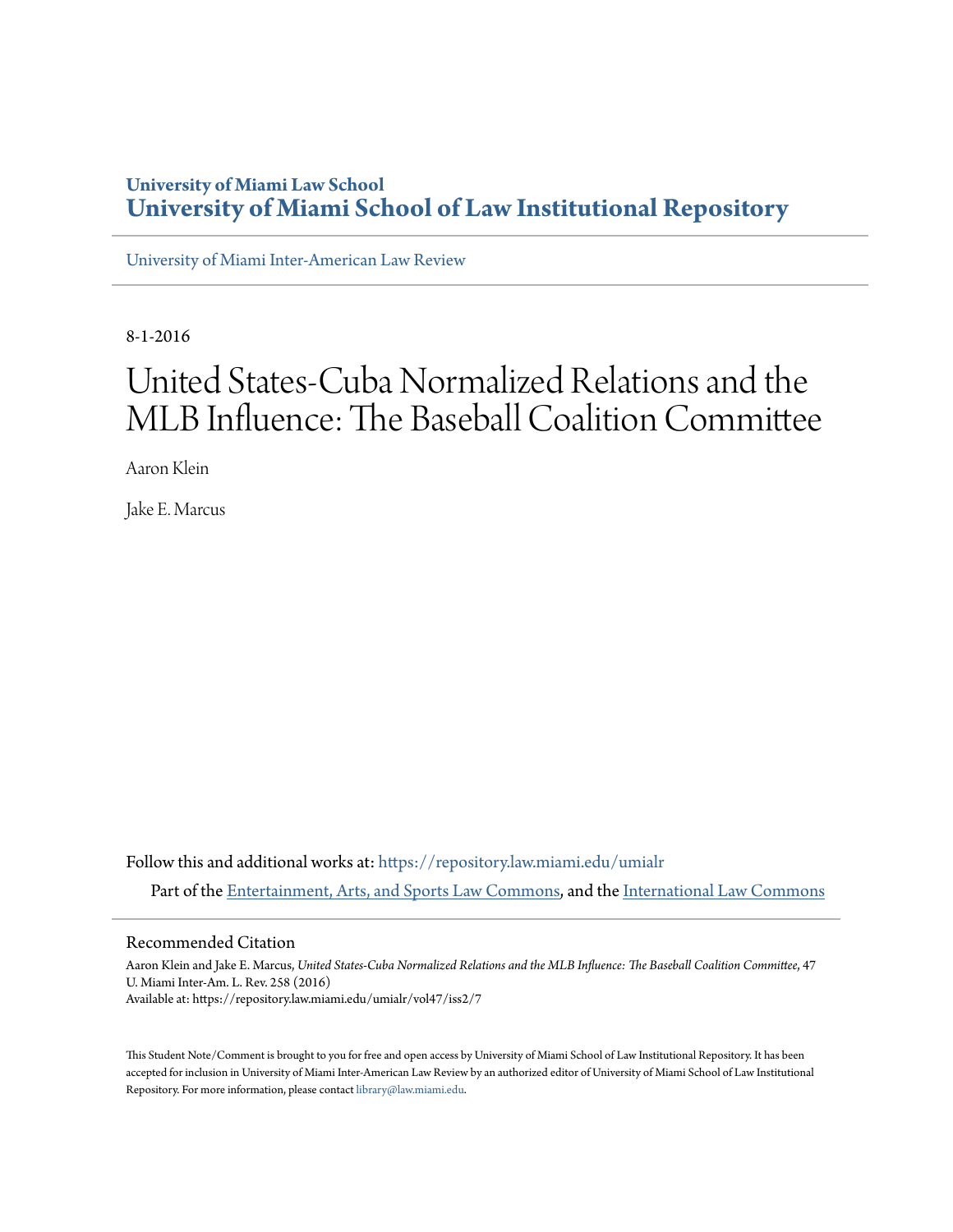# **University of Miami Law School [Institutional Repository](http://repository.law.miami.edu?utm_source=repository.law.miami.edu%2Fumialr%2Fvol47%2Fiss2%2F7&utm_medium=PDF&utm_campaign=PDFCoverPages)**

[University of Miami Inter-American Law Review](http://repository.law.miami.edu/umialr?utm_source=repository.law.miami.edu%2Fumialr%2Fvol47%2Fiss2%2F7&utm_medium=PDF&utm_campaign=PDFCoverPages)

8-1-2016

# United States-Cuba Normalized Relations and the MLB Influence: The Baseball Coalition Committee

Aaron Klein

Jake E. Marcus

Follow this and additional works at: [http://repository.law.miami.edu/umialr](http://repository.law.miami.edu/umialr?utm_source=repository.law.miami.edu%2Fumialr%2Fvol47%2Fiss2%2F7&utm_medium=PDF&utm_campaign=PDFCoverPages) Part of the [Entertainment, Arts, and Sports Law Commons,](http://network.bepress.com/hgg/discipline/893?utm_source=repository.law.miami.edu%2Fumialr%2Fvol47%2Fiss2%2F7&utm_medium=PDF&utm_campaign=PDFCoverPages) and the [International Law Commons](http://network.bepress.com/hgg/discipline/609?utm_source=repository.law.miami.edu%2Fumialr%2Fvol47%2Fiss2%2F7&utm_medium=PDF&utm_campaign=PDFCoverPages)

#### Recommended Citation

Aaron Klein and Jake Markus, *United States-Cuba Normalized Relations and the MLB Influence: The Baseball Coalition Committee*, 47 U. Miami Inter-Am. L. Rev. 258 () Available at: http://repository.law.miami.edu/umialr/vol47/iss2/7

This Student Note/Comment is brought to you for free and open access by Institutional Repository. It has been accepted for inclusion in University of Miami Inter-American Law Review by an authorized administrator of Institutional Repository. For more information, please contact [library@law.miami.edu](mailto:library@law.miami.edu).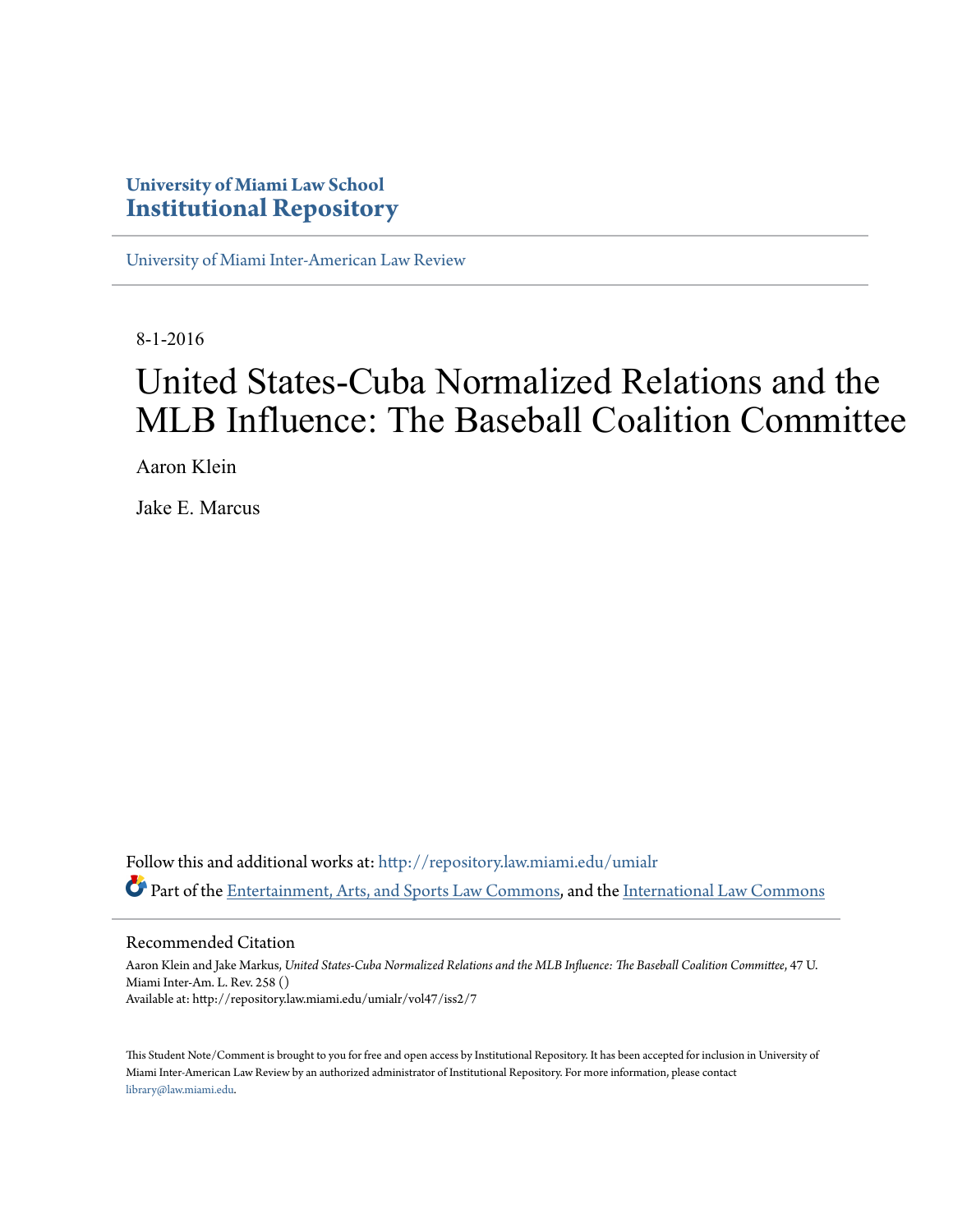# **United States-Cuba Normalized Relations and the MLB Influence: The Baseball Coalition Committee**

Aaron Klein\* Jake E. Marcus\*\*

*This note explores the past, present, and future of the path for Cuban baseball players into MLB. Specifically, this note will explore the late-2014 agreement between the United States and Cuba to normalize relations and its anticipated impact on MLB. Part I provides an extensive historical context of the relationship between the two countries with a focus on the effect that baseball has had on the relationship. Part II draws attention to MLB's current policies and the resulting hardships faced by Cuban baseball players embark on the journey from Serie Nacional to MLB. Part III concentrates on the legal issues arising out of the circuitous emigration process for Cuban baseball players to make MLB. Part IV outlines the wealth of literature on Cuban baseball and details the proposed solutions offered by other scholars on the matter. Part V explains the development of* 

Aaron Klein received his B.A. in Social Relations and Policy from Michigan State University in 2013 and graduated *magna cum laude* from the University of Miami School of Law in May 2016. He served as the Editor-in-Chief of the *Inter-American Law Review* for Volume 47. I would like to thank Ira J. Kurzban for his diligent assistance throughout the entire drafting process of this article, Professor Irwin Stotzky for his unwavering support throughout my law school career, and the entire staff of the *Inter-American Law Review* for their hard work throughout the editing stage. I dedicate this article to my selfless and brave mother, Beth Stotzky, who, without her support, I would be unable to fulfill each and every one of my childhood dreams.

Jake E. Marcus received his B.S.B.A. from Stonehill College in 2012 with a major in Finance. He will graduate from the University of Miami in 2017 with a J.D./ M.B.A. Jake served as an Articles & Comments Editor for Volume 47 of the Inter-American Law Review and will serve as an Executive editor for Volume 48. I would like to thank the IALR staff for their editorial support on this Note. I would also like to thank Professor Francisco Valdes for all of his guidance. Additionally, I would like to thank my parents, Stephen Marcus and Carol Augustyniak, for their support throughout my life and even more so in my graduate degree endeavors. This paper is also written in dedication of the late Michael Keane, who was an avid Red Sox and baseball fan.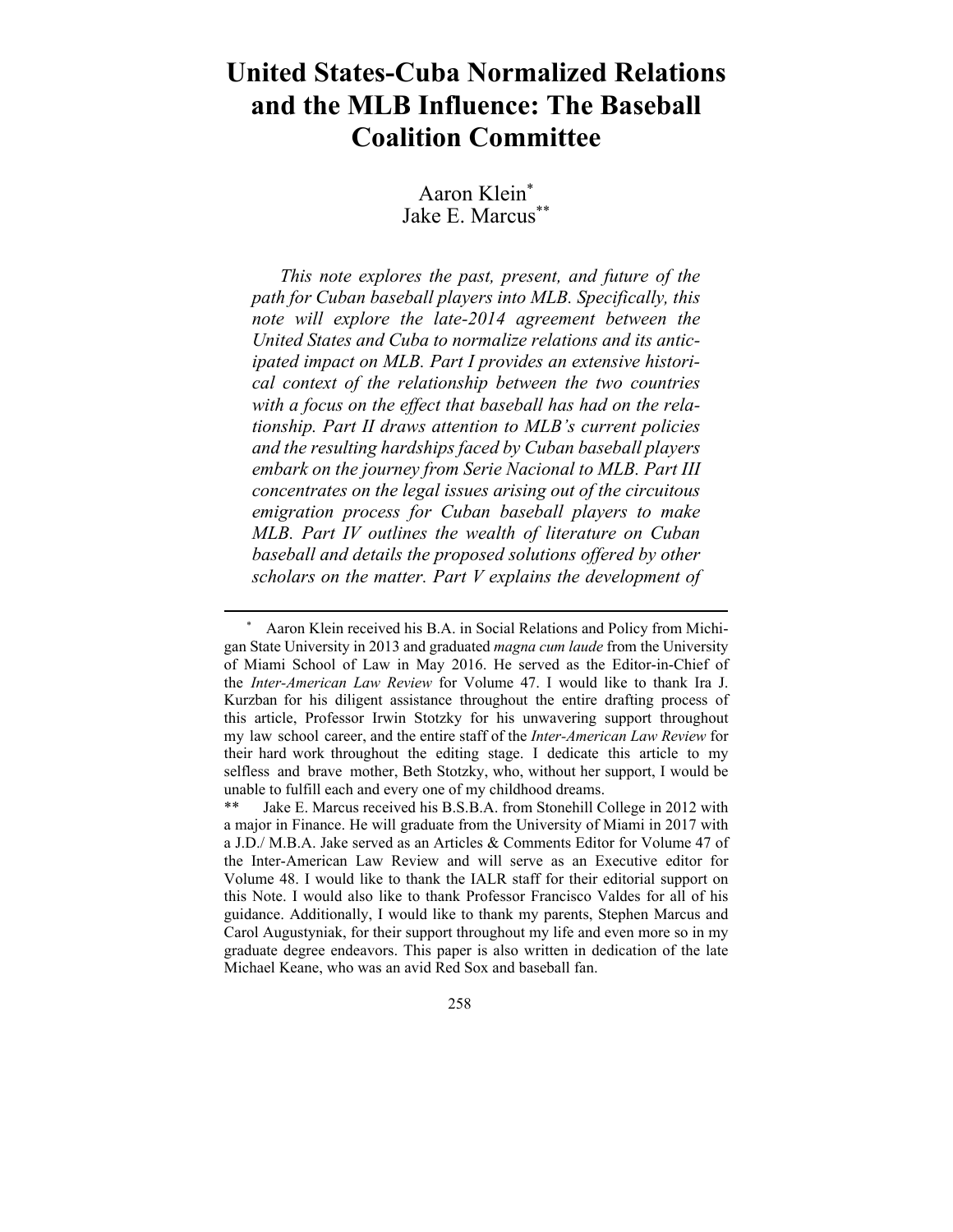*the normalization agreement between the United States and Cuba and predicts its impact on MLB. Finally, Part V proposes framework to enhance the safety involved with the emigration process and efficiency of the troubling issue while utilizing the normalized relations platform to align incentives for Cuba and the United States.* 

| I. HISTORICAL CONTEXT: IMPACT OF THE CUBAN REVOLUTION    |      |
|----------------------------------------------------------|------|
| AND TRADE EMBARGO<br>.                                   | 264  |
| A. The Cuba-United States Baseball Relationship Prior to |      |
| 1959                                                     |      |
| B. Baseball as a Form of Cuban National Identity266      |      |
| C. The Cuban Revolution of 1959 and Banning of           |      |
|                                                          |      |
| D. The Response of the United States: The Cuban          |      |
|                                                          | .267 |
| E. Cuban Escapees: Why Do They Leave? 269                |      |
| F. Cuba-United States Baseball Relationship Today270     |      |
| G. Cuba's Loan System: the First Step Toward an Open     |      |
| Market?                                                  | 273  |
| II. CURRENT MLB POLICY: THE PATH TO THE SHOW 276         |      |
|                                                          |      |
| B. Major League Baseball Eligibility Requirements278     |      |
|                                                          |      |
|                                                          |      |
| 2. International Amateur Free Agency and Bonus           |      |
|                                                          | .282 |
| 3. Exception to International Free Agency 283            |      |
| D. An Additional Hurdle: United States Treasury Office   |      |
|                                                          | 284  |
| III: LITIGATION INVOLVED BASEBALL PLAYERS', AGENTS',     |      |
|                                                          | .286 |
|                                                          |      |
|                                                          |      |
|                                                          | .293 |
| 2. HB 7095                                               |      |
|                                                          |      |
| 1. Eliminating Foreign-Residency Rule297                 |      |
|                                                          |      |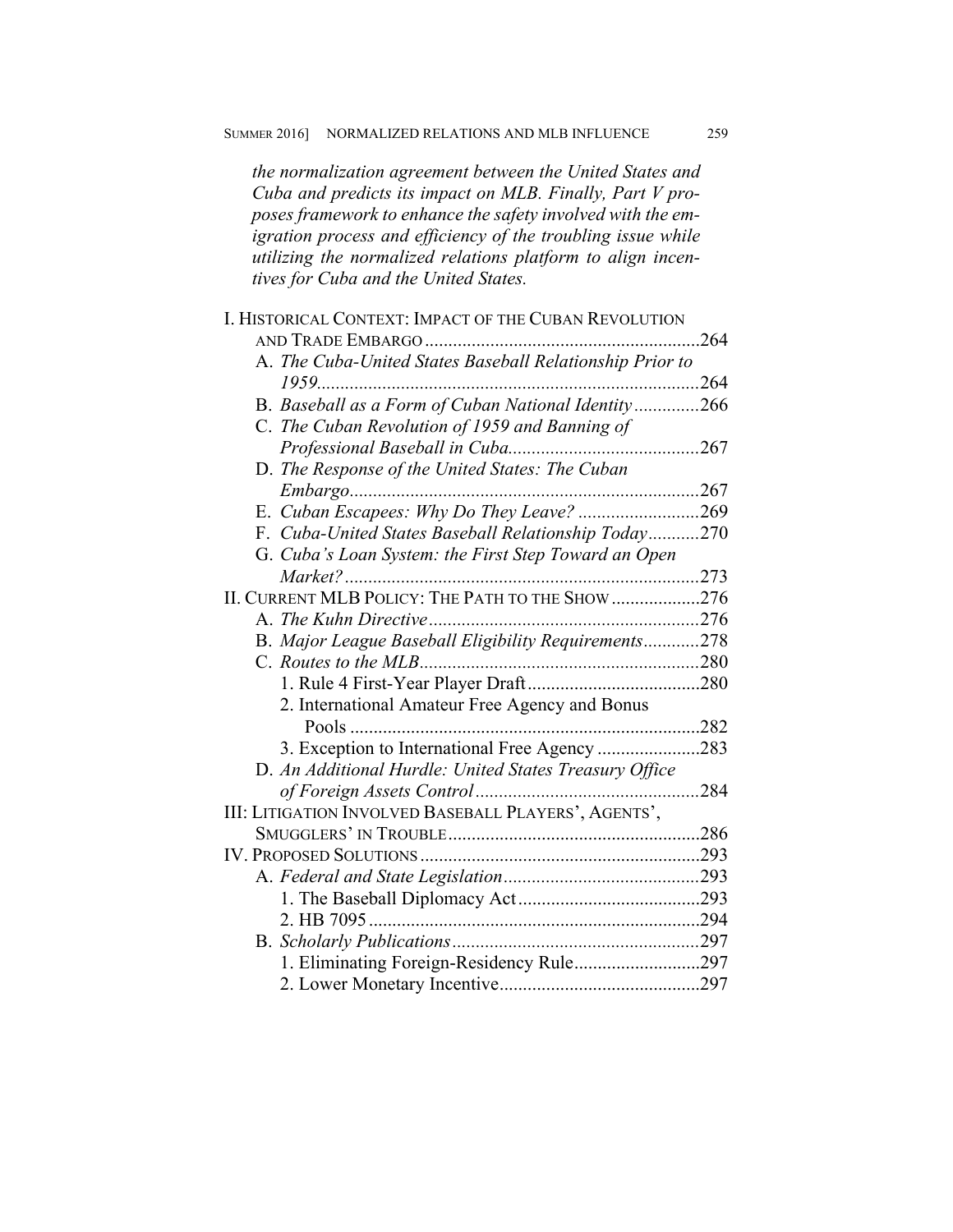| <b>INTER-AMERICAN LAW REVIEW</b><br>260            | [Vol. 47:2] |
|----------------------------------------------------|-------------|
|                                                    | .298        |
|                                                    | .298        |
|                                                    |             |
|                                                    | .300        |
| VI. THE NORMALIZATION OF DIPLOMATIC RELATIONS WITH |             |
|                                                    | .300        |
|                                                    |             |
|                                                    | .303        |
| VII. MOVING FORWARD: UNITED STATES-CUBAN BASEBALL  |             |
|                                                    | .304        |
| A. Parties Involved and Representatives305         |             |
|                                                    |             |
|                                                    |             |
|                                                    |             |
|                                                    |             |
|                                                    |             |
|                                                    |             |
|                                                    |             |
|                                                    | .314        |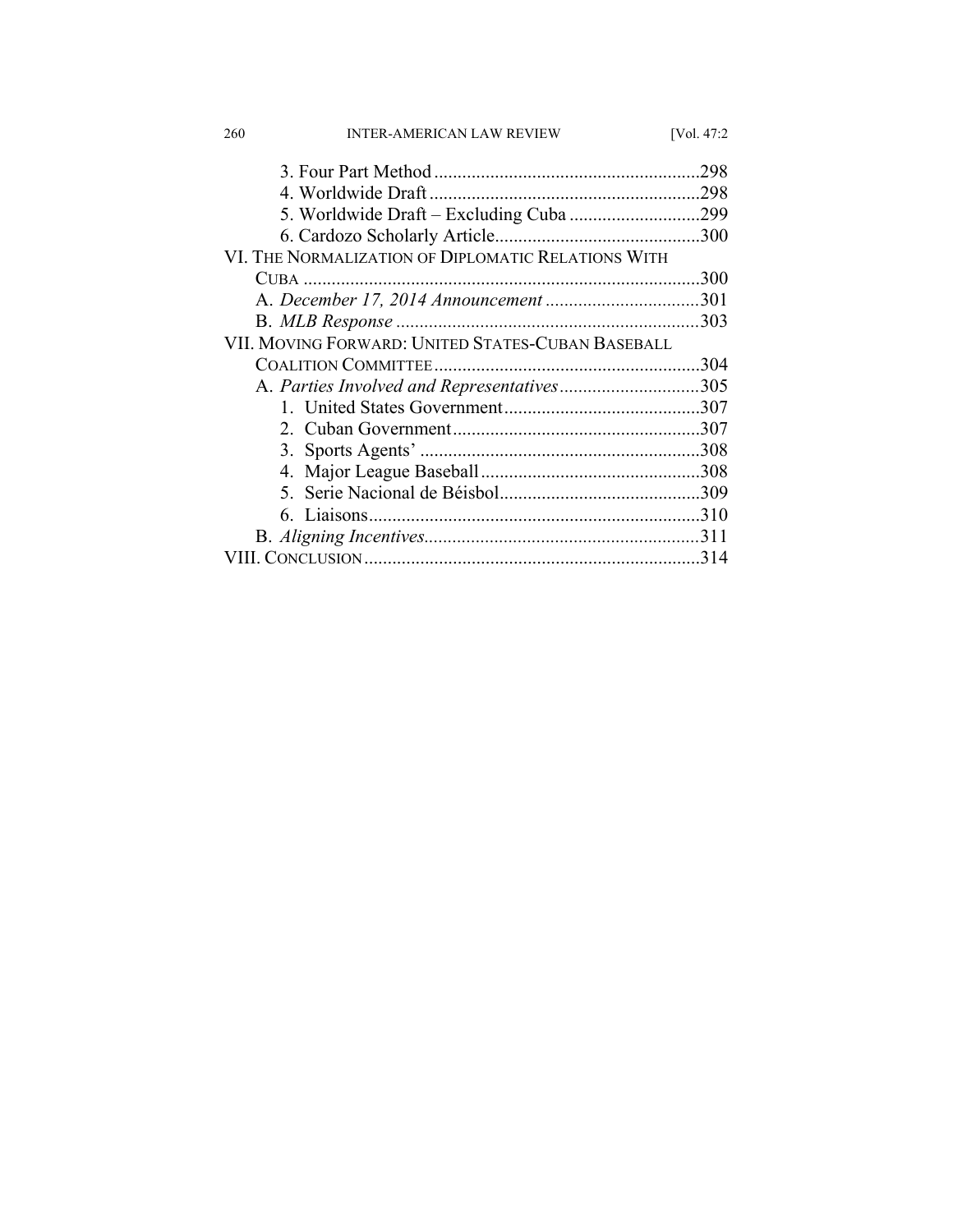On June 28, 2012, the Los Angeles Dodgers reached a sevenyear-agreement worth \$42 million with Cuban-born-turned-Mexican-resident Yasiel Puig.<sup>1</sup> After a little less than a year, Puig made his Major League debut in the Dodger-blue on June 2, 2013.<sup>2</sup> Immediately, he took the league by storm. For the month of June, Puig earned both the National League Rookie of the Month and National League Player of the Month awards, marking the first time in Major League Baseball ("MLB") history a player had done so in their debut month.<sup>3</sup> Puig continued to dazzle the world of baseball throughout the season, making highlight catches in the outfield, hitting mammoth home runs, and displaying one of the strongest throwing arms in the entire league. Despite playing in only 104 games, Puig finished second in the National League Rookie of the Year voting behind fellow Cuban José Fernández.<sup>4</sup>

Throughout the season, the Cuban outfielder was an enigma. Along with headlines about his play on the field came rumblings regarding the circumstances of his escape from Cuba. This led to a sea of rumors—that he was a spy for the Cuban government, that he continued to face death threats from those that helped him escape, and that he had betrayed his fellow countrymen in exchange for freedom.<sup>5</sup> On the eve of the 2014 MLB season, two reporters—Jesse

dex.jsp?gid=2013\_06\_03\_sdnmlb\_lanmlb\_1&mode=recap\_home&c\_id=la.

 <sup>1</sup> <sup>1</sup> Jesse Sanchez, *Dodgers Sign Cuban Puig to Seven-Year Deal*, THE OFFICIAL SITE OF THE LOS ANGELES DODGERS (June 29, 2012), http://m.dodgers.mlb.com/news/article/34081436/ [hereinafter Sanchez]. 2

Austin Laymance, *Pair of Homers Plus Puig's Defense Lift Dodgers*, THE OFFICIAL SITE OF THE LOS ANGELES DODGERS (June 4, 2013, 2:47 AM), http://mlb.mlb.com/mlb/gameday/in-

<sup>3</sup> Andrew Simon, *Puig Naps NL Player, Rookie Awards for June*, THE OFFICIAL SITE OF THE LOS ANGELES DODGERS (July. 3, 2013), http://m.dodgers.mlb.com/news/article/52580416/dodgers-outfielder-yasiel-puig-nl-player-ofthe-month-nl-rookie-of-the-month. 4

*Historic Win for Cuban Jose Fernandez*, BASEBALL WRITERS' ASSOCIATION OF AMERICA, http://bbwaa.com/13-nl-roy/ (last visited Feb. 17,  $2015$ ).

Jesse Katz, *Escape from Cuba: Yasiel Puig's Untold Journey to the Dodgers*, LOS ANGELES MAGAZINE (Apr. 14, 2014), http://www.lamag.com/longform/escape-from-cuba-yasiel-puigs-untold-journey-to-the-dodgers/2/.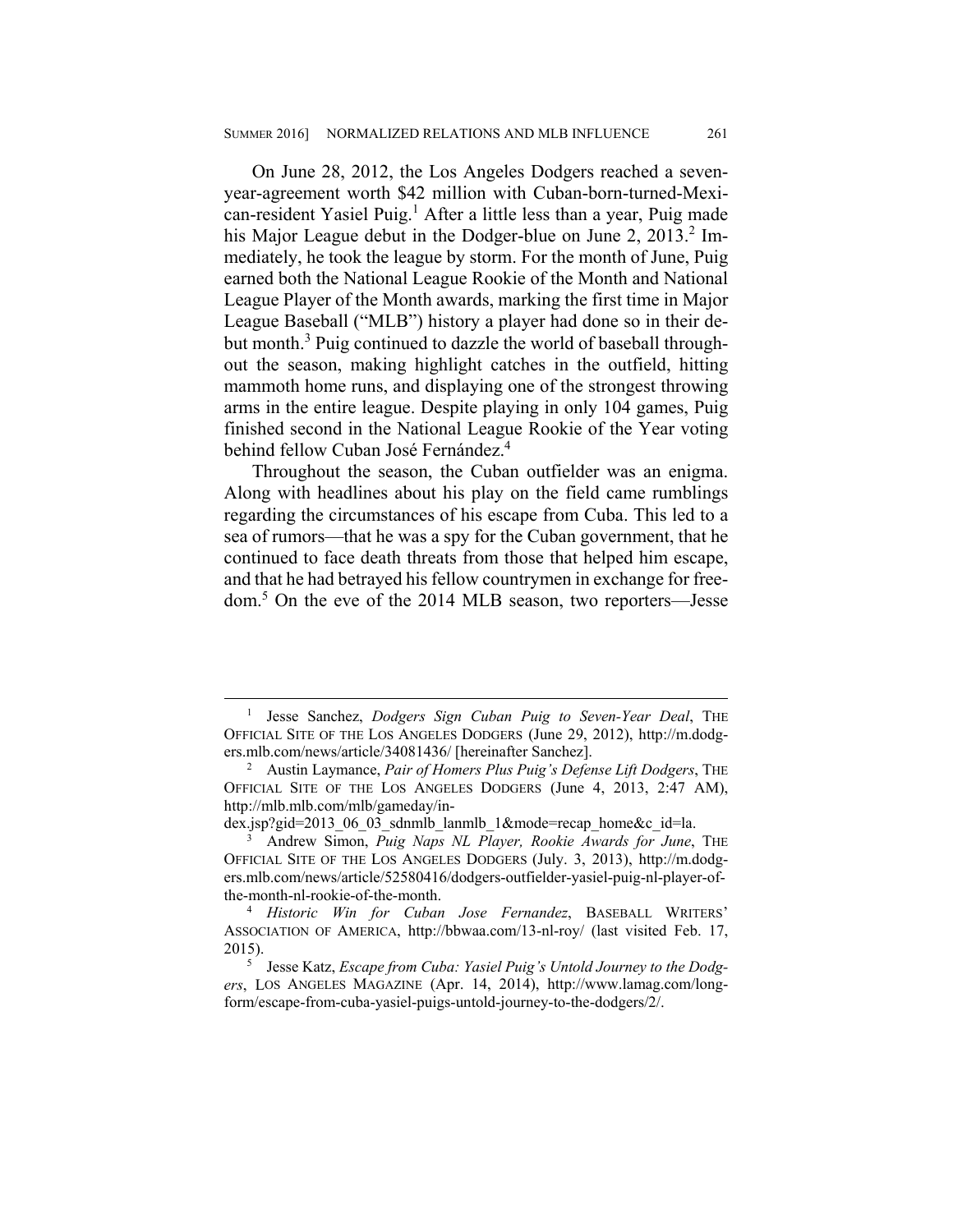Katz of Los Angeles Magazine<sup>6</sup> and Scott Eden of ESPN The Magazine<sup>7</sup>—unearthed Puig's surreptitious journey.

The story began just before sunrise on a day in late April 2012.<sup>8</sup> After four foiled attempts, Puig, just twenty-one at the time, set out on his fifth attempt to escape Cuba.<sup>9</sup> Along with his close friend, his girlfriend, and a padrino (Puig's Santerian spirit guide), Puig scaled some of the most isolated stretches of land in the world along the Cuban coast, accessible only by foot.<sup>10</sup> Evading heavily armed Cuban police on numerous occasions over the course of thirty-hours, the group met their smugglers on a remote dock. The smugglers took the group to *Isla Mujeres*, an island east of Cancun, where the Puig crew was held in the equivalent of a low-security prison, waiting for an American contact to post their smuggling fee. One night, however, a rival crew arranged for the crew's kidnapping by bribing *El Comando de Cancun*, the Cancun police. The new Puig smugglers arranged for the group to establish residency in Cancun, only after bribing Cancun officials, of course. After a tryout in front of numerous MLB teams, Puig agreed to the seven-year pledge with the Dodgers.

While players from countries such as the Dominican Republic and Japan have made the transition to the MLB with relative ease, sadly, these near-death stories, tales of failed attempts to flee, runins with Cuban police, kidnappings, briberies, forgeries, and money laundering are common amongst those who have left Cuba to pursue professional baseball careers.11 Dangerous journeys, similar to

10 Eden, *supra* note 7. 11 *See* Murray Chass, *What's \$32 Million More? Yanks Sign Contreras*, NEW YORK TIMES (Dec. 25, 2002), http://www.nytimes.com/2002/12/25/sports/baseball-what-s-32-million-more-yanks-sign-contreras.html; Jordan Ritter Conn, *From Cuba With Heat*, GRANTLAND (July 16, 2013), http://grantland.com/features/marlins-rookie-pitcher-jose-fernandez-journey-cuban-defector-mlb-allstar/; Susan Slusser and Demian Bulwa, *The Céspedes Saga*, SAN FRANCISCO

 $\overline{\phantom{0}}$  *Id.*

<sup>7</sup> Scott Eden, *No One Walks Off The Island*, ESPN (Apr. 17, 2014), http://espn.go.com/espn/feature/story/\_/id/10781144/no-one-walks-island-losangeles-dodgers-yasiel-puig-journey-cuba#section-3 [hereinafter Eden].

<sup>8</sup>  *Id.*

<sup>9</sup> Steve Dilbeck, *Yasiel Puig's Incredible Journey From Cuba to U.S. Told by LA Magazine*, LOS ANGELES TIMES (Apr. 14, 2014, 7:03 AM), http://www.latimes.com/sports/dodgers/dodgersnow/la-sp-dn-dodgers-yasielpuig-journey-20140413-story.html#ixzz2z60I2kfv [hereinafter Dilbeck].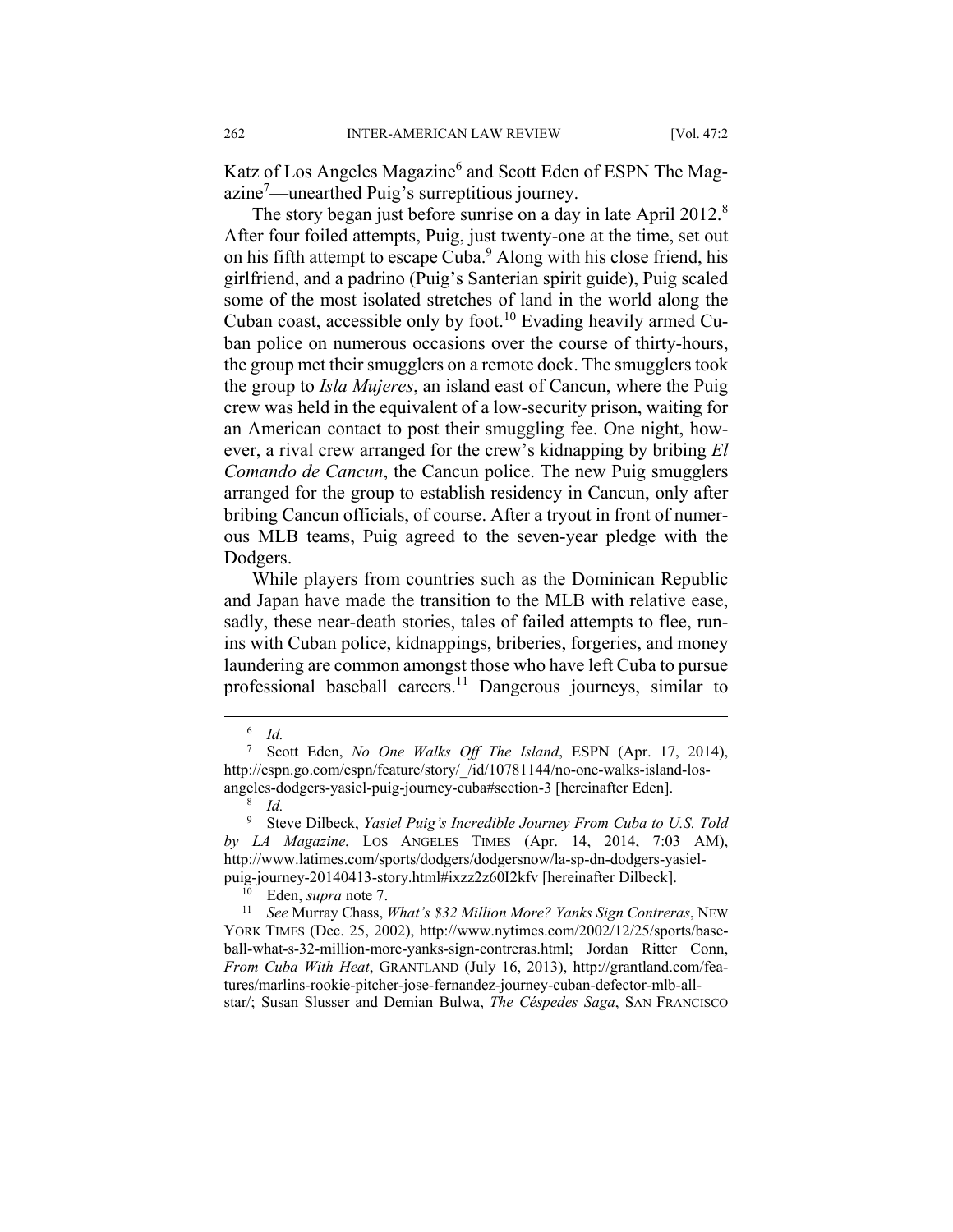Puig's, have allowed numerous Cubans to sign large contracts with MLB teams, thereby incentivizing smugglers to "cash-in."<sup>12</sup> Smugglers often promise freedom in exchange for a stake in the contracts made by prospective Major Leaguers.13 Take Puig, for example, who was forced to pay several of the financiers of his escape at least \$2 million.<sup>14</sup> You may be wondering: Why must Cuban baseball players risk their lives, their well being, and large portions of their eventual salary to make it to the MLB? The answer to this question is simple—current MLB rules fueled by the United States's Cuban embargo prevent MLB teams from negotiating directly with Cuban prospects.15 Instead, a loophole in the league's collective bargaining agreement allows these players to negotiate with teams once they have established residency in a foreign country. Although Cubans may choose an alternative route—entering the Rule 4 Draft directly from Cuba—these players are significantly limited in terms of their choice of team as well as the amount of money in their eventual contract. However, given the dual announcement by President Barack Obama and Cuban leader Raúl Castro—that the two countries plan to restore diplomatic relations—the future of Cuban baseball players in Major League Baseball may pave the way for future change. $16$ 

This note explores the past, present, and future of the path for Cuban baseball players into MLB. Specifically, this note will explore the late-2014 agreement between the United States and Cuba to normalize relations and its anticipated impact on MLB. Part I will

GATE (July 31, 2014, 10:15 AM), http://www.sfgate.com/athletics/article/The-Cspedes-saga-4665271.php. 12 Katz, *supra* note 5.

<sup>13</sup> Jeff Passan, Charles Robinson & Rand Getlin, *Leonys Martin Lawsuit Details Allegations of Cuban Baseball Player Smuggling,* YAHOO! SPORTS (Dec. 6, 2013, 1:17 AM), http://sports.yahoo.com/news/leonys-martin-lawsuit-details-allegations-of-cuban-baseball-player-smuggling-061730936.html [hereinafter Pas-

san, Robinson, & Getlin]. 14 Eden, *supra* note 7.

<sup>15</sup> Wendy Thurm, *Trafficking in Cuban Ballplayers: A Look at Florida's New Law,* FANGRAPHS (June 25, 2014), http://www.fangraphs.com/blogs/traffickingcuban-ballplayers-florida-legislature-governor/.

<sup>16</sup> Linda Robertson, *What Will Become of Baseball's Decline in Cuba? The Field Might Open Further in U.S.*, MIAMI HERALD (Dec. 28, 2014, 2:56 PM), http://www.miamiherald.com/news/local/community/miami-dade/article5078058.html.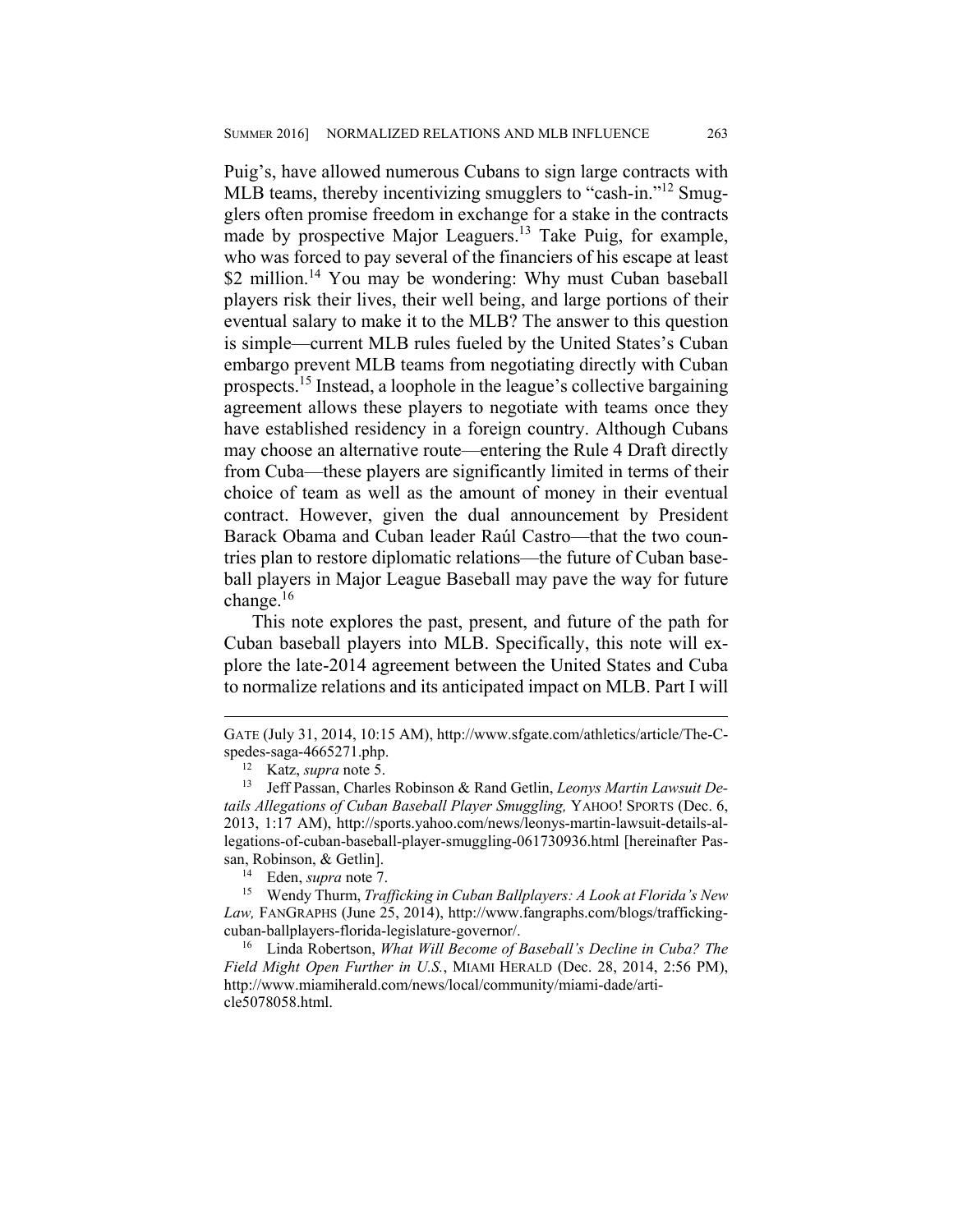explore the historical context of the relationship between the two countries with a focus on the effect baseball has had on the relationship. Part II will draw attention to MLB's current policies and the turmoil Cuban baseball players must go through to make it to the big leagues. Part III will concentrate on the issues that are occurring on a regular basis because of the circuitous emigration process for Cuban baseball players to make MLB. Part IV will explore the normalization of diplomatic relations agreement between the United States and Cuba. Finally, Part V will explore a possible framework to enhance the safety involved with the emigration process and efficiency of the troubling emigration issue while utilizing the normalized relations platform to align incentives.

# I. HISTORICAL CONTEXT: IMPACT OF THE CUBAN REVOLUTION AND TRADE EMBARGO

The current MLB system for attracting and signing players that hail from Cuba is deeply rooted in the social and political diplomatic relationship between the governments of Cuba and the United States.<sup>17</sup> Prior to the Cuban Revolution of 1959, baseball served as a common interest that bound the two countries socially. Following the Revolution, however, United States policy encouraged a system of isolation and restriction. This section reviews the historical context of the Cuba-United States relationship as it is reflected through the game of baseball.

# A. *The Cuba-United States Baseball Relationship Prior to 1959*

Notwithstanding the turbulent relationship between the United States and Cuba that exists today, baseball actually served as a common bond between the United and Cuba for almost a century preceding the Cuban Revolution of 1959.18 The creation of the game of

 <sup>17</sup> Matthew Frankel, *Major League Problems: Baseball's Broken System of Cuban Defection*, 25 B.C. THIRD WORLD L.J. 383, 387 (2005) [hereinafter Frankel].

<sup>18</sup> Rachel D. Solomon, *Cuban Baseball Players, the Unlucky Ones: United States-Cuban Professional Baseball Relations Should be an Integral Part of the United States-Cuba Relationship*, 10 J. INT'L BUS. & L. 143, 156 (2011) [hereinafter Solomon].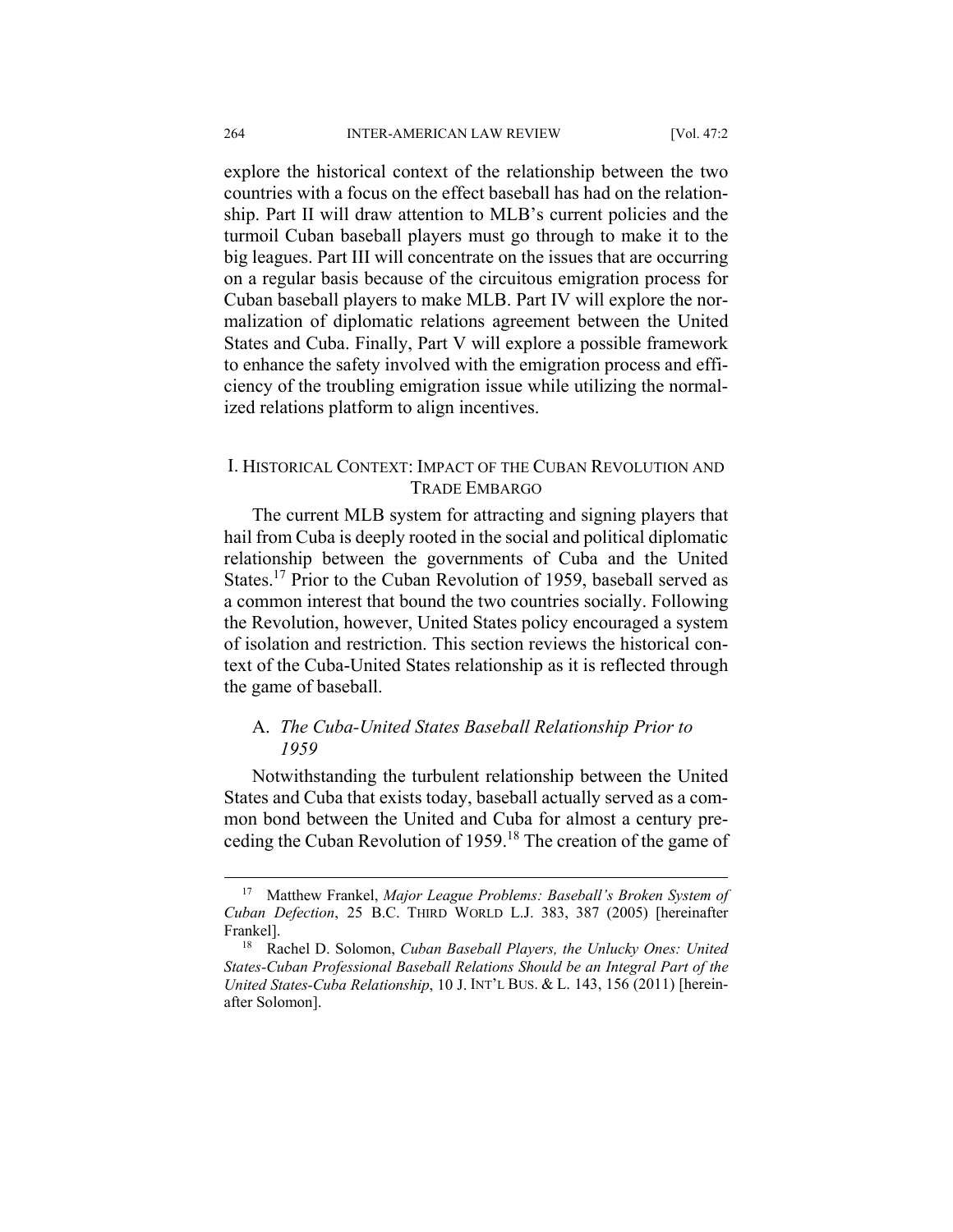baseball dates back to the 1840s in a neighborhood just outside of New York City.<sup>19</sup> The game reached Cuba shortly thereafter.<sup>20</sup> In Cuba, sailors from the United States and Cubans returning from American universities popularized the game and sparked interest throughout the country.<sup>21</sup> Two Cuban port cities, Havana and Matanzas, quickly "became hotbeds for the new sport."22 The two cities faced off against one another in the first officially recorded Cuban baseball game in December of 1874.<sup>23</sup> The formation of Cuban professional and amateur leagues quickly followed.24

Following its popularization and rapid exposure, baseball served as a "cultural bridge between Cuba and the United States, with ballplayers constantly in transit from one country to the other."25 From the 1870s until the Cuban Revolution of 1959, Cuban and American baseball players traveled freely between the two nations.<sup>26</sup> Cuban stars moved to the United States to participate at "all levels of American professional baseball," including MLB.27 During the winters of MLB's offseason, MLB teams sent their younger players to participate in Cuba's professional leagues as an opportunity to improve their skills for the upcoming MLB season.<sup>28</sup> Some MLB teams established spring training facilities in Cuba.29 Others traveled to Cuba to square off in exhibition games against some of the world's top international talent. Cuba served as the "leading source of Latin-American baseball talent."<sup>30</sup> From 1954 to 1960, Havana served as the home to a minor league baseball team, the Havana Sugar Kings,

 <sup>19</sup> *Id.*

<sup>20</sup> Frankel, *supra* note 17, at 387; ROBERTO GONZÁLEZ ECHEVARRÍA, THE PRIDE OF HAVANA: A HISTORY OF CUBAN BASEBALL 90 (1999) (explaining that a man named Nemesio Guilló brought the first bat and ball to Cuba in 1864 after going to school at a college in Mobile, Alabama) [hereinafter ECHEVARRÍA].<br><sup>21</sup> Frankel, *supra* note 17, at 387–88; ECHEVARRÍA, *supra* note 20, at 83–90.<br><sup>22</sup> Frankel, *supra* note 17, at 387–88; ECHEVARRÍA, *supra* note

<sup>23</sup> Frankel, *supra* note 17, at 388; ECHEVARRÍA, *supra* note 20*,* at 86. 24 Katherine E. Baird, *Cuban Baseball: Ideology, Politics, and Market Forces*, 29 J. SPORT & SOC. ISSUES 164, 166 (2005) [hereinafter Baird].

<sup>&</sup>lt;sup>25</sup> Frankel, *supra* note 17, at 388; Solomon, *supra* note 18 at 156.<br><sup>26</sup> Solomon, *supra* note 18, at 156.

<sup>&</sup>lt;sup>26</sup> Solomon, *supra* note 18, at 156.<br><sup>27</sup> Erankel *supra* note 17 at 388.

<sup>27</sup> Frankel, *supra* note 17, at 388; MILTON H. JAMAIL, FULL COUNT: INSIDE CUBAN BASEBALL 77 (2000).

<sup>28</sup> Frankel, *supra* note 17, at 388–89.

<sup>&</sup>lt;sup>29</sup> Baird, *supra* note 24, at 166; Frankel, *supra* note 17, at 389.

<sup>30</sup> Solomon, *supra* note 18, at 156.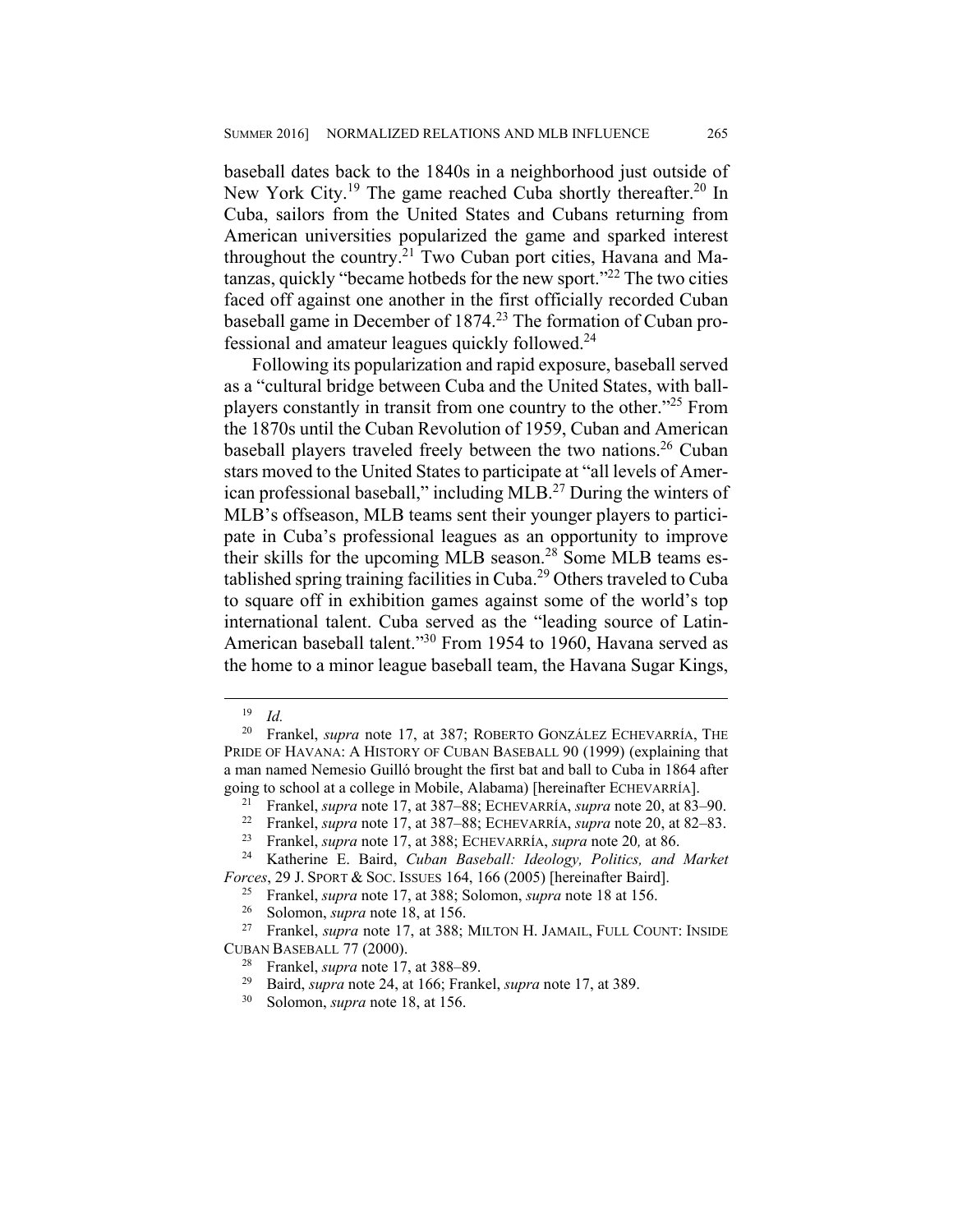266 INTER-AMERICAN LAW REVIEW [Vol. 47:2

which was affiliated with the Cincinnati Redlegs (known today as the Cincinnati Reds) and played in the Class AAA International League.<sup>31</sup> The baseball relationship between Cuba and the United States became so strong that several prominent Cubans held preliminary discussions for a MLB team to be based out of Cuba.<sup>32</sup>

# B. *Baseball as a Form of Cuban National Identity*

At the time, Cuba was under Spanish rule.<sup>33</sup> Throughout the 1850s and 1860s, Cuban planters and other wealthy natives demanded social and economic change.<sup>34</sup> In October of 1868, demands for independence culminated in a Cuban uprising.<sup>35</sup> This uprising sparked the *Guerra de los Diez Años* or the Ten Years' War, the first Cuban War of Independence.36 In 1869, the War prompted Spanish authorities to ban the game of baseball in Cuba. $37$  In response, Cuban baseball emerged as a rejection of Spanish hegemony.<sup>38</sup> Cuban baseball became symbolic of social change and independence.<sup>39</sup> Cubans used baseball to establish a national identity that was distinct from Spain and as a symbol of their national pride.<sup>40</sup> Thus, since its popularization in the late 1800s, "baseball has been considered "part of the *nacionalidad cubana* [Cuban national identity]."41

 <sup>31</sup> Michael S. Schmidt, *Opening of Relations Could Bring Cuban Stars to Major League Baseball*, NEW YORK TIMES (Dec. 17, 2014), http://www.nytimes.com/2014/12/18/sports/baseball/for-baseball-cuba-is-front-and-center.html.<br> $rac{32}{32}$ 

<sup>32</sup> Solomon, *supra* note 18, at 156; *see also* Baird, *supra* note 24, at 166.

<sup>33</sup> LOUIS A. PEREZ, JR., CUBA: BETWEEN REFORM AND REVOLUTION 80-89 (Rafael Hernandez and John H. Coatsworth, eds., Oxford University Press, 3rd ed., 2005).

 $rac{34}{35}$  *Id.* 

 $rac{35}{36}$  *Id.* 

<sup>36</sup> *Id.*

<sup>37</sup> *See generally* ECHEVARRÍA, *supra* note 20.

*Id.* 

<sup>39</sup> Ibsen Martinez, *Latin Baseball: A Frontier Story*, LIBRARY OF ECONOMICS AND LIBERTY (Jan. 9, 2006), http://www.econlib.org/library/Columns/y2006/Martinezbaseball.html.

<sup>40</sup> *Id.*

<sup>41</sup> Frankel, *supra* note 17, at 388.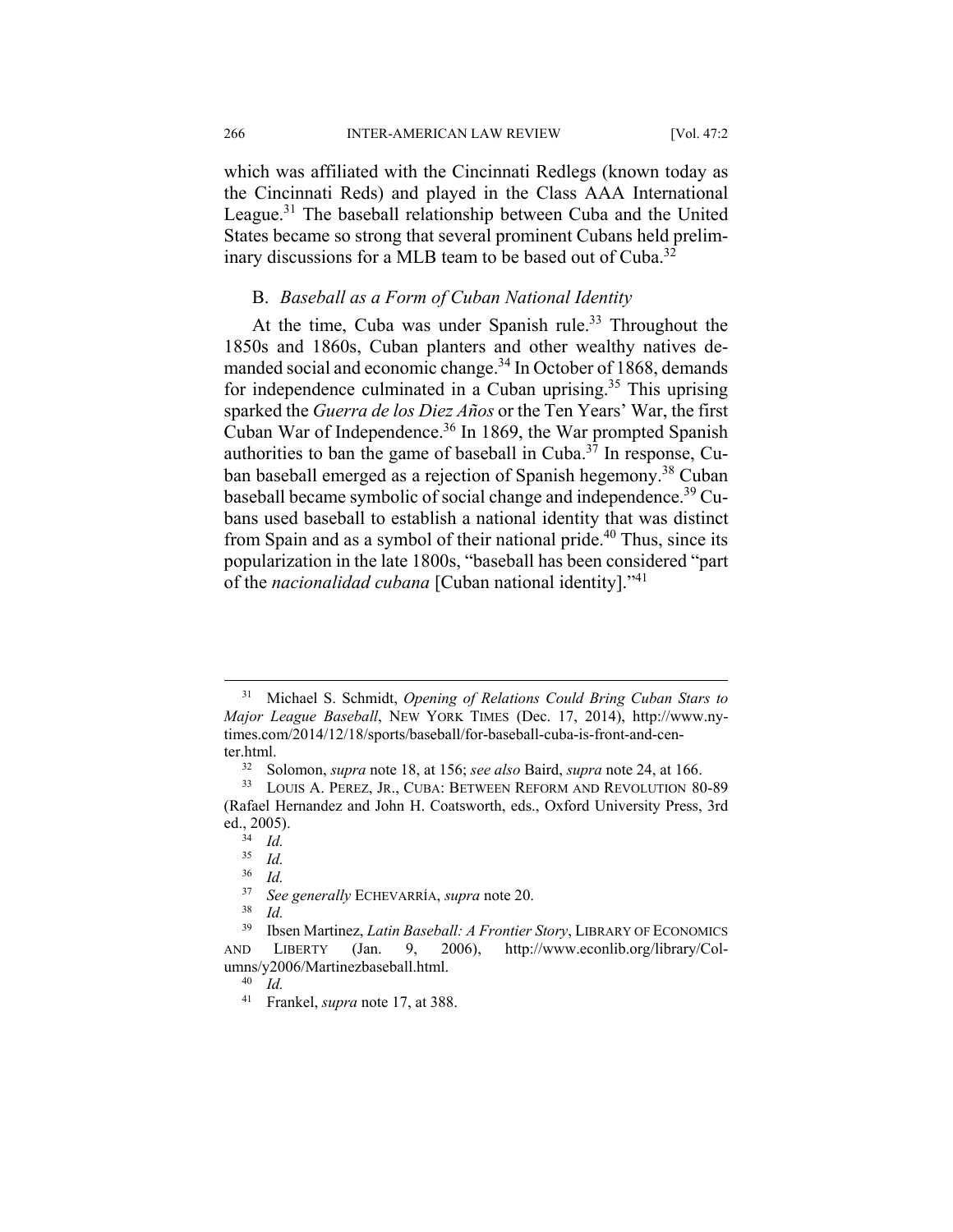# C. *The Cuban Revolution of 1959 and Banning of Professional Baseball in Cuba*

The start of the Cuban Revolution of 1959 ended the "symbiotic relationship" between Cuban and American baseball.<sup>42</sup> Guerilla leader Fidel Castro led the overthrow of Fulgencio Batista's authoritarian government and established Cuba as a socialist state with a Communist government.<sup>43</sup> As leader, Castro employed wide-ranging changes to the nation's baseball program to emphasize the government's socialist values.<sup>44</sup> In 1961, Castro abolished professional baseball in favor of a strictly amateur baseball system.<sup>45</sup> The new system was "centered on a socialist paradigm of amateur sports motivated by national ideals rather than money."46 Officials of the Revolution believed that the profit motive under a capitalist system corrupted the sport. The Cuban government established success in baseball as a primary goal of the Communist government, as a means of legitimizing and drawing positive attention to the Cuban Revolution.47 In line with communist ideals, players in the Cuban leagues received a salary from the government that was "comparable to the earnings of the majority of the labor force."<sup>48</sup>

# D. *The Response of the United States: The Cuban Embargo*

In the wake of the Cuban Revolution and Cuba's establishment of a Communist government, the United States responded by enacting an embargo against Cuba and severing diplomatic ties with the nation. The United States government implemented the Cuban embargo in 1963 based in part upon the Trading With the Enemy Act ("TWEA"), originally passed in 1917 during World War I.<sup>49</sup> The

<sup>&</sup>lt;sup>42</sup> Solomon, *supra* note 18, at 156.<br><sup>43</sup> Guy Raz and Jason Beaubien

<sup>43</sup> Guy Raz and Jason Beaubien, *Cuba Marks 50 Years Since 'Triumphant Revolution*, National Public Radio (Jan. 1, 2009, 4:00PM),

http://www.npr.org/templates/story/story.php?storyId=98937598. 44 ECHEVARRÍA, *supra* note 20, at 355; Frankel, *supra* note 17, at 390.

<sup>&</sup>lt;sup>45</sup> Frankel, *supra* note 17, at 390<br><sup>46</sup> Solomon, *supra* pote 18, at 15

<sup>&</sup>lt;sup>46</sup> Solomon, *supra* note 18, at 156–57.<br><sup>47</sup> Paula Pettavino & Philip Brenner.

Paula Pettavino & Philip Brenner, "The Role of Sports in Cuba's Domestic and International Policy." Cuba Briefing Paper, 21(4), 2.

<sup>&</sup>lt;sup>48</sup> Solomon, *supra* note 18, at 157.<br><sup>49</sup> Matthew Poehl *Double Play: F* 

<sup>49</sup> Matthew Poehl, *Double Play: How Major League Baseball Can Fix the Amateur Draft and International Player Acquisition with One Swing*, 8 WILLAMETTE SPORTS L.J. 17 (Fall 2010).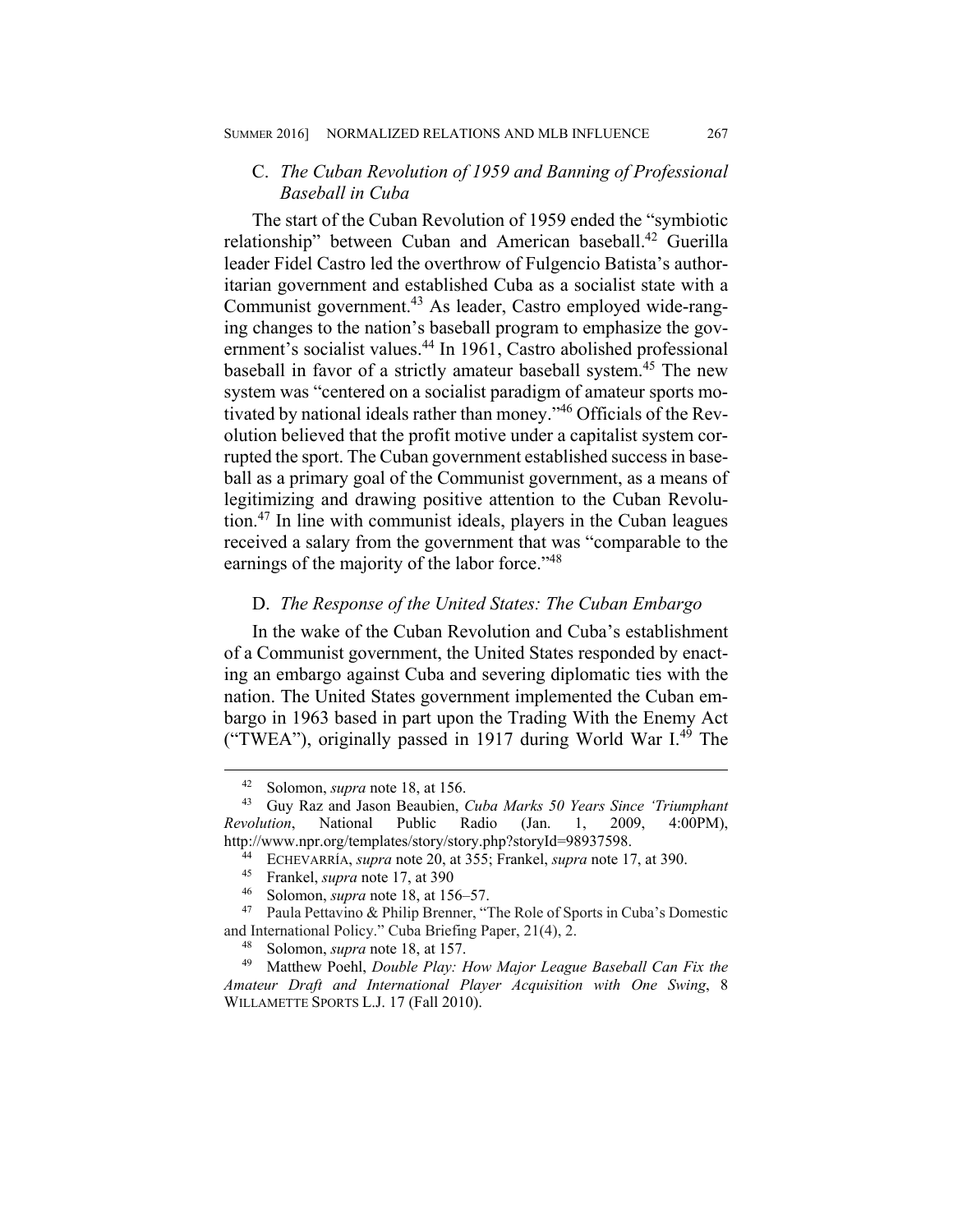TWEA bans "transfers of property between United States citizens and enemy nations, unless authorized by the President."50 The President may exercise the powers conferred by the TWEA in times of war as well as in peacetime to "enable the President to engage in extensive regulation of international economic transactions when a national emergency so required."51 Section 5(b) of the TWEA, in pertinent part, allows the President of the United States to:

> investigate, regulate, direct and compel, nullify, void, prevent or prohibit, any acquisition holding, withholding, use, transfer, withdrawal, transportation, importation or exportation of, or dealing in, or exercising any right, power, or privilege with respect to, or transaction involving, any property in which any foreign country or a national thereof has any interest by any person, or with respect to any property, subject to the jurisdiction of the United States. $52$

In 1963, based on the President's TWEA powers, the Kennedy Administration passed the Cuba Assets Control Regulations  $("CACR")$ .<sup>53</sup> The regulations provide the "basic governing rules for of the Cuban embargo."54 The CACR prohibits "'transactions incident to travel to, from, and within Cuba' as well as any 'payment or transfer' to any Cuban national."55

The Cuban Democracy Act of 1992 ("CDA")<sup>56</sup> and the Cuban Liberty and Democratic Solidarity Act of 1996,<sup>57</sup> also known as the Helms-Burton Act, further expanded impact of the embargo and restrictions of the CACR. The CDA strengthened the embargo sanctions to include a "ban on conducting business in Cuba to U.S.-

 <sup>50</sup> Solomon, *supra* note 18, at 169.

<sup>51</sup> Solomon, *supra* note 18, at 168 (quoting *Cornet Stores v. Morton*, 632 F.2d 96, 97 (9th Cir. 1990)).

 $52$  50 U.S.C.A. § 5(b)(1)(B) (2006).

<sup>53</sup> Cuban Assets Control Regulations, 31 C.F.R. §§ 515.101–901 (2009); *see also* Solomon, *supra* note 18, at 169.

<sup>54</sup> Frankel, *supra* note 17, at 393 (citing 22 U.S.C. § 6032(c)). 55 Frankel, *supra* note 17, at 393 (citing 31 C.F.R. §§ 515.305, 515.309(a), 515.415(a)(1)).

<sup>56</sup> Cuban Democracy Act of 1992, 22 U.S.C. §§ 6001–6024 (2009).

<sup>57</sup> Cuban Liberty and Democratic Solidarity Act of 1996, 31 C.F.R. § 515 (1999) [hereinafter Helms-Burton Act].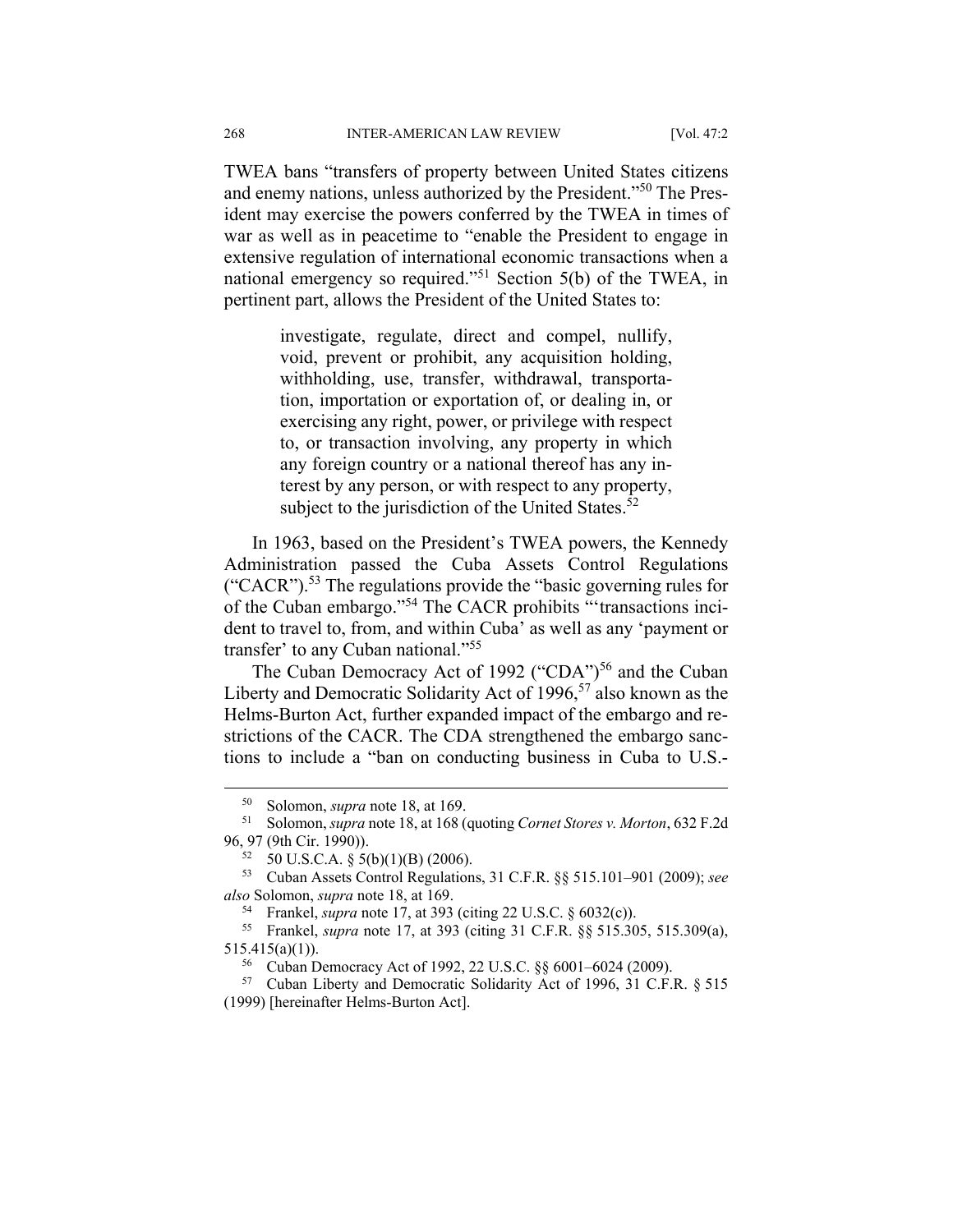owned or controlled business located overseas."<sup>58</sup> The stated purpose of the CDA was to maintain the embargo and sanctions against Cuba "so long as the Cuban government refused to move toward democratization and greater respect for human rights."59 The Helms-Burton Act aims to "globalize the current U.S. trade embargo . . . by discouraging third-party countries and their nationals from dealing or investing in Cuba."<sup>60</sup> Similar to the CDA, the Helms-Burton Act places sanctions on the nation in order to encourage Cuba to adopt a democratically elected government and to improve overall conditions in the country.<sup>61</sup>

#### E. *Cuban Escapees: Why Do They Leave?*

In Cuba, Castro's Communist government "fashions national heroes out of its star ballplayers."<sup>62</sup> Despite the glorified hero status in their homeland, some Cuban players have sought to take their talents to the United States.<sup>63</sup> However, some Cubans view the escapees as traitors, and their escape "implies a rejection of *patria,* or homeland."<sup>64</sup> This decision to leave is often a difficult one, as Cuban players that choose to leave are "given the label *traidores al béisbol*, or 'baseball traitors,' by the [Cuban] government."65 Aspiring baseball players "must leave [their] homeland forever . . . relinquish[ing] their basic human right to return home."66 The government treats the players as if they "no longer exist, never mentioning them again in the state-controlled press."67 In the official record books, an asterisk is left next to the names of these players that reads *abandonó el país*, meaning "left the country."68 Some scholars attribute this desire to leave to the superior level of talent in the United States.<sup>69</sup> Others

 <sup>58</sup> Solomon, *supra* note 18, at 170; *see* CDA, *supra* note 56 at § 6005.

 $^{59}$  Solomon, *supra* note 18, at 170.

 $\begin{array}{cc} 60 & Id. \\ 61 & H. \end{array}$ 

<sup>61</sup> Helms-Burton Act, *supra* note 57, at §301.

<sup>&</sup>lt;sup>62</sup> Solomon, *supra* note 18, at 154 (quoting Frankel, *supra* note 17, at 391).

<sup>63</sup> *Id.*

<sup>64</sup> Frankel, *supra* note 17, at 401.

<sup>&</sup>lt;sup>65</sup> Solomon, *supra* note 18, at 154 (citing Frankel, *supra* note 17, at 402).<br><sup>66</sup> Erankel, *supra* note 17, at 402

 $^{66}$  Frankel, *supra* note 17, at 402.

<sup>67</sup> *Id.*

 $\frac{68}{69}$  *Id.* 

<sup>69</sup> Michael Powell, *For Cuban Players, No Embargo on Dreams*, NEW YORK TIMES (Dec. 23, 2014), http://www.nytimes.com/2014/12/24/sports/baseball/in-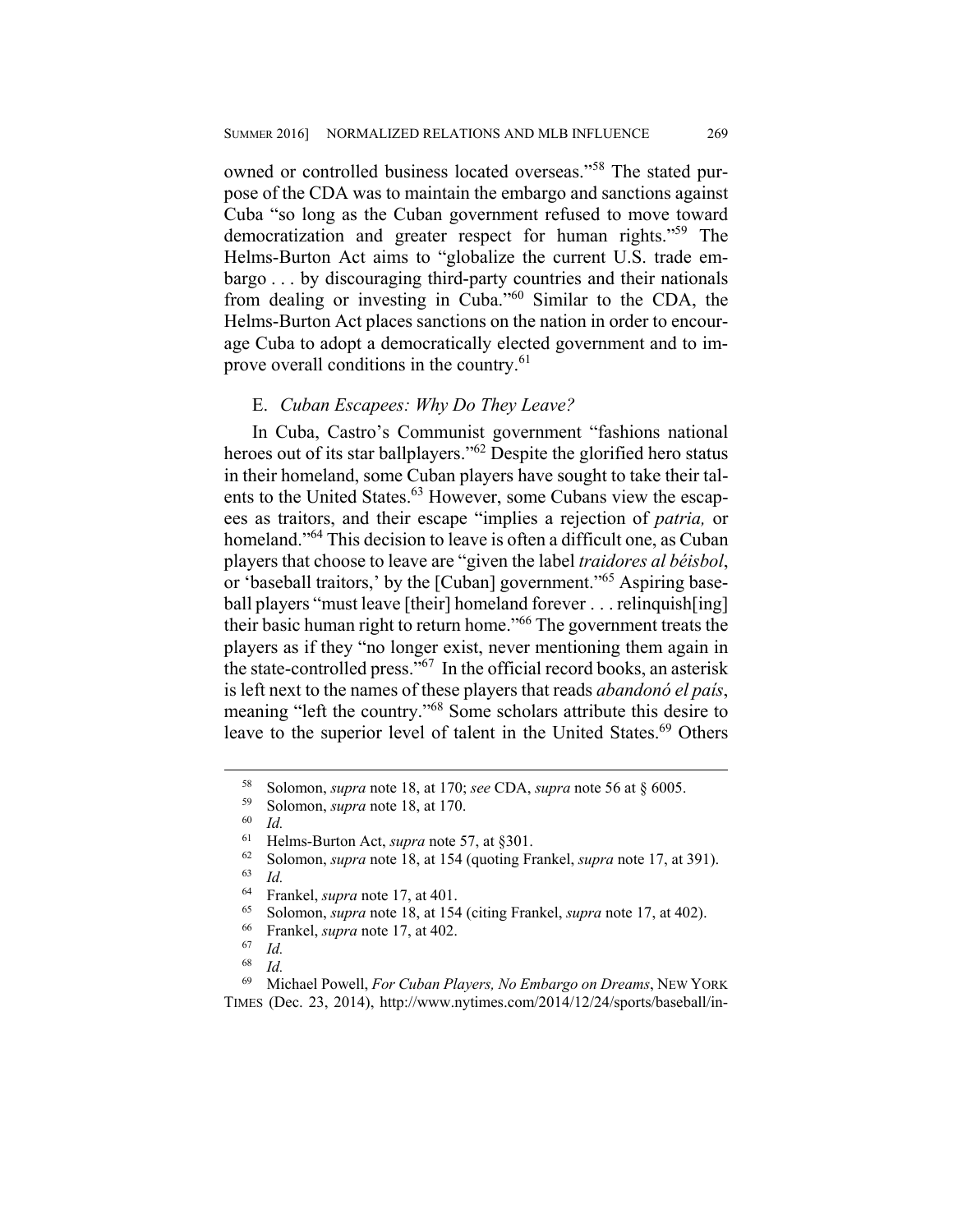stress that Cubans prefer to play in the MLB "mainly because of the large contracts."70 Whereas baseball players in Cuba are paid small stipends by the government, escaping to the United States could entitle the players to a big payday.<sup>71</sup> The average Cuban baseball player makes forty-dollars per month.72 Although this is twice as much as the average Cuban, the average MLB salary in 2013 was almost \$3.4 million, which equates to approximately \$283,000 per month.<sup>73</sup> The disparity in potential salary, coupled with the poor conditions in Cuba, creates a large incentive to escape, even at the expense of being branded disloyal to Cuba and being put through dangerous and traumatic experiences.

### F. *Cuba-United States Baseball Relationship Today*

The Cuban trade embargo and the resulting economic and political sanctions have had a significant impact on Cuban baseball players who seek to play professionally in the United States. The embargo effectively "prohibit[s] MLB organizations from conducting any business in Cuba, such as scouting or signing players."74 Because a Cuban national may not enter the MLB directly, players seeking to play in the MLB must escape from Cuba and renounce their Cuban citizenship.75 This requirement leaves one of two routes to professional baseball in the United States: (1) attempt to enter the United States by seeking asylum or  $(2)$  escape to another country.<sup>76</sup>

Following the Cuban Revolution, it took nearly thirty-years for a player to challenge Cuba's new, amateur-only system.77 On July 10, 1991, while visiting the United States as a member of the Cuban National baseball team, a pitcher named Rene Arocha "found an exit

cuba-no-embargo-on-hope-as-baseball-players-say-take-me-to-america.html?\_r=0 [hereinafter Powell].

 $\frac{72}{73}$  Powell, *supra* note 69.<br> $\frac{73}{73}$  *MIRPA Info* 

MLBPA Info, THE OFFICIAL SITE OF MAJOR LEAGUE BASEBALL, http://mlb.mlb.com/pa/info/faq.jsp#average (last visited Feb. 17, 2015).<br><sup>74</sup> Erankel, sung pote 17, at 394

- 74 Frankel, *supra* note 17, at 394 75 *Id.*
- 

<u>.</u>

<sup>76</sup> *See infra* Part II on MLB rules and options for players. 77 Frankel, *supra* note 17, at 383.

<sup>70</sup> Solomon, *supra* note 18, at 154 (citing Frankel, *supra* note 17, at 402).

<sup>71</sup> Jonathan Watts, *Cuba's Baseball Players Have Ceilings On Their Salaries Lifted and Can Play Abroad*, THE GUARDIAN (Dec. 18, 2013, 6:49 PM), http://www.theguardian.com/world/2013/dec/18/cuba-baseball-players-pay-rise.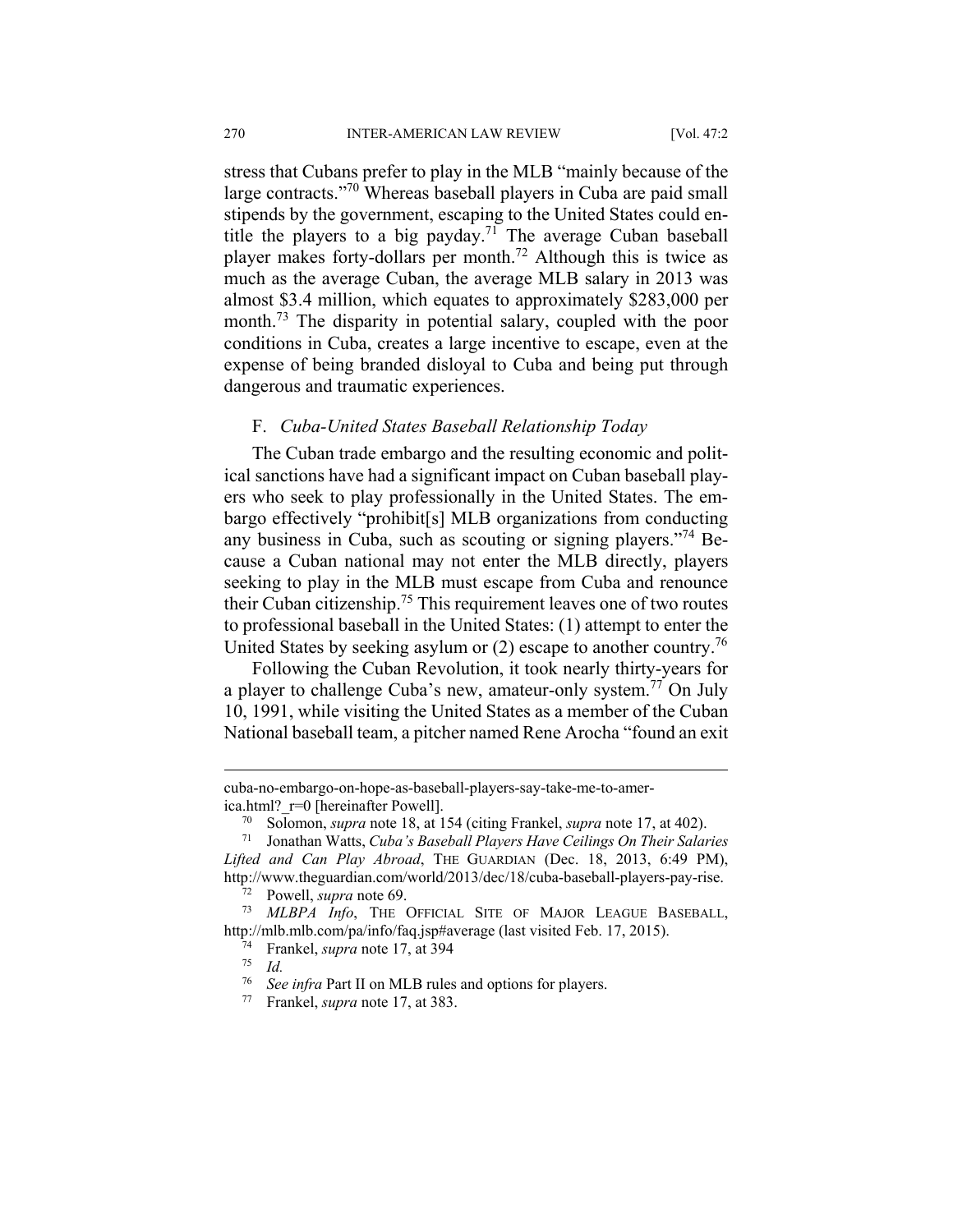sign" at Miami International Airport and became the first Cuban to leave the country in order to play professionally in the United States.78 By leaving, Arocha "single-handedly ended Castro's monopoly on Cuban baseball talent and catalyzed a revolution on both sides of the Straits of Florida."79 Since his escape, nearly 160 players have followed Arocha's lead.<sup>80</sup> As of the end of the 2014 season, there were twenty-four Cubans on MLB rosters.<sup>81</sup>

In 1999, in conjunction with then-President Bill Clinton's efforts to ease the Cuban trade embargo and improve relations with the island nation, the Baltimore Orioles participated in a "home and home" series against the Cuban National Baseball team—the Orioles traveled to Cuba for several games in March, and the Cuban National Team returned the favor by playing the Orioles in Baltimore that May.<sup>82</sup> The organization of the series required the State Department to negotiate terms with the Castro government—profits from the game in Baltimore could not be sent to the Cuban government due to the embargo.<sup>83</sup> Despite accusations that the game was being used as an avenue to illegally scout Cuban players, the series was a significant step in the right direction toward improving the baseball relationship between Cuba and the United States.<sup>84</sup>

On the eve of the March 1999 game in Havana, Fidel Castro hosted several of Major League Baseball's senior executives, including baseball's commissioner Bud Selig, for dinner at his Presidential palace.<sup>85</sup> As the dinner crept into the early hours of the morning, Castro "regaled Selig with tales of Cuban baseball and fantasized about what would happen if the United States and Cuba normalized diplomatic and economic ties."86 Throughout the discus-

 $\frac{78}{79}$  *Id.* 

 $\frac{79}{80}$  *Id.* 

<sup>80</sup> *List of Cuban Defectors*, BASEBALL REFERENCE, http://www.baseball-reference.com/bullpen/List of Cuban Defectors (last visited Feb. 17, 2014).

 $rac{81}{82}$  *Id.* 

<sup>82</sup> Andrea Kupfer Schneider, *Baseball Diplomacy*, 12 MARQ. SPORTS L. REV. 473, 474–75 (2001).<br><sup>83</sup> Id at 474

 $\frac{83}{84}$  *Id.* at 474.

 $rac{84}{85}$  *Id.* 

<sup>&</sup>lt;sup>85</sup> Schmidt, *supra* note 31.

*Id.*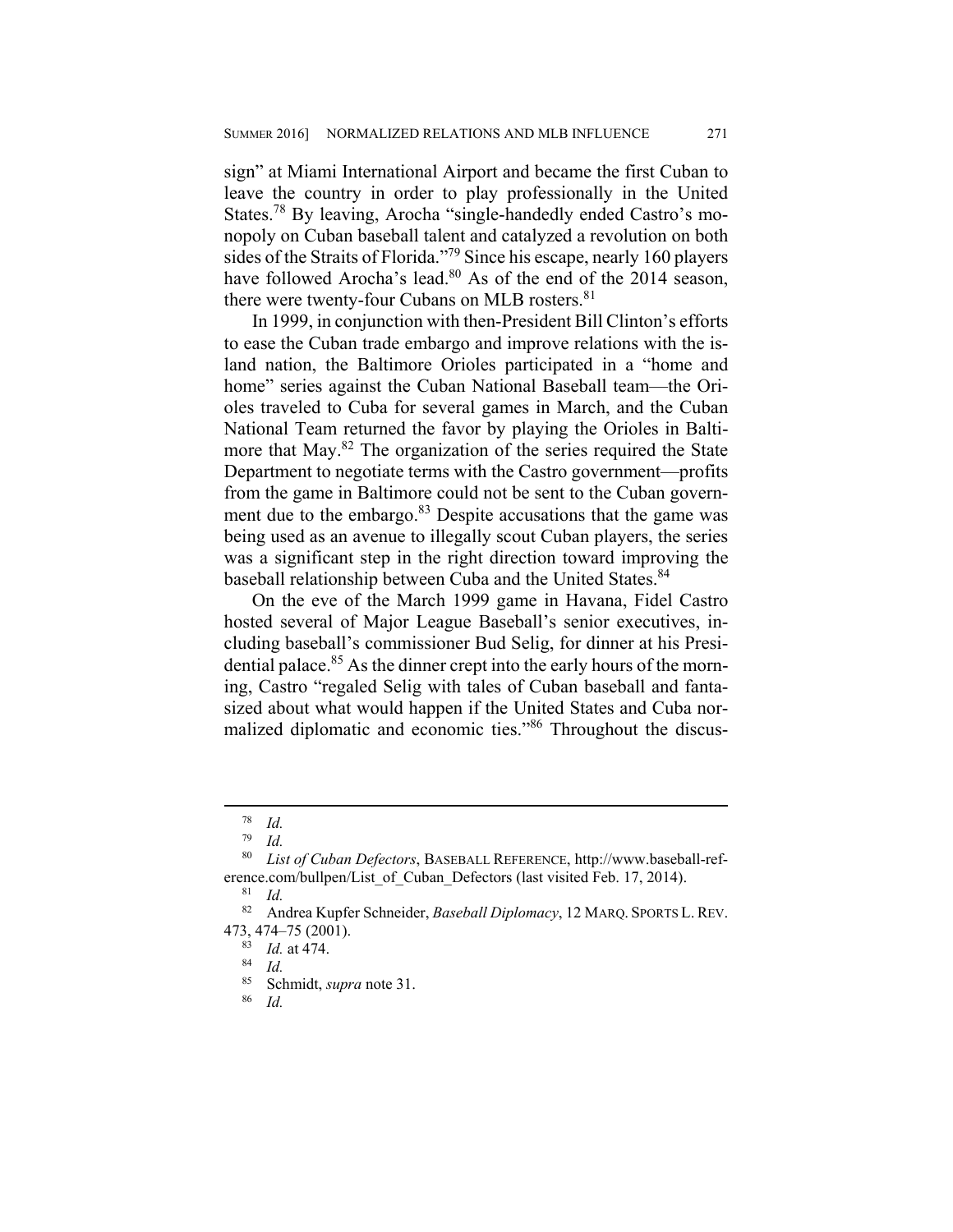sion, Castro announced that his nation was "open to the idea of major league teams having academies in Cuba."87 Despite progress in these talks of having an active baseball relationship with Cuba, the discussions served as nothing but a distant dream.<sup>88</sup>

In recent years, numerous Cubans, including Puig, have become stars in the MLB after signing lucrative contracts with MLB franchises.89 Puig himself signed a seven-year, \$42 million deal and was an all-star in 2014.90 In the summer of 2013, first baseman Jose Abreu left Cuba and signed a six-year deal worth  $$68$  million.<sup>91</sup> In his first season, Abreu was an all-star and won the American League Rookie of the Year and Silver Slugger awards.<sup>92</sup> Aroldis Chapman, who escaped in 2009, has represented the National League in three straight all-star games and is viewed as one of the best relief pitchers in the game today. $93$ 

Some commentators argue that the market for Cuban baseball players has gotten out-of-hand, based on the potential to strike gold like the Dodgers with Puig or the White Sox with Abreu.<sup>94</sup> In August 2014, the Boston Red Sox signed outfielder Rusney Castillo to a seven-year, \$72.5 million contract, the richest deal ever for a Cuban.<sup>95</sup> Castillo had not played competitively in over a year.<sup>96</sup> Despite his enormous potential, scouts questioned his defensive skills and whether his "long swing" would translate into success against

<sup>90</sup> Sanchez, *supra* note 1.<br><sup>91</sup> Iesse Sanchez *Abreu* 

91 Jesse Sanchez, *Abreu Smashing in First Major League Season*, THE OFFICIAL SITE OF MAJOR LEAGUE BASEBALL (Dec. 30, 2014), http://m.mlb.com/news/article/105121618/white-sox-slugger-jose-abreu-issmashing-in-first-mlb-season.

94 Powell, *supra* note 69.

95 R.J. Anderson, *Transaction Analysis*, BASEBALL PROSPECTUS (Aug. 22, 2014), http://www.baseballprospectus.com/article.php?articleid=24491&mode=print&nocache=1455720643.

96 *Id.*

 $rac{87}{88}$  *Id.* 

*Id.* 

<sup>89</sup> Jonah Keri, *The Evolution of the Cuban Baseball Pipeline*, GRANTLAND (June 18, 2014), http://grantland.com/the-triangle/the-evolution-of-the-cubanbaseball-pipeline/.

<sup>92</sup> *Id.*

<sup>93</sup> Jayson Stark, *The Mind-Blowing Stats of Aroldis Chapman*, ESPN (Sept. 9, 2014), http://espn.go.com/blog/jayson-stark/post/\_/id/890/the-mind-blowingstats-of-aroldis-chapman.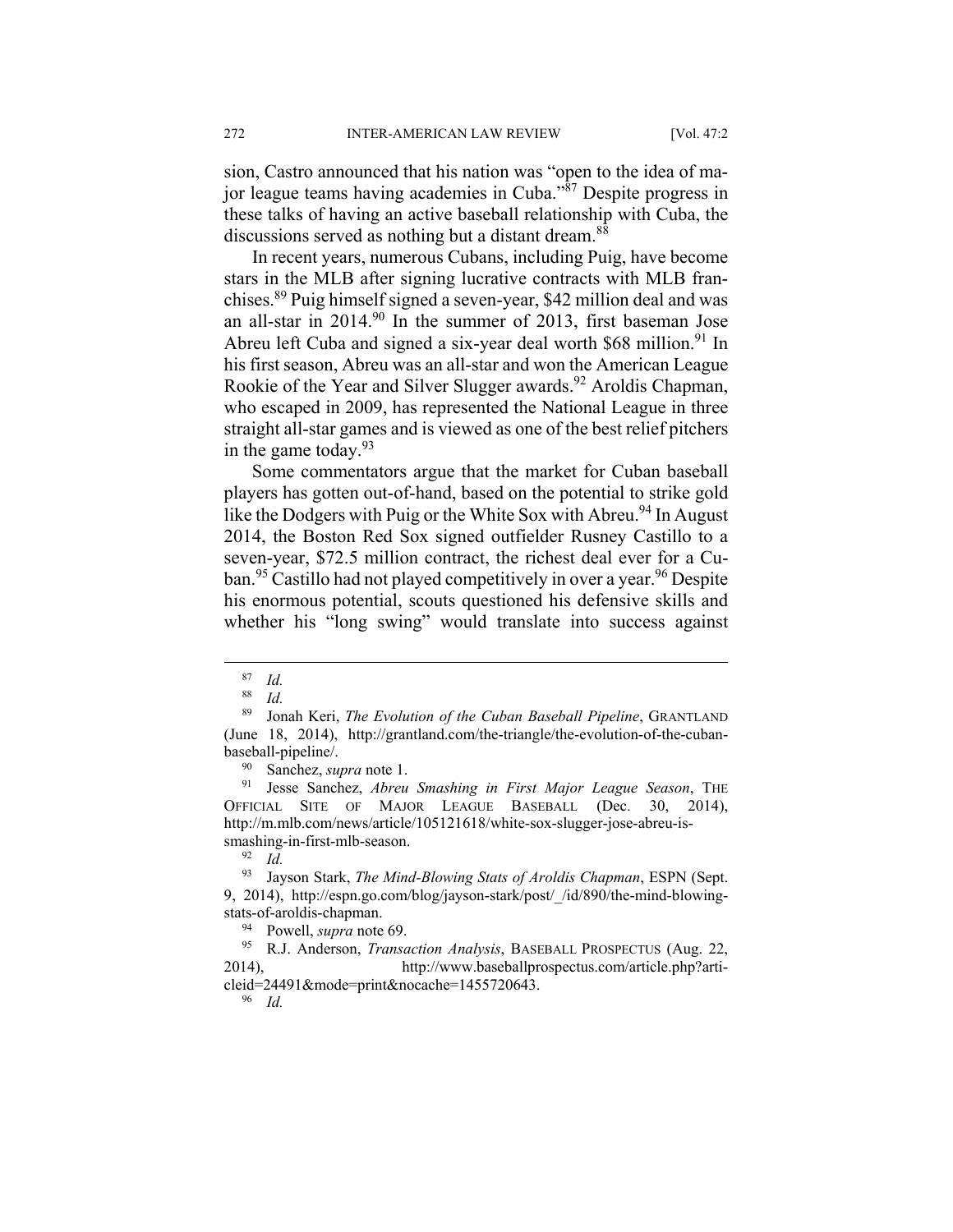harder-throwing major league pitchers.<sup>97</sup> Similarly, in November 2014, the Arizona Diamondbacks signed 24-year-old outfielder Yasmany Tomas to a six-year pledge worth \$68.5 million, despite concerns over his ability to stay in shape and remain in the outfield at the major league level.<sup>98</sup> Tomas was coming off of a down year in which he was injured.<sup>99</sup>

In addition to the success and large contracts, each of these players share another common storyline with Puig: their treacherous path to the United States. Hidden behind the million-dollar curtains and awards are their dangerous tales of human trafficking. Like Puig's story, other stories of smuggling, guns, bribes, and danger have been slowly unveiled. These dangers can be attributed to current MLB policies that bar teams from speaking to, negotiating with, and having any affiliation with Cuba and their nationals.

# G. *Cuba's Loan System: the First Step Toward an Open Market?*

After years of public denouncement towards players who escape the country to pursue professional baseball opportunities overseas, the Cuba Serie Nacional instituted an overhauled domestic league system in September 2013.100 Although Cubans, ranging from Castro to representatives of the Cuban Serie Nacional, maintained a harsh stance against Cuban players that leave the island, the league created a process that allows Cuban players to travel to a overseas professional leagues in Mexico and Japan.<sup>101</sup> Some baseball scholars predicted this new system would provide the first step towards

 <sup>97</sup> Kurt Mensching, *Rusney Castillo Questions Answered*, SB NATION (Aug. 18, 2014), http://www.sbnation.com/mlb/2014/8/18/6031123/rusney-castillofree-agent-faq-cuba-yankees-red-sox-tigers-phillies.

<sup>98</sup> Jerry Crasnick, *The Word on Yasmany Tomas? Power!*, ESPN (Nov. 27, 2014), http://espn.go.com/mlb/story/\_/id/11937668/mlb-yasmany-tomas-nextline-cuban-stars-mlb.

<sup>99</sup> Grant Brisbee, *MLB Free Agent Prediction: Yasmany Tomas*, SB NATION (Nov. 20, 2014), http://www.sbnation.com/mlb/2014/11/20/7255123/yasmanytomas-rumors-free-agent-prediction-unless-they-should-be-yasmani-tomas-ru- $\frac{\text{mors.}}{100}$ 

Peter C. Bjarkman, *U.S.-Cuba Thaw Is Not So Hot for MLB*, THE DAILY BEAST (Feb. 19, 2015), http://www.thedailybeast.com/articles/2015/02/19/u-scuba-thaw-is-not-so-hot-for-mlb.html.

<sup>101</sup> *Id.*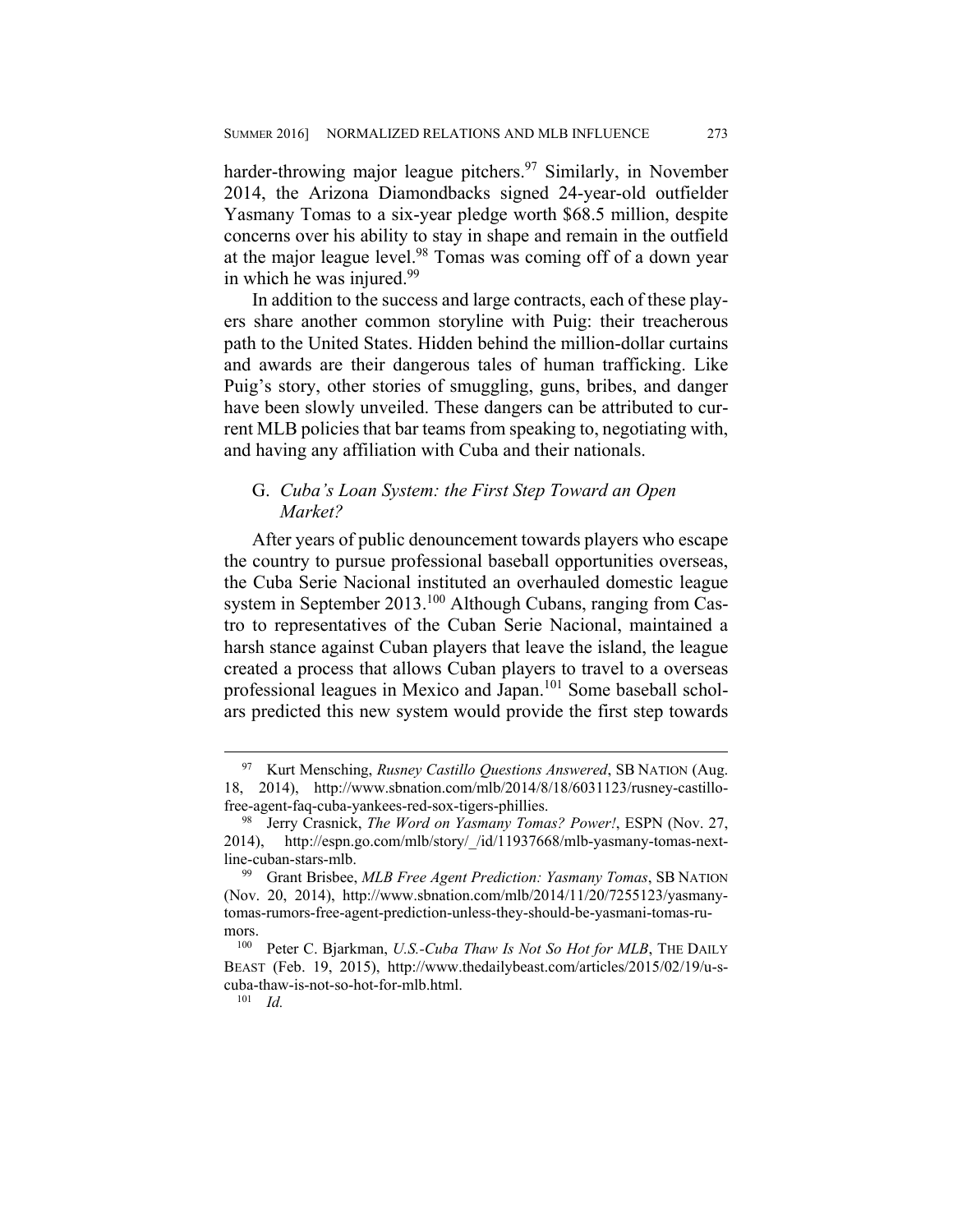an open Cuban baseball market.<sup>102</sup> The reality of this new system, however, is that the change in policy reflects little more than a financial opportunity for the Cuban league and Cuban teams to revive their dilapidated stadiums and outdated equipment.<sup>103</sup> Further, a scandal during the system's first year further complicated the already controversial human trafficking concerns involved with leaving the island.<sup>104</sup>

Cuba's new system allowing for players to pursue overseas opportunities hinges on two distinct contingencies: players may perform overseas so long as (1) the player is to "remain property of the government-controlled baseball enterprise," and (2) the player may play only during the Cuban offseason in the summer months and must return to their respective Cuban team once the Cuban season begins in the winter.<sup>105</sup> Essentially, the Cuban league agrees to a loan agreement with the Mexican League and the Nippon Professional Baseball League in Japan.106 Because the Cuban Government operates the Serie Nacional, anywhere from as low as 10% to as high as 75% of the player's overseas salary is paid directly to the Cuban sports arm of the Cuban government.<sup>107</sup> Players do not negotiate their own overseas deals—league officials do.<sup>108</sup> Additionally, players must be available at all times to participate in tournaments with the national team.<sup>109</sup> Although the new system does allow for players to travel, the heavy restrictions focus on keeping the players in Cuba for the long run.<sup>110</sup> For some, it is seen as a "perk for longterm loyalty," rather than a shift towards encouraging players to seek overseas contracts.<sup>111</sup> Due to the lack of freedom, players are

 $\overline{a}$ 

111 *Id.*

 $\frac{102}{103}$  *Id.* 

 $\frac{103}{104}$  *Id.* 

<sup>104</sup> Enrique Rojas, *OF in Mexico With False Passport*, ESPN DEPORTES (May 15, 2014, 8:23 AM), http://espn.go.com/mlb/story/\_/id/10927805/top-cuban-alfredo-despaigne-mexico-false-passport [hereinafter Rojas].

<sup>105</sup> Bjarkman, *supra* note 100.

*Id.* 

<sup>107</sup> *Compare id.* with Jorge L. Ortiz, *Can Agreement with USA Fix Defects in Cuban Baseball?*, USA TODAY SPORTS (Feb. 4, 2015, 11:15 PM), http://www.usatoday.com/story/sports/mlb/2015/02/04/cuba-mlb-defections-caribbean-series/22897737/ [hereinafter Ortiz].<br> $^{108}$  Ortiz, supra pote 107

<sup>108</sup> Ortiz, *supra* note 107.

<sup>109</sup> Bjarkman, *supra* note 100.

 $\frac{110}{111}$  *Id.*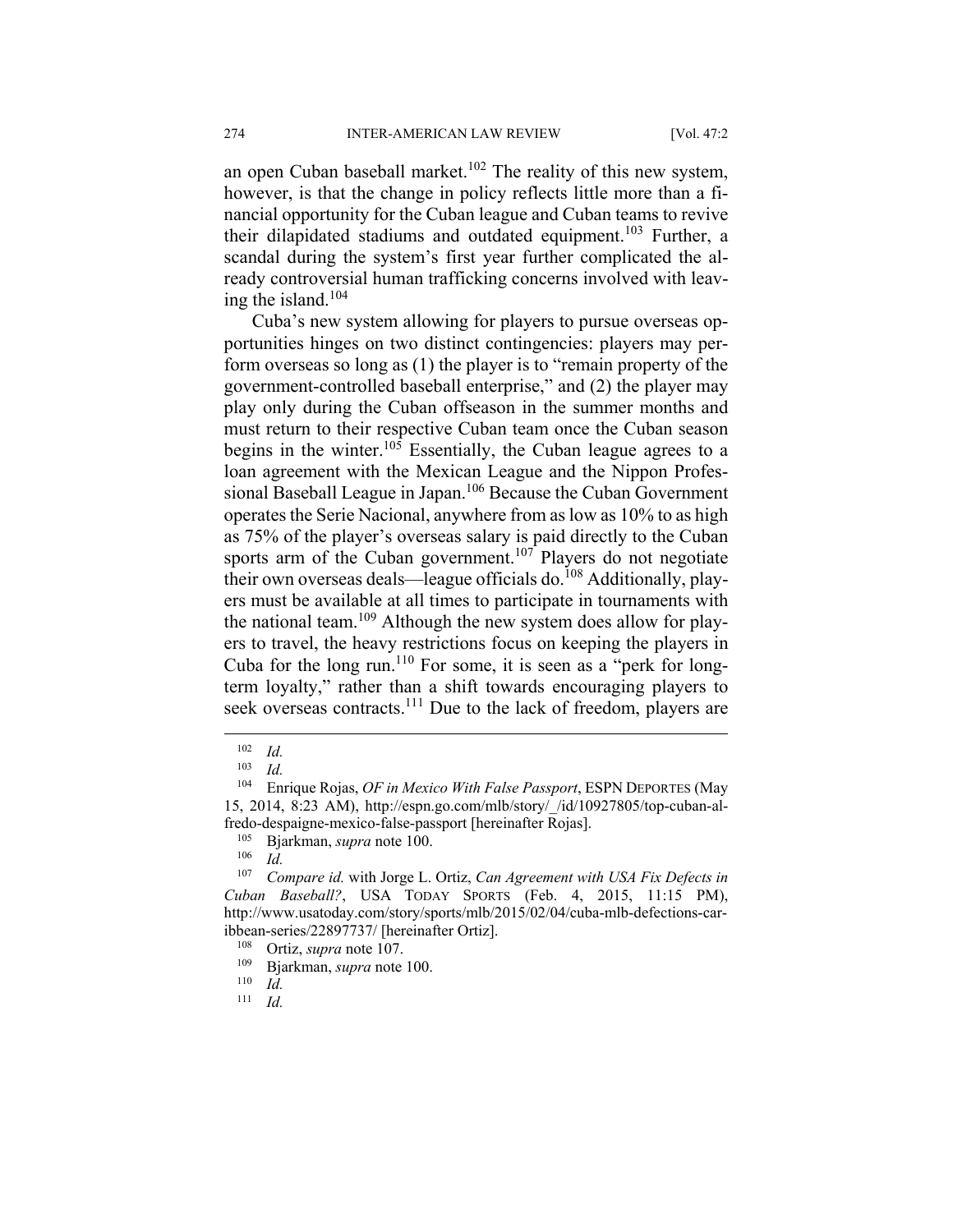simply political chess pieces in the government-controlled baseball enterprise. The players serve as little more than a way for the Cuban sports federation to increase its revenue. The new system signals little, if any, change in the Cuban stance towards players leaving the country.

Additionally, the new Cuban system has become riddled with problems and controversy in its short lifetime.<sup>112</sup> Alfredo Despaigne, a three-time MVP in *Serie Nacional* and one of the Cuban League's biggest stars, became the first player to "sign" with an overseas team when he was assigned to the Mexican League Campeche club.113 Despaigne, along with several other Cubans, participated in the Mexican League during the 2013 season and returned to the island with relatively few problems.114 However, before the start of the 2014 Mexican League season, Major League Baseball (with whom the Mexican League has a professional affiliation) advised Mexican League officials that the league must require a passport from a third country before employing Cuban players, due to concerns involving the United States's embargo against Cuba.<sup>115</sup> In May of 2014, after the Mexican League's season was underway, ESPN Deportes reporter Enrique Rojas revealed that Despaigne was playing in the Mexican League using a falsified passport from the Dominican Republic.116 Despaigne had no family in the Domincan Republic.<sup>117</sup> He had never visited the island.<sup>118</sup> Shortly thereafter, the Mexican League served Despaigne a lifetime ban and he returned to Cuba.<sup>119</sup> After the controversy surrounding Despaigne, the Cuban League shifted its focus to loaning players to the Nippon Professional Baseball League in Japan.120 Although the stints in Japan

<u>.</u>

<sup>112</sup> *See* Rojas, *supra* note 104.

Ben Badler, *Why is Cuban Outfielder Alfredo Despaigne Playing in Mexico Using a Dominican Passport?*, BASEBALL AMERICA (May 13, 2014), http://www.baseballamerica.com/international/why-is-cuban-outfielder-alfredodespaigne-playing-in-mexico-using-a-dominican-passport/. 114 Rojas, *supra* note 104.

 $\frac{115}{116}$  *Id.* 

 $\frac{116}{117}$  *Id.* 

<sup>117</sup> *Id*. 118 *Id.* 

<sup>119</sup> Bjarkman, *supra* note 100.

<sup>120</sup> *Id*.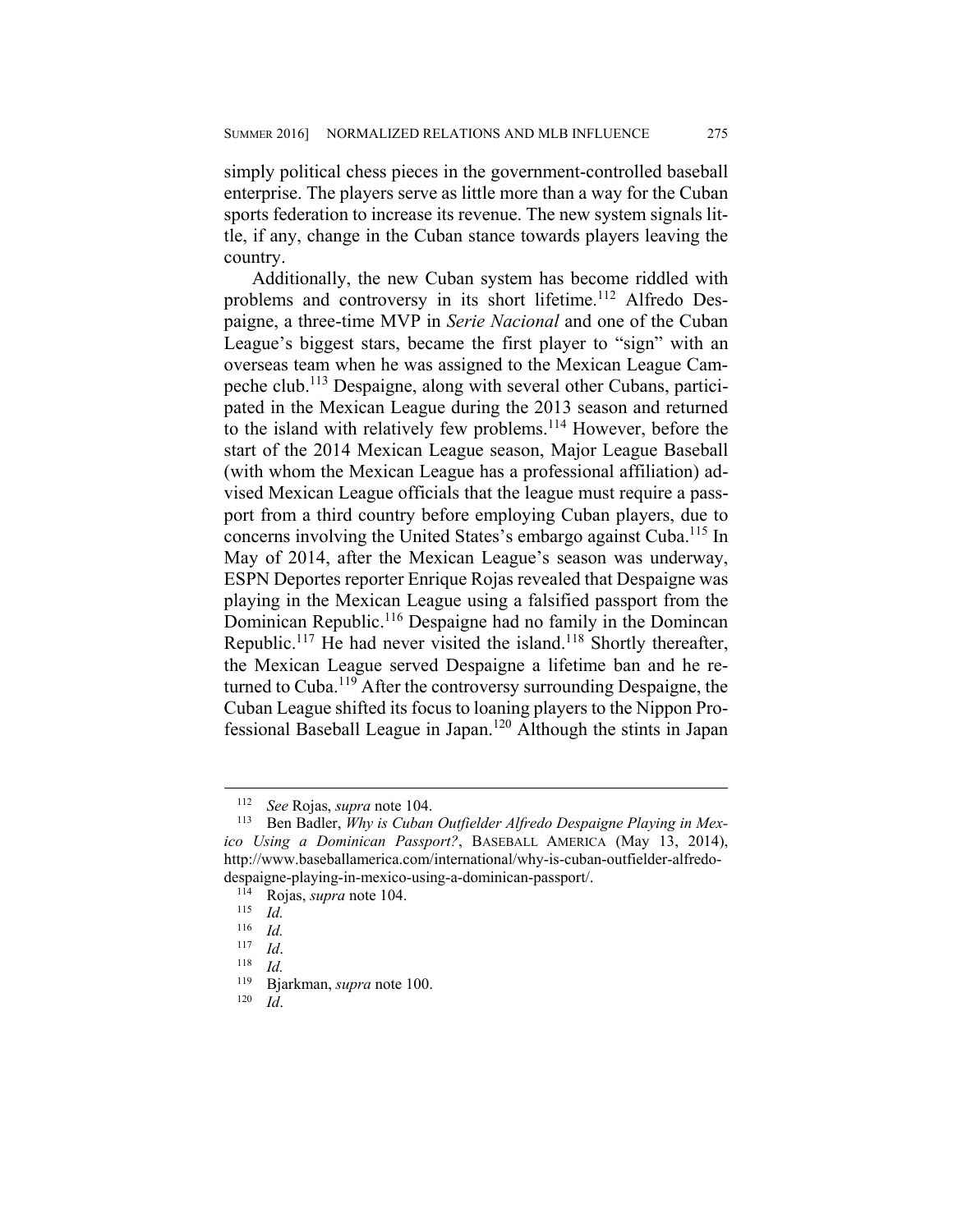have been successful thus far, the Cuban sports federation has chosen a mere four players, veterans Despaigne, Freddie Cepeda, Yulieski Gourriel, and highly-touted prospect Héctor Mendoza, to play in Japan.<sup>121</sup> Despite the potential for additional transfers, given the rich talent on the island, the choice of players appears to be a strategic one that balances the likelihood of the player remaining in Cuba and the potential size of the contract the player will receive. Still, however, Cuba remains far from willing to open its doors completely, especially to the United States.

#### II. CURRENT MLB POLICY: THE PATH TO THE SHOW

MLB subjects Cuban players to a unique system of rules when compared to players from other foreign countries.<sup>122</sup> Current rules force Cubans to escape the island to play professionally in the United States.<sup>123</sup> Thus, Cubans have three options: (1) regardless of age and accrued playing time, obtain political asylum by escaping to the United States, Canada, or Puerto Rico, subjecting the player to the Rule 4 amateur draft; (2) prior to the age of twenty three or before playing five professional seasons in Cuba, escape to another country, subjecting the player to international amateur free agency rules/limitations; or (3) after turning twenty three and accruing five years of professional baseball in Cuba, escape to another country, subjecting the player to regular free agency rules. The timing and destination of their escape have a significant impact on their free agency in terms of their total contract as well as their freedom to sign with a team of their choice.<sup>124</sup>

### A. *The Kuhn Directive*

In 1977, then-MLB Commissioner Bowie Kuhn inaugurated the "Kuhn Directive," Major League Baseball's rules concerning Cuban

<u>.</u>

 $\frac{121}{122}$  *Id.* 

<sup>&</sup>lt;sup>122</sup> Frankel, *supra* note 17, at 395–96.<br><sup>123</sup> Solomon, *supra* note 18, at 157

<sup>&</sup>lt;sup>123</sup> Solomon, *supra* note 18, at 157.<br><sup>124</sup> Solomon, *supra* note 18, at 157–59; Frankel, *supra* note 17, at 398; Craig Goldstein, *MLB International Signing Period Primer*, SB NATION (July 2, 2014), http://www.sbnation.com/2014/7/2/5866243/international-signing-period-mlbjuly-2 [hereinafter *MLB Int'l Signing Period Primer*].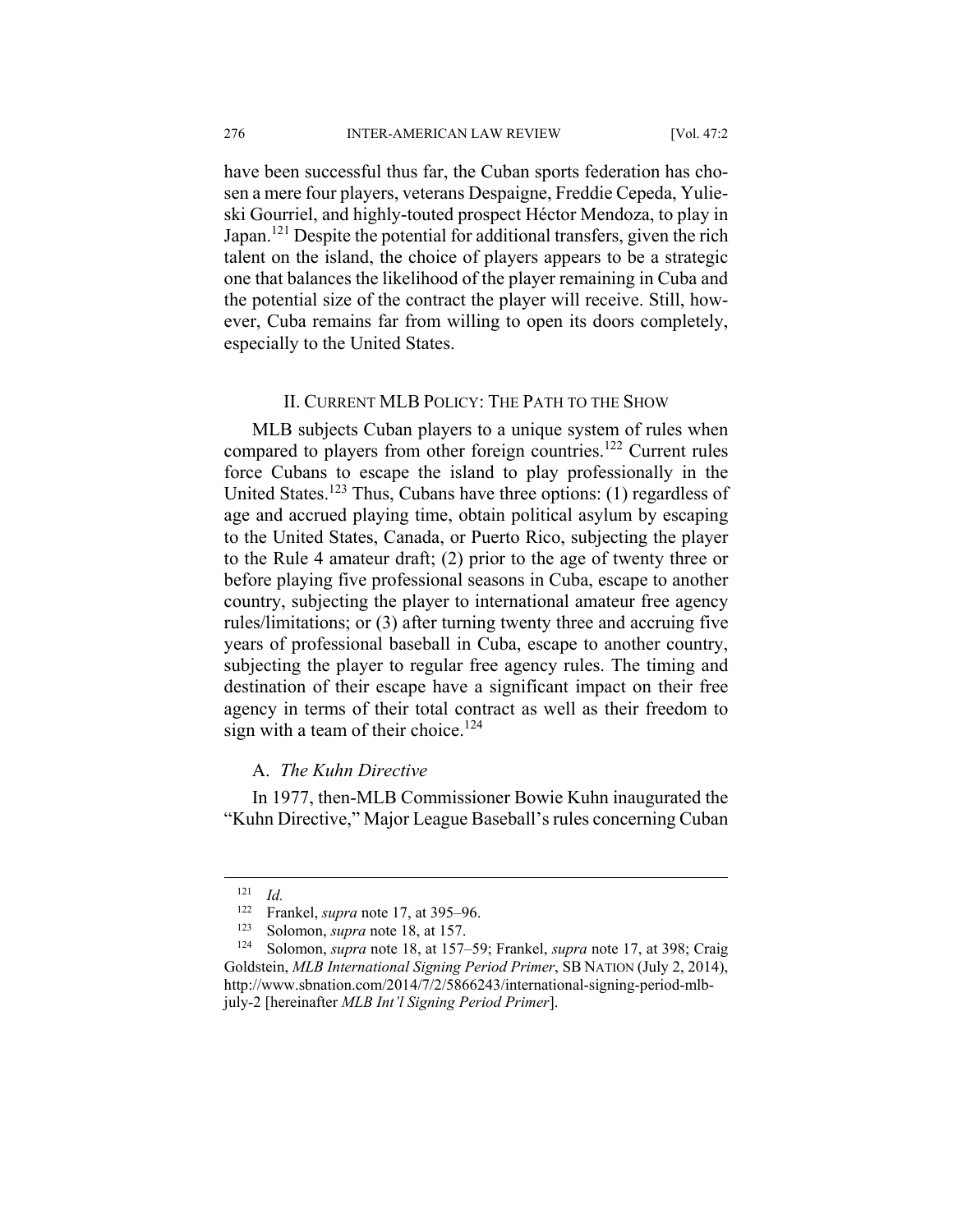players.125 The rules prohibit the "discussion or negotiation with anyone in Cuba regarding the signing of any player in Cuba."126 Additionally, this forbids any MLB or team representative from scouting Cuban players, so long as the player remains on the island.<sup>127</sup> However, the directive does not expressly prohibit scouting players when they are not on the island.<sup>128</sup> Because MLB teams may not sign players that are residents of Cuba (a restriction that is unique amongst other nations), teams must wait for the players to leave the country.129 Consequently, in the event that players seek to join a MLB team, they must escape and establish residency in either the United States or another foreign country.<sup>130</sup>

In time, however, players began to find creative ways to enter the MLB, which turned out to be a much more lucrative career, but also riskier. Cubans seeking to play in the MLB first established residency in a third country and then entered the United States on an "O" or "P" visa.<sup>131</sup>

By doing so, the players avoid the draft provisions of Rule 4 and are free to negotiate salaries with all MLB teams instead of having to wait a year to establish residency and enter the Draft.132 In other words, the Cuban player must abide by the Cuban Adjustment Act ("wet foot, dry foot" American policy), which generally allows Cuban nationals to stay in America if they are caught on American soil

<sup>125</sup> Solomon, *supra* note 18, at 159; Frankel, *supra* note 17, at 397.

<sup>126</sup> Solomon, *supra* note 18, at 159; Frankel, *supra* note 17, at 397.

<sup>127</sup> Solomon, *supra* note 18, at 159; Frankel, *supra* note 17, at 397.

<sup>&</sup>lt;sup>128</sup> Solomon, *supra* note 18, at 159.

 $\frac{129}{130}$  *Id.* 

 $\frac{130}{131}$  *Id.* 

Matthew N. Greller, Note, *Give me your Tired, your Poor, your Fastball Pitchers Yearning for Strike Three: How Baseball Diplomacy can Revitalize Major League Baseball and United States-Cuba Relations*, 14 AM. U. INT'L L. REV. 1647, 1657-59 (1999) (describing the "O" visa category as a two-step process where a baseball team must first contract with a foreign player and file a petition with one of the four regional Immigration and Naturalization Service ("INS") Centers that possess jurisdiction in the area where the foreign baseball player will compete. Second, approval of these "O" visa petitions requires consultation with a peer group in the player's field. Thus, the "O" visa subcategories provide avenues for an extraordinary foreign baseball player, as well as his coach and immediate family members, to reach the United States.) [hereinafter Greller].

<sup>132</sup> Andrea Kupfer Schneider, Note, *Baseball Diplomacy*, 12 MARQ. SPORTS L. REV. 473, 480 (2001).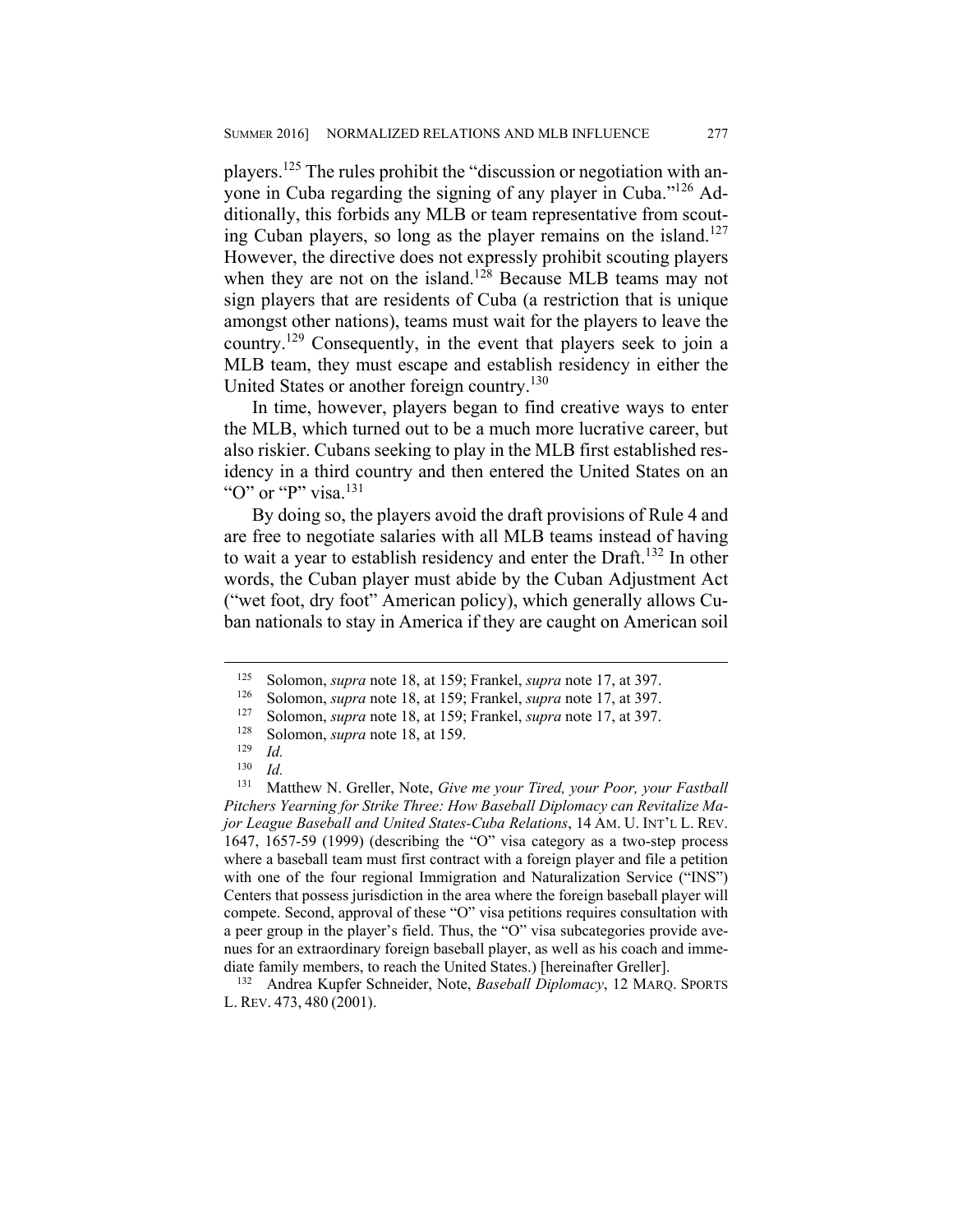278 INTER-AMERICAN LAW REVIEW [Vol. 47:2

(dry foot) but face possible repatriation to Cuba if they are caught at sea (wet foot).<sup>133</sup> In many cases, players prefer to seek asylum in the United States in compliance with the "wet-foot, dry-foot" rule after moving to another country like Mexico or Haiti first, which are safer to get to from Cuba.<sup>134</sup>

#### B. *Major League Baseball Eligibility Requirements*

Rule 3 of the Major League Baseball Rules describe the eligibility requirements for MLB teams to acquire players. Rule  $3(a)(1)(A)$ –(B), in pertinent part, provides the following:

# **(a)** ELIGIBILITY TO SIGN MAJOR LEAGUE OR MINOR LEAGUE CONTRACTS

**(1)** General Rules . . . A Major or Minor League Club may contract with a player under the conditions and restrictions set forth in this Rule 3. A player may be subject to one or more of the following Rules and may contract with a Major a Major or Minor League Club only if the conditions and restrictions of all Rules applicable to the player are satisfied. It is the responsibility of the contracting Club to determine that a player is eligible to sign in accordance with this Rule 3. For purposes of this Rule 3, the term "United States" shall mean the 50 States of the United States of America, the District of Columbia, Puerto Rico, and any other Commonwealth, Territory or Possession of the United States of America.

**(A)** A player who has not previously contracted with a Major or Minor League Club, and who is a resident of the United States or Canada, may be signed to a contract only after having been eligible for selection in the First- Year Player draft. A player shall be considered a "resident of the

<sup>&</sup>lt;sup>133</sup> Frankel, *supra* note 17, at 394-95.<br><sup>134</sup> Jeff Passan *10 Degrees: Cuban* 1

Jeff Passan, 10 Degrees: Cuban Trafficking Grows into MLB's Ugly Se*cret*, YAHOO! SPORTS (Apr. 20, 2014, 11:47 PM), http://sports.yahoo.com/news/10-degrees--cuban-trafficking-grows-into-mlb-s-ugly-secret-034704407.html [hereinafter Passan].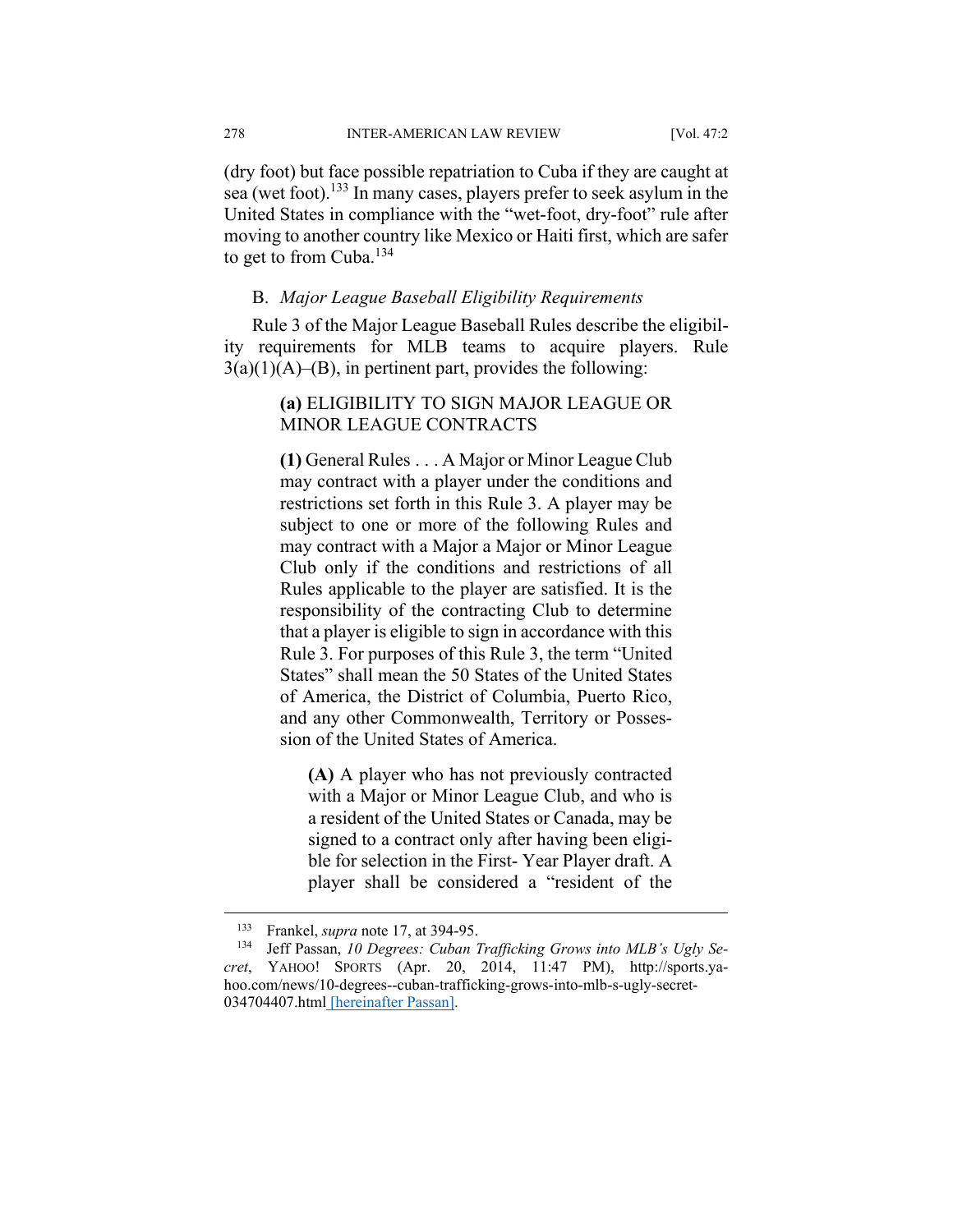United States" if the player enrolls in a United States high school or college or establishes a legal residence in the United States on the date of the player's contract or within one year prior to that date . . . .

**(B)** A player who has not previously contracted with a Major or Minor League Club, who is not a resident of the United States or Canada, and who is not subject to the High School, College or Junior College Rules, may be signed to a contract if the player:

**(i)** is at least 17 years old at the time of signing, or

**(ii)** is 16 at the time of signing, but will attain age 17 prior to either the end of the effective season for which the player has signed or September 1 of such effective season, whichever is later.<sup>135</sup>

Although seemingly a Cuban national qualifies as an international player under Rule 3(a)(1)(B) (a player from Cuba is "not a resident of the United States or Canada"), the Kuhn Directive prohibits such a determination.<sup>136</sup> Instead, to be eligible to play in the MLB, the Cuban player must escape Cuba to sign a contract with a Major League organization.<sup>137</sup> To fall under Category A, the Cuban player must immigrate to the United States, Puerto Rico, or Canada and establish legal residency.138 Alternatively, to fall under Category B as an international player, the Cuban must establish residency in another country that is not Cuba.<sup>139</sup> The decision to seek

<sup>135</sup> *Major League Baseball, The Official Professional Baseball Rules Book*, R. 3, OFFICE OF THE COMMISSIONER (NY 2014), *available at* http://www.bizofbaseball.com/docs/MajorLeagueRules-2008.pdf [hereinafter *Major League Baseball*].

<sup>136</sup> *Id.* at R. 3(a)(1)(B); *see* Solomon, *supra* note 18, at 159.

See Solomon, *supra* note 18, at 159.

<sup>&</sup>lt;sup>138</sup> *Major League Baseball*, *supra* note 135, at R. 3(a)(1)(A).<br><sup>139</sup> *Id at R* 3(a)(1)(B)

*Id.* at R. 3(a)(1)(B).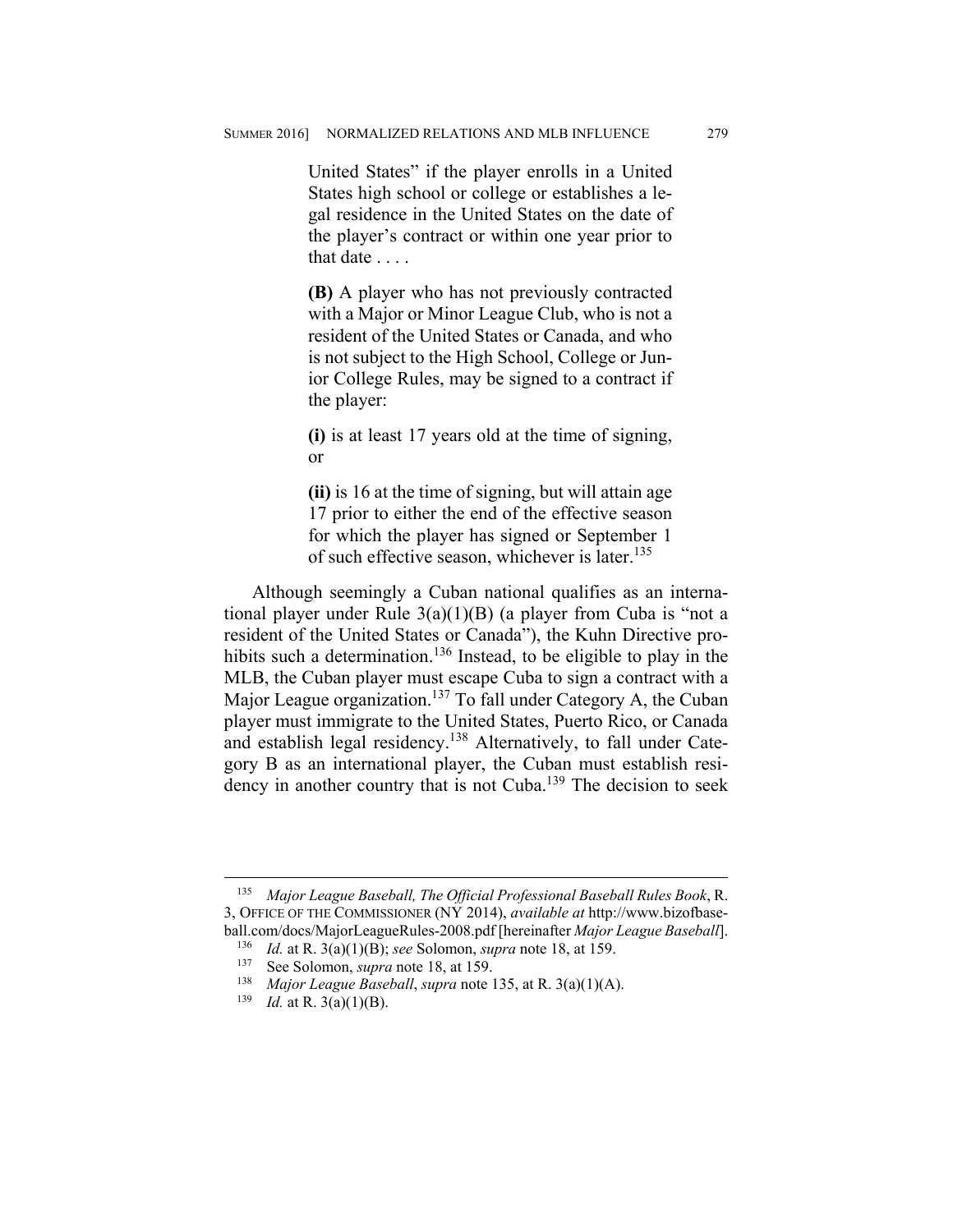qualification under Category A or Category B has a significant impact on the player's future career, both in terms of money as well as choice of team<sup>140</sup>

# C. *Routes to the MLB*

### 1. Rule 4 First-Year Player Draft

Players who fall under Category A (meaning they are legal residents of the United States, a United States territory, or Canada and have completed either high school, two years of Junior College, or at least three years at a standard college) are required to enter the First-Year Player Draft ("Rule 4 Draft").<sup>141</sup> Rule 4 of the Major League Baseball Rules governs the First-Year Player Draft.<sup>142</sup> Rule 4(b) dictates that in June of each year, MLB shall a selection meeting for Category A players.<sup>143</sup> The Rule 4 draft consists of fifty selection rounds, where each team generally has the right to select one player per round.144 The draft order is determined by the previous season's standings, with the first pick awarded to the team with the worst record.<sup>145</sup> Additionally, teams that lost free agents in the previous season may be awarded "compensatory" selections.<sup>146</sup>

Selection of a player essentially provides a team with exclusive contract negotiation rights with that individual player until July 15 of the draft year.<sup>147</sup> Rule 3(c), in conjunction with Article VI of the MLB Player's Association Collective Bargaining Agreement ("CBA"), dictates the base terms of first-year player contracts.<sup>148</sup> In other words, the MLB rules dictate the salaries for contracts signed by players that have been drafted.<sup>149</sup>

<sup>140</sup> *See* Solomon, *supra* note 18, at 160.<br>
141 *Major League Baseball*, *supra* note 135, at R. 3(a)(1)(A).<br>
142 *Id.* at R. 4.<br>
143 *Id.* at R. 4.

<sup>&</sup>lt;sup>143</sup> *Id.* at R. 4(b).<br><sup>144</sup> *Id.*<br><sup>145</sup> *Id* at R 4(c)

<sup>&</sup>lt;sup>145</sup> *Id.* at R. 4(c).<br><sup>146</sup> *Id.* at R. 3(b)

<sup>&</sup>lt;sup>146</sup> *Id.* at R. 3(b).<br><sup>147</sup> *Id.* at P. 4(d)

 $\frac{147}{148}$  *Id.* at R. 4(d).

<sup>148</sup> *Id.* at R. 3; *Major League Baseball Collective Bargaining Agreement*, Art. VI, *available at* http://www.ipmall.info/hosted\_resources/SportsEntLaw\_Institute/2012MLB\_MLBPA\_CBA.pdf [hereinafter CBA].

<sup>149</sup> *Major League Baseball*, *supra* note 135, at R. 3-4; CBA, *supra* note 148, at Art. VI.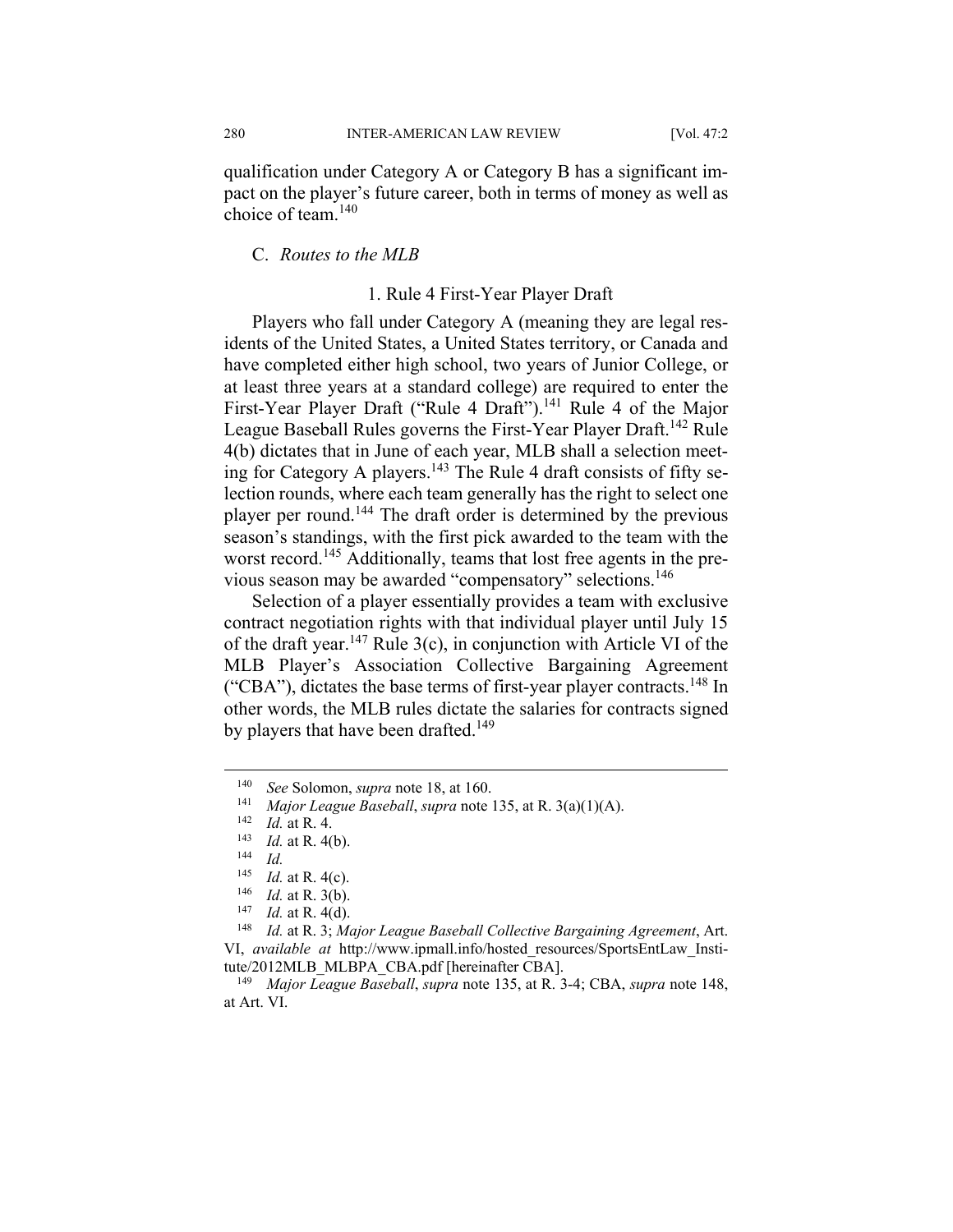However, MLB teams do have some discretion as to the signing bonus of the contract, terms that are separate from the salary itself.<sup>150</sup> The complicated signing bonus rules are laid out in the CBA.<sup>151</sup> Prior to the draft, the Commissioner's Office allocates a "bonus pool," the total amount of money from which a team may draw and offer to its drafted players for their initial contracts.152 The bonus pool is based on the sum of the "slot-value" of a team's first ten picks, a recommended total for each draft pick's signing bonus according to their draft position.<sup>153</sup> Beyond the first ten rounds, any signing bonus amount that surpasses \$100,000 is subtracted from the team's bonus pool.<sup>154</sup> Although there is not a hard cap on the team's bonus pool, teams face harsh tax penalties for spending an amount greater than their bonus pool.<sup>155</sup> Accordingly, each team has the discretion to award signing bonuses that are greater than the individual slot value, as long as the team compensates for this amount with the signing bonuses of its other draft picks.<sup>156</sup>

For aspiring Cubans, taking the Rule 4 Draft route by entering the United States, a United States Territory, or Canada seems to be the least attractive option. First, because they are forced to enter the MLB draft, the Cuban player does not have the option of choosing which team they would prefer to play for. Because the draft has a specific selection order, each of the thirty MLB teams has the opportunity to draft the player. Second, because the MLB has such strict rules for signing bonuses, a Cuban player's total contract is severely limited. While the higher draft picks tend to receive higher bonuses, the amount of the signing bonus is still a fraction of what the player might otherwise earn on the open free agency market. Additionally, players do not know what number selection they will be in the draft, much less whether or not they will be drafted at all. If a Cuban player enters the annual draft and each team fails to draft

<sup>150</sup> CBA, *supra* note 148 at Art. VI; Craig Goldstein, *2014 MLB Draft Rules and Regulations*, SB NATION (June 5, 2014, 8:02 AM), http://www.sbnation.com/mlb/2014/6/5/5781090/2014-mlb-draft-rules-regulations-guide-basics [hereinafter Goldstein].

<sup>&</sup>lt;sup>151</sup> CBA, *supra* note 148, at Art. VI.<br><sup>152</sup> Id: Goldstein, *supra* pote 150

<sup>152</sup> *Id.*; Goldstein, *supra* note 150.

<sup>153</sup> Goldstein, *supra* note 150*.*

 $\frac{154}{155}$  *Id.* 

<sup>155</sup> *Id.*

<sup>156</sup> Goldstein, *supra* note 150.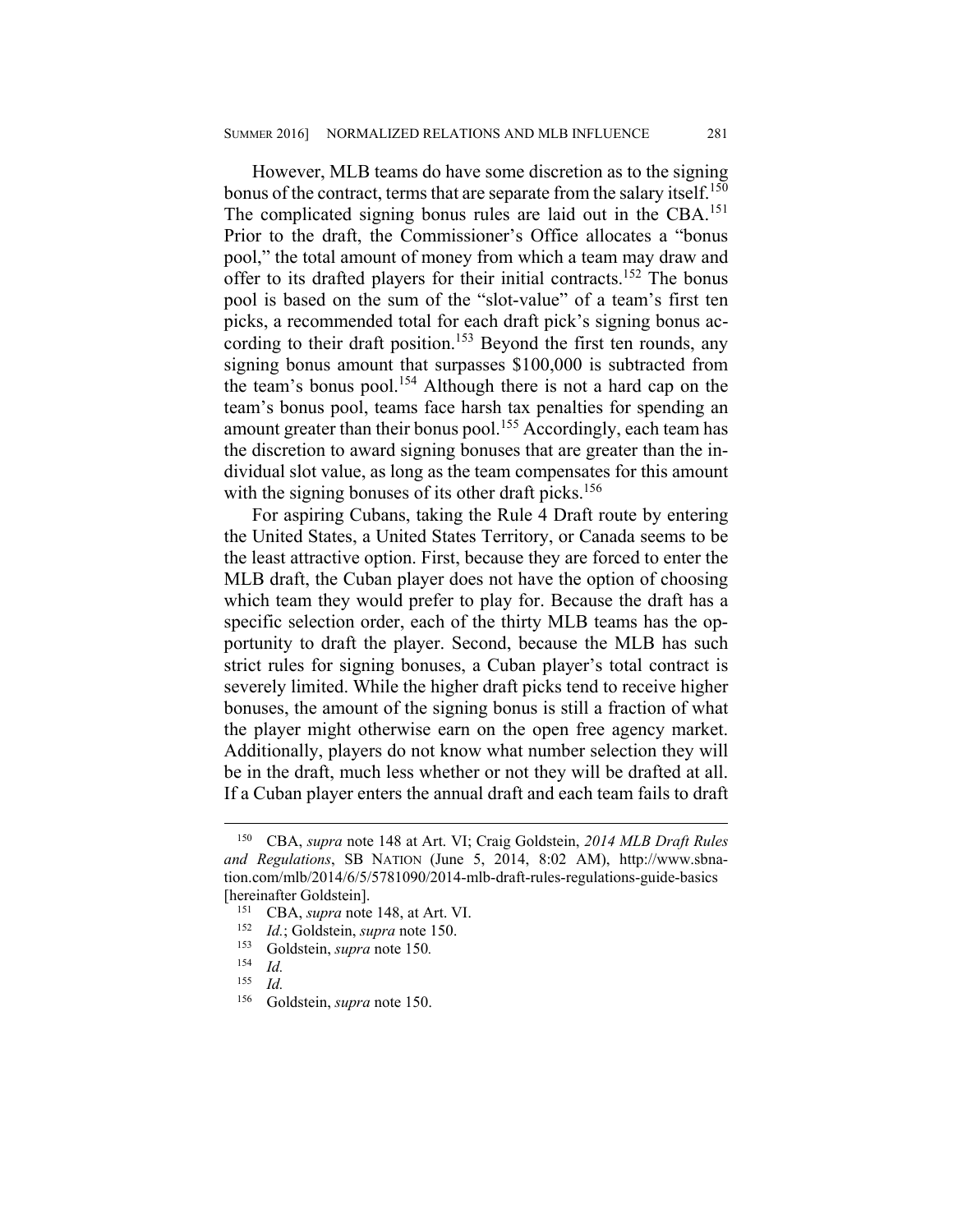the player, the player is unable to attain free agency.<sup>157</sup> With the least amount of freedom, entering the Rule 4 Draft is the least beneficial option for Cuban baseball players.

#### 2. International Amateur Free Agency and Bonus Pools

International players that fall under Category B (meaning they are over the age of seventeen and are not residents of the United States, a United States territory, or Canada) are subject to International Amateur Free Agency rules dictated by the current CBA.<sup>158</sup> The international signing period extends from July 2 through June 15 of the following season.159 Similar to the Rule 4 Draft, the MLB Commissioners' Office assigns a bonus pool to each team, the total amount a team may spend on its international free agents.160 The team with the worst winning percentage from the previous season receives the largest pool.<sup>161</sup> The bonus pool applies to all international free agent bonuses that are distributed in excess of  $$10,000$ <sup>162</sup> Also similar to the Rule 4 draft, the penalties for teams exceeding their international bonus spending caps are extremely harsh.<sup>163</sup> There is no selection order for international free agency and teams are free to negotiate with individual players at their leisure.<sup>164</sup>

 Leaving Cuba and immigrating to a country outside of the United States, a United States territory, or Canada, and then taking the International Amateur Free Agency route, is seemingly a more attractive option for aspiring Cuban players. The important difference between international free agency and the Rule 4 Draft for Cubans is the ability to negotiate and choose teams freely.<sup>165</sup> This allows Cuban players to create their own market (in terms of their

<sup>&</sup>lt;sup>157</sup> Solomon, *supra* note 18, at 160.

<sup>&</sup>lt;sup>158</sup> CBA, *supra* note 148, at Attachment 46.<br><sup>159</sup> MLB Int'l Signing Period Primer, supra

<sup>159</sup> *MLB Int'l Signing Period Primer*, *supra* note 124; Ben Badler, *2014-15 MLB International Bonus Pools and Slot Values*, BASEBALL AMERICA (Apr. 2, 2014), http://www.baseballamerica.com/international/2014-15-mlb-international-bonus-pools-and-slot-values/ [hereinafter *Bonus Pools and Slot Values*].

<sup>160</sup> *MLB Int'l Signing Period Primer*, *supra* note 124; *Bonus Pools and Slot Values*, *supra* note 159.

<sup>161</sup> *MLB Int'l Signing Period Primer*, *supra* note 124.

 $\frac{162}{163}$  *Id.* 

 $\frac{163}{164}$  *Id.* 

<sup>164</sup> *See id.*

See id.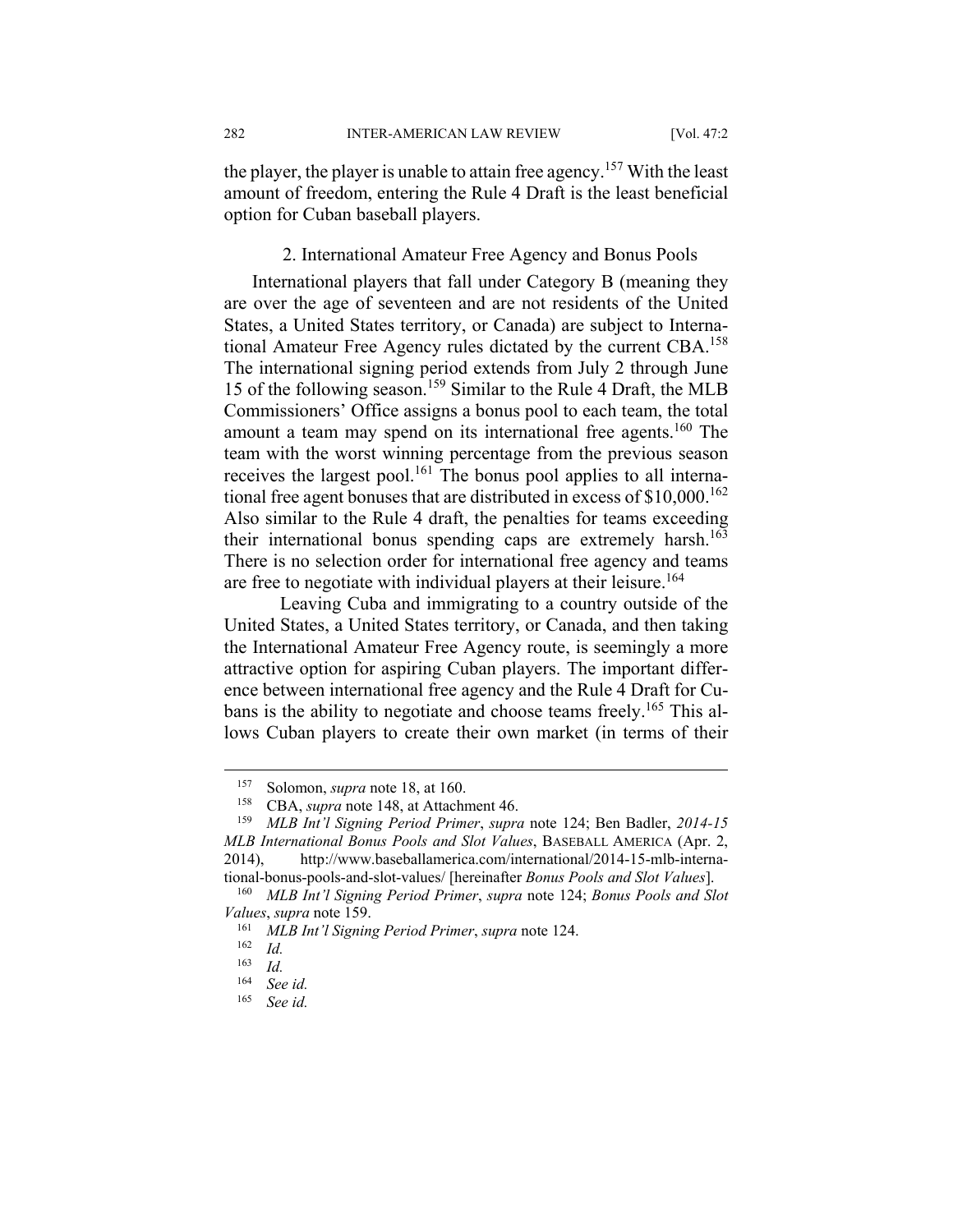signing bonus total) as well as choose which organization will best suit their transition to the United States (in terms of the location of the team).<sup>166</sup> By placing teams in a bidding war for their services, Cubans are able to take a market-based approach that best suits their needs.167 However, like the Rule 4 Draft, the bonus pool limits each player's signing bonus amount.<sup>168</sup> Even if teams were to allocate their entire bonus pool to a single player, a star Cuban player is likely to earn significantly more money in a completely open market.<sup>169</sup> Nevertheless, when left with the choice of international free agency or entering the Rule 4 Draft, it is virtually a no-brainer for Cuban players to choose free agency, given the freedom to choose one's MLB organization.<sup>170</sup>

# 3. Exception to International Free Agency

Although most Cubans who leave to a country outside of the United States, a United States territory, and Canada are subject to the bonus pool limitations, an important exemption from the rule exists for certain players. $171$  The bonus pools do not limit contracts signed by Cubans that are (1) at least 23 years old, (2) have played in a Cuban professional league for a least five seasons, and (3) have left the island.<sup>172</sup> Instead, Cubans seeking to play in the MLB that meet this exception have unlimited negotiating power when it comes to their total contracts and signing bonuses.<sup>173</sup> These players are treated equally with other free agents that have earned service time playing in the MLB—they are free to choose any of the 30 MLB organizations and the only limits on the contract totals for these players are their respective owner's pockets.<sup>174</sup> The large contracts that have made recent headlines, like those of Puig, Abreu, and Chapman, each fit under this exception.175 With neither a restriction

- <sup>166</sup> *See id.*
- See id.

- <sup>168</sup> *See id.*
- <sup>169</sup> *See id.*
- <sup>170</sup> *See id.*
- <sup>171</sup> *Id.*
- $\frac{172}{173}$  *Id.*
- 
- $\frac{173}{174}$  *Id.*
- <sup>174</sup> *See id.* See id.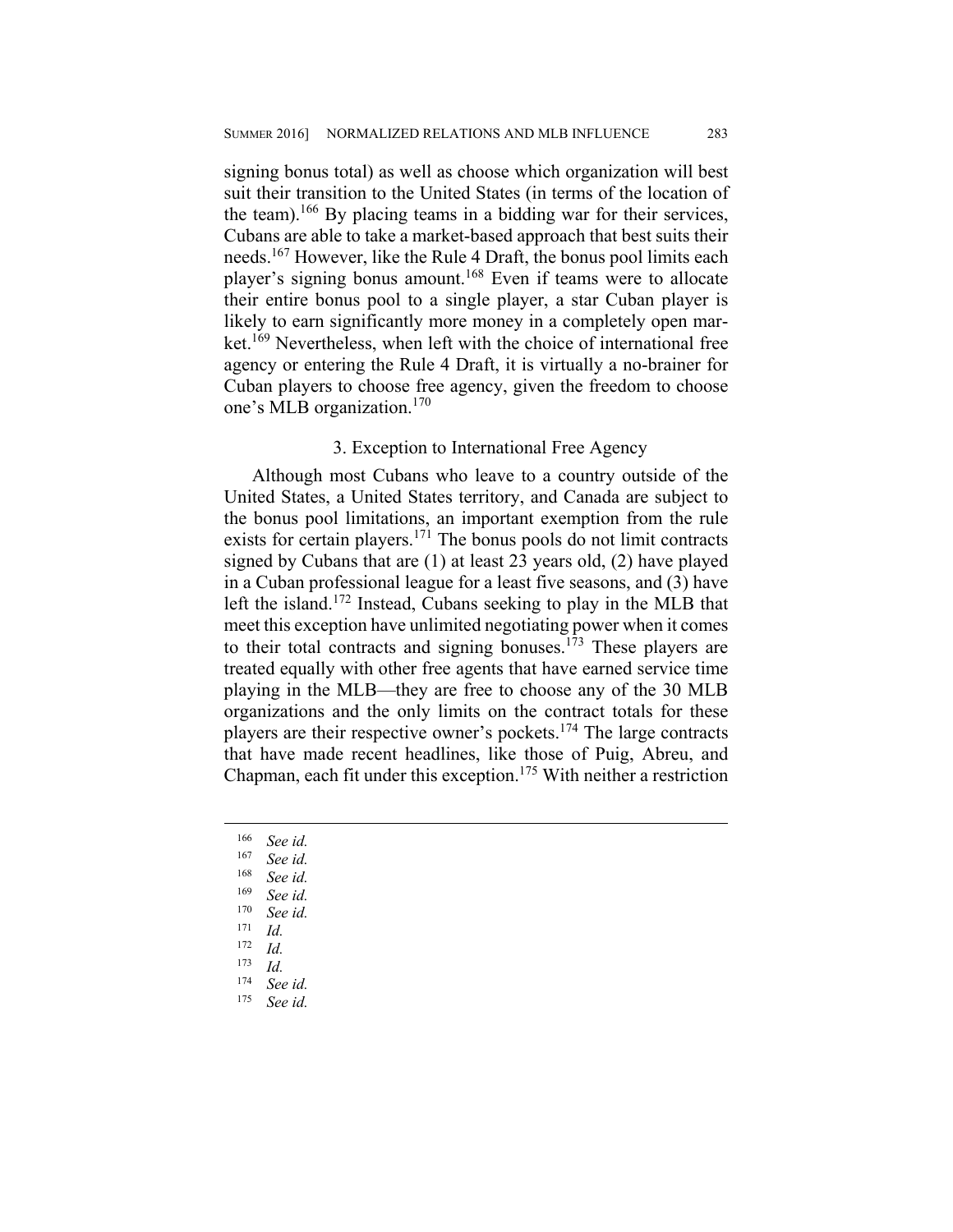on team nor on salary, this is the most lucrative and popular option for Cuban players.176

# D. *An Additional Hurdle: United States Treasury Office of Foreign Assets Control*

United States regulations require that Cubans seeking employment in the United States obtain authorization from the United States Treasury's Office of Foreign Assets Control.<sup>177</sup> Thus, Cuban baseball players must obtain an "unblocked national" designation from OFAC in order to sign with MLB teams.<sup>178</sup> To designate an individual as an unblocked national, the OFAC authorizes two types of licenses—specific and general.<sup>179</sup> A specific license is a formal written document issued by OFAC.<sup>180</sup> It requires that the applicant submit a formal application including the documents indicating permanent residency described above.<sup>181</sup> A general license, however, is less formal— it is not a written document and does not require the player to submit documents to OFAC.182 Instead, a player may submit such documents directly to his prospective employer.<sup>183</sup>

To receive the unblocked national designation from the OFAC, a Cuban national has two options.184 For players that escape to the United States, the Cuban player must take up residence in the United

<u>.</u>

<sup>&</sup>lt;sup>176</sup> *See id.*<br><sup>177</sup> 31 CFI

<sup>31</sup> CFR 515.505; see also Ben Badler, *MLB Slows Down Process for Cuban Signings*, BASEBALL AMERICA (Aug. 28, 2013), http://www.baseballamerica.com/majors/mlb-slows-down-process-for-cuban-signings/ [hereinafter *MLB Slows Down Process for Cuban Signings*].

<sup>178 31</sup> CFR 515.505; *MLB Slows Down Process for Cuban Signings*, *supra*  note 177.

<sup>179 31</sup> CFR 515.505; *MLB Slows Down Process for Cuban Signings*, *supra*  note 177.

<sup>180 31</sup> CFR 515.505; *MLB Slows Down Process for Cuban Signings*, *supra*  note 177.<br> $\frac{181}{31}$ 

<sup>181 31</sup> CFR 515.505; *MLB Slows Down Process for Cuban Signings*, *supra*  note 177.

<sup>182 31</sup> CFR 515.505; *MLB Slows Down Process for Cuban Signings*, *supra*  note 177.

<sup>183 31</sup> CFR 515.505; *MLB Slows Down Process for Cuban Signings*, *supra*  note 177.

<sup>184 31</sup> CFR 515.505(a)–(b); *MLB Slows Down Process for Cuban Signings, supra* note 177.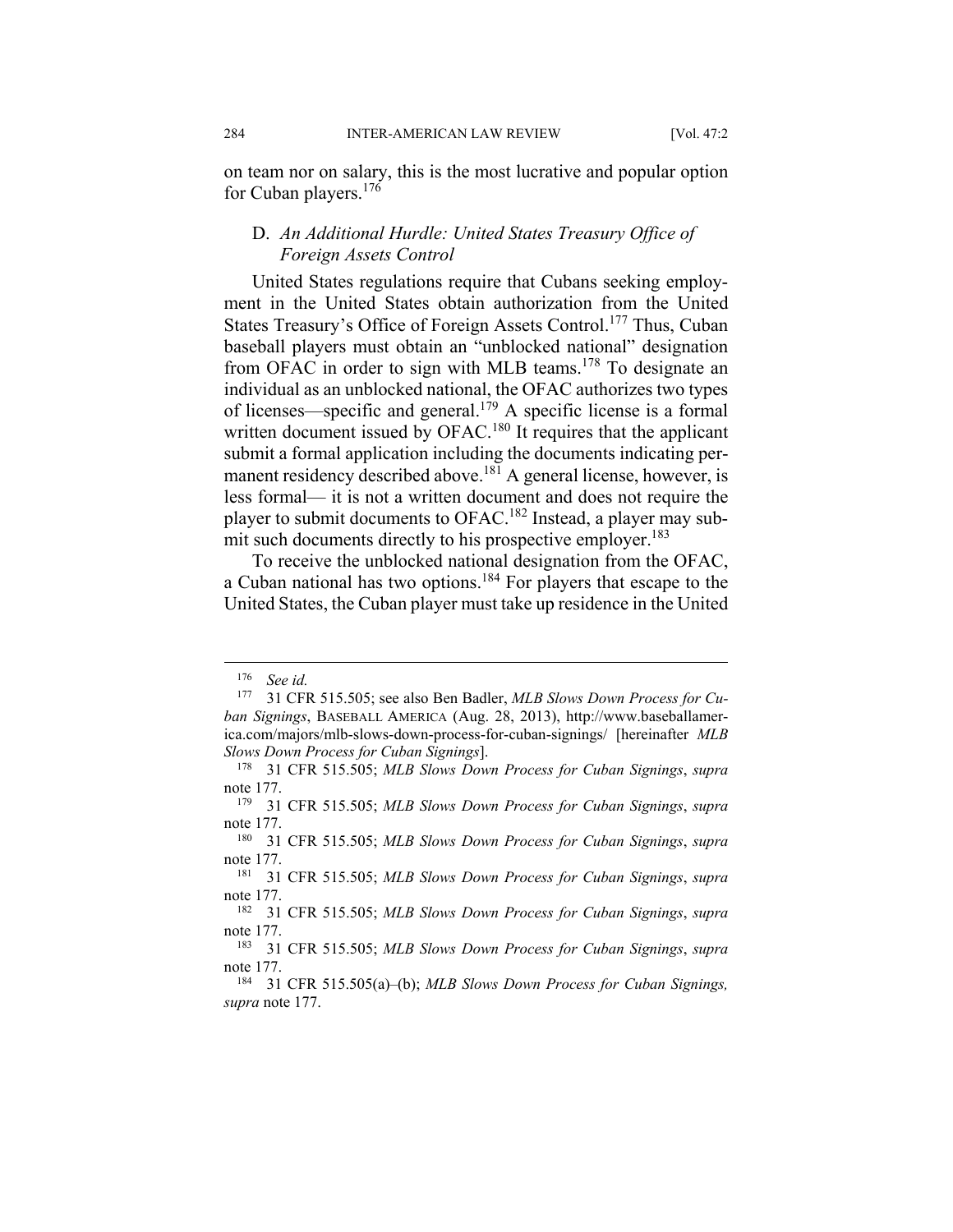States and, at a minimum, submit an application to become a permanent resident.<sup>185</sup> For Cuban players that escape to another foreign country, the player must present at least two documents indicating permanent residency from the foreign government to their prospective employer or to the Office through a formal application.<sup>186</sup> Such documents may include a "passport, voter registration card, permanent resident card, or national identity card."<sup>187</sup>

Prior to 2012, MLB allowed teams to sign players from Cuba as long as the player received either a general or specific license.<sup>188</sup> Thus, players like Yasiel Puig were able to obtain the unblocked national designation simply by presenting the required foreign government documents to the team seeking their services.<sup>189</sup> This did not require a formal, specific license, and players did not have to submit documents directly to the OFAC.<sup>190</sup> However, towards the end of 2012, MLB sent a memo to all thirty teams detailing new, stiffer requirements regarding the unblocked national designation.191 Today, teams may not sign a Cuban national until the OFAC has issued a specific license to the player.<sup>192</sup> This does not appear to coincide with any change in US policy regarding the Cuban trade embargo or immigration laws.193 Additionally, MLB has refused to comment regarding these stiffer requirements on numerous occasions $194$ 

 $\overline{a}$ 

See id.

<sup>185 31</sup> CFR 515.505(a); *MLB Slows Down Process for Cuban Signings*, *supra*  note 177.

<sup>186 31</sup> CFR 515.505(a)–(b); *MLB Slows Down Process for Cuban Signings*, *supra* note 177.<br><sup>187</sup> 31 CER <sup>4</sup>

 $^{187}$  31 CFR 515.505(b)<br> $^{188}$  MLP Slows Down E

<sup>188</sup> *MLB Slows Down Process for Cuban Signings*, *supra* note 177.

See *id.* 

<sup>190</sup> *See id.*

<sup>191</sup> *See id.*

<sup>192</sup> *See id.*

<sup>193</sup> *See id.*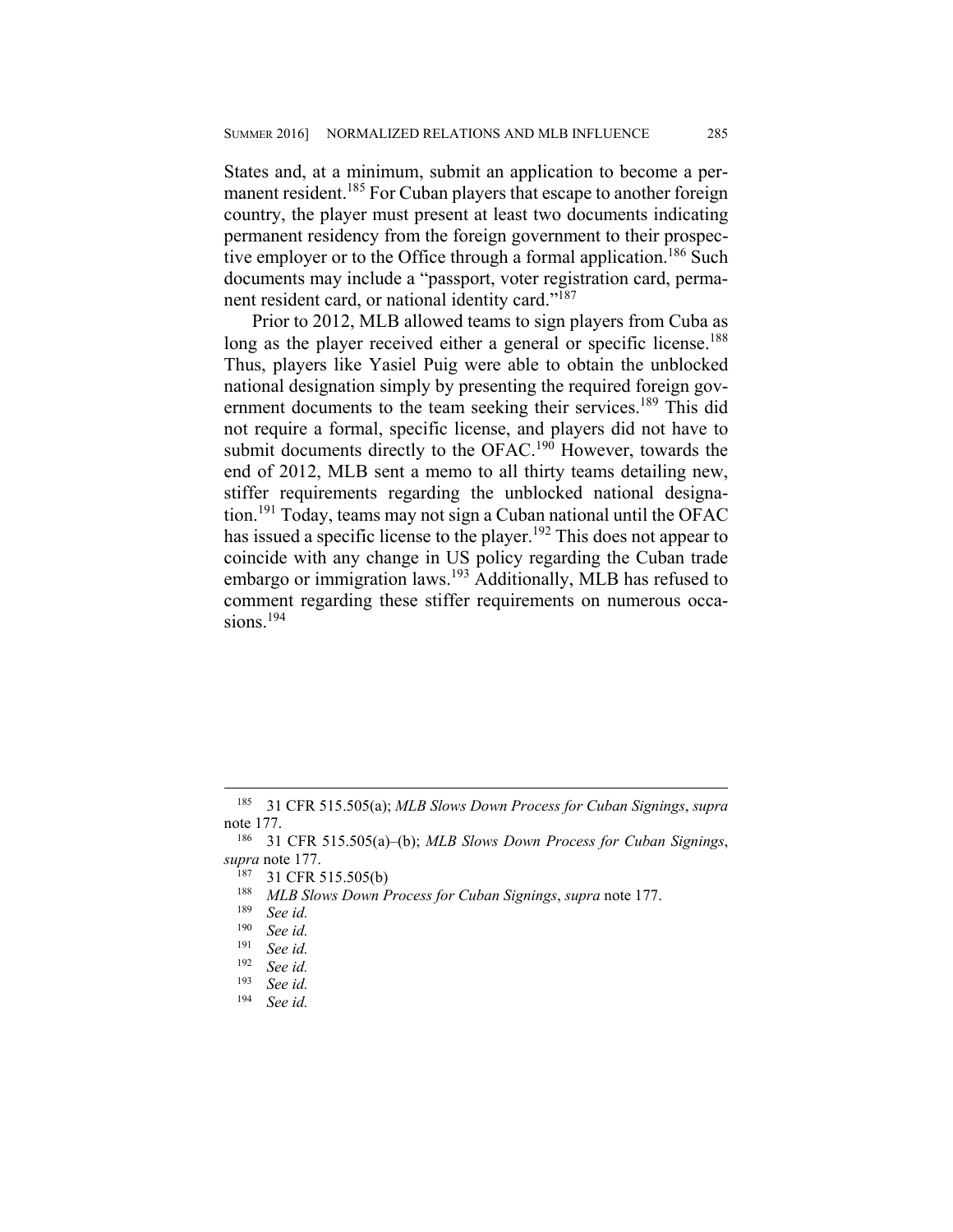# III: LITIGATION INVOLVED BASEBALL PLAYERS', AGENTS', SMUGGLERS' IN TROUBLE

On the other end of the spectrum, the people who aid in the movement of Cuban baseball players are also causing lawsuits. Often, sports agents are known for an aggressive style of seeking out talent and clients by any means necessary. So when a gold mine like Cuba produces some of the top MLB talent in recent years, it is no wonder that these sports agents are flocking to this market with goals of cashing out on a few solid deals. Since the negotiations are made more difficult due to Cuba's embargo, this begs the question of whether these sports agents are truly looking out for their client's safety, or whether they are just trying to be the first agent to make contact with the players and earn a cut of these players' huge contracts. Also, with regards to the human trafficking ring, sports agents may have been unethical when they were scouting the Mexican baseball academy, which was full of corrupt ordeals.

The most notorious example of this occurrence came in 2007 when Gus Dominguez, a sports agent, was found guilty of illegally assisting five baseball players across the border of the United States and was sentenced to five years in prison.<sup>195</sup> South Florida attorney Ben Daniel has handled dozens of smuggling cases which involve extorting Cubans.196 Dominguez was charged with paying four aides to transport the athletes and other Cubans to the United States from Cuba.197 Attorney Daniel won the case in 2007 against Dominguez, which led to a five-year jail sentence for Dominguez and a ban from sports agency.<sup>198</sup> With the normalized relations and the potential for agents to travel on licensed terms to Cuba, many sports agents are likely to flock into the country.

<sup>195</sup> Darren Heitner, *Gus Dominguez Out of Jail, Working with MLB Players*, SPORTS AGENT BLOG (June 13, 2014), http://sportsagentblog.com/2011/06/13/gus-dominguez-out-of-jail-working-with-mlb-players/.<br> $\frac{196}{196}$ 

<sup>196</sup> Linda Robertson, Jay Weaver & David Ovalle, *From Cuba to the Majors: Yasiel Puig's Harrowing Story*, MIAMI HERALD (Apr. 19, 2014, 4:53 PM), http://www.miamiherald.com/news/local/community/miami-dade/article1963115.html.

<sup>197</sup> Associated Press, *Feds: Agent Illegally Smuggled Cubans*, MLB.COM (Oct. 31, 2006), http://m.mlb.com/news/article/1728761/.

<sup>198</sup> U.S. v. Dominguez, 661 F.3d 1051 (2011).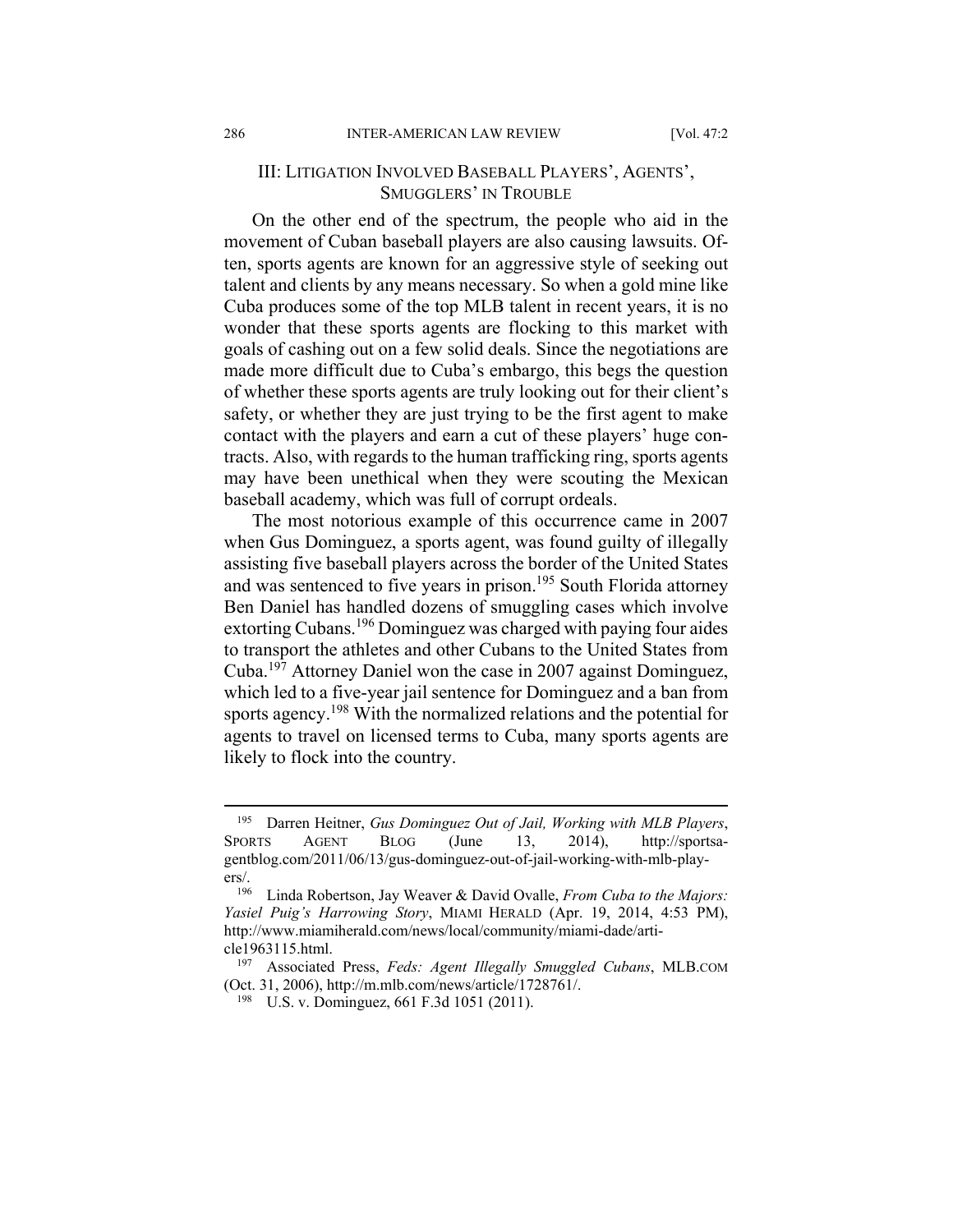On May 4, 2011, Cuban outfielder Leonys Martin signed a fiveyear major league contract with the Texas Rangers worth \$15.5 million dollars, including a \$5 million signing bonus.<sup>199</sup> In reality, however, Martin would never see a large percent of his signing bonus and salary.200 Whereas a typical MLB player can expect to lose out on anywhere from three to five percent of their total earnings (fees typically provided to their agents), Martin was to lose thirty-five percent of his contract.201 However, the benefactor of this thirty-five percent was not Martin's agent—it was Eliezer Lazo, the man who helped smuggle Martin out of Cuba.<sup>202</sup>

Details of Martin's escape came to light in the form of a civil lawsuit filed against him by the Estrellas del Beisbol baseball academy.<sup>203</sup> The suit was a breach of contract claim, alleging that Martin had agreed and failed to pay thirty-five percent of his MLB salary to the academy's operators, one of which was Lazo.<sup>204</sup> In a countersuit, Martin alleged that the Estrellas academy was a "non-existent . . . entity that serves as a front for illegal activity, such as human smuggling and trafficking, kidnapping and extortion."<sup>205</sup>

According to the countersuit, Martin decided to leave with several family members around August 2010 through a connection in Miami.206 When Martin was unable to find the boat scheduled to pick up the group, Lazo's cousin, Jesus Toledo, approached him.<sup>207</sup> Toledo promised he could sneak Martin and his group into Mexico.208 Upon boarding a 45-foot yacht headed to Cancun, Lazo was waiting to introduce himself.<sup>209</sup> Lazo demanded \$2.5 million from

 $\overline{a}$ 

<sup>204</sup> *Id.*

<sup>199</sup> Richard Durrett, *Rangers Sign Leonys Martin*, ESPN DALLAS (May 4, 2011, 3:44 PM), http://sports.espn.go.com/dallas/mlb/news/story?id=6478110.<br><sup>200</sup> Pesson, Bobinson, & Gotlin, sung pote 13.

<sup>200</sup> Passan, Robinson, & Getlin, *supra* note 13.

 $\frac{201}{202}$  *Id.* 

 $\frac{202}{203}$  *Id.* 

Jay Weaver, Feds Charge Trio With Kidnapping, Extorting Cuban Ball*player with Texas Rangers*, MIAMI HERALD (Dec. 4, 2014, 5:33 PM), http://www.miamiherald.com/news/nation-world/world/americas/article1958203.html [hereinafter Weaver].

<sup>205</sup> Passan, Robinson & Getlin, *supra* note 13.

<sup>&</sup>lt;sup>206</sup> Weaver, *supra* note 203.

<sup>207</sup> Passan, Robinson & Getlin, *supra* note 13.

 $\frac{208}{209}$  *Id.* 

*Id.*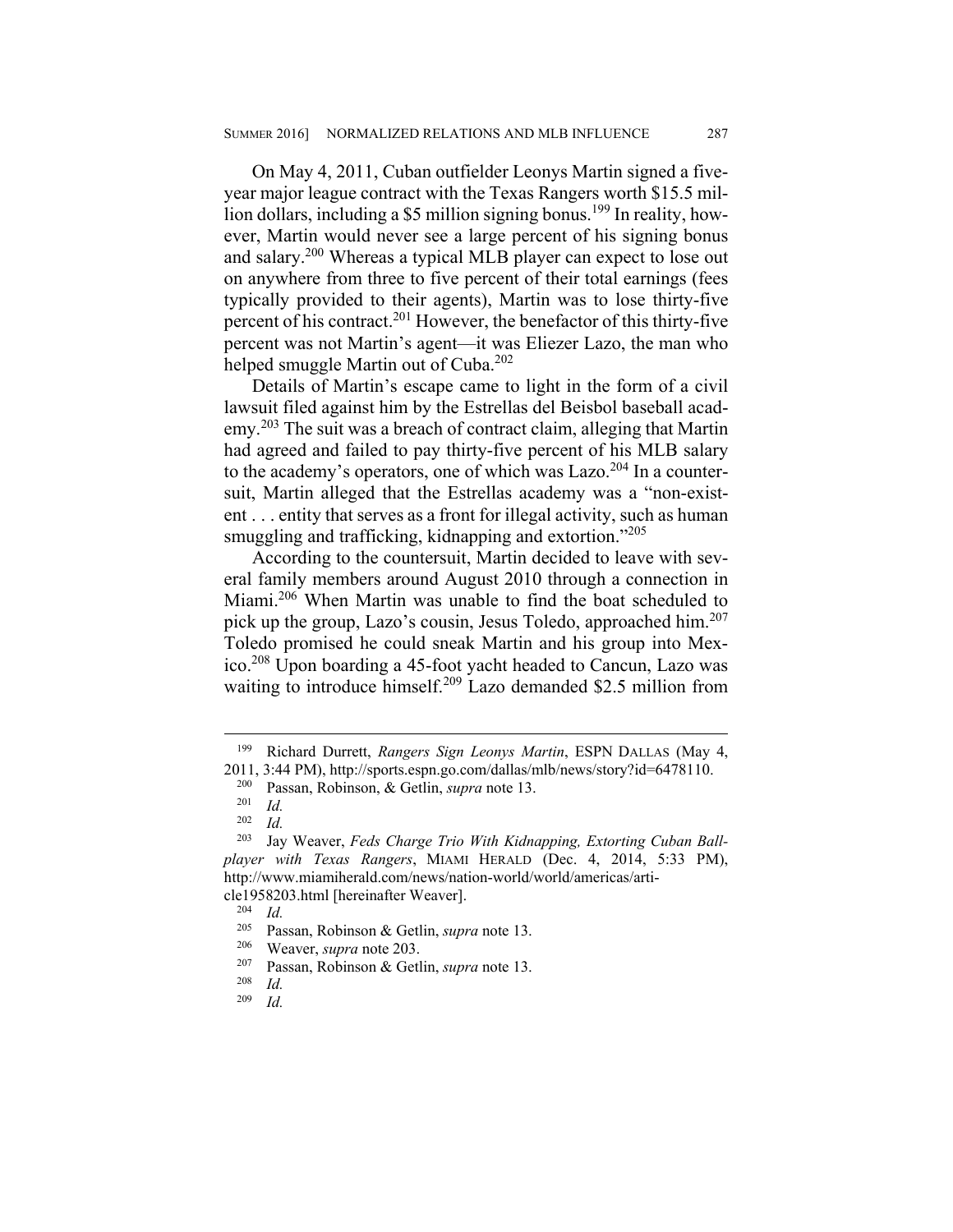Martin's Miami connection.<sup>210</sup> Soon thereafter, Martin and three other baseball players were sent to a training facility in Monterrey.211 It was at the facility that Martin allegedly signed an agreement with Martin, where the academy agreed to provide "training, housing and sports clothing . . . [i]n exchange . . . [for] 35 percent of any future professional baseball contract."212 Although they were apparently there to "train," the facility had neither baseball equipment nor a baseball field.<sup>213</sup> Martin was consistently under armed watch. At times, the group was forced to leave the facility due to fear of kidnapping by other smugglers.214 Another associate, Bart Hernandez, took Martin to Guatemala to acquire a passport for Martin.215 It was only after the passport was acquired that Martin's captors allowed him to leave Mexico.<sup>216</sup> Once his contract was signed, Lazo assisted Martin in moving across the border and flew him from Laredo, Texas to Miami.<sup>217</sup> Shortly after their arrival, Martin was taken to a Merrill Lynch advisor, where Martin alleged he was coerced into signing a document written in English (a language he could not read or understand) authorizing a transfer of \$1.35 million. The countersuit sought to retrieve the allegedly unauthorized transfer. $218$ 

Joe Kehoskie, an ex-agent who now works as a consultant for Cuban players, explains that human trafficking for baseball players has developed into a standard business procedure.<sup>219</sup> He explains:

> You would think it's something [smugglers would] be embarrassed to say or be clandestine about it. But they say they control or own this guy – they use a bunch of different euphemisms – and they want a ransom. They came up with an asking price. It was almost like going on eBay or Amazon.com. It was a

 $\overline{a}$ 

213 Passan, Robinson & Getlin, *supra* note 13. 214 *Id.*

 $\frac{210}{211}$  *Id.* 

<sup>211</sup> *Id.*

<sup>&</sup>lt;sup>212</sup> Weaver, *supra* note 203.<br><sup>213</sup> Passan Robinson & Get

<sup>215</sup> *Id.*

 $\frac{216}{217}$  *Id.* 

 $\frac{217}{218}$  *Id.* 

<sup>&</sup>lt;sup>218</sup> Weaver, *supra* note 203.<br><sup>219</sup> Passan Robinson and G

Passan, Robinson, and Getlin, *supra* note 13.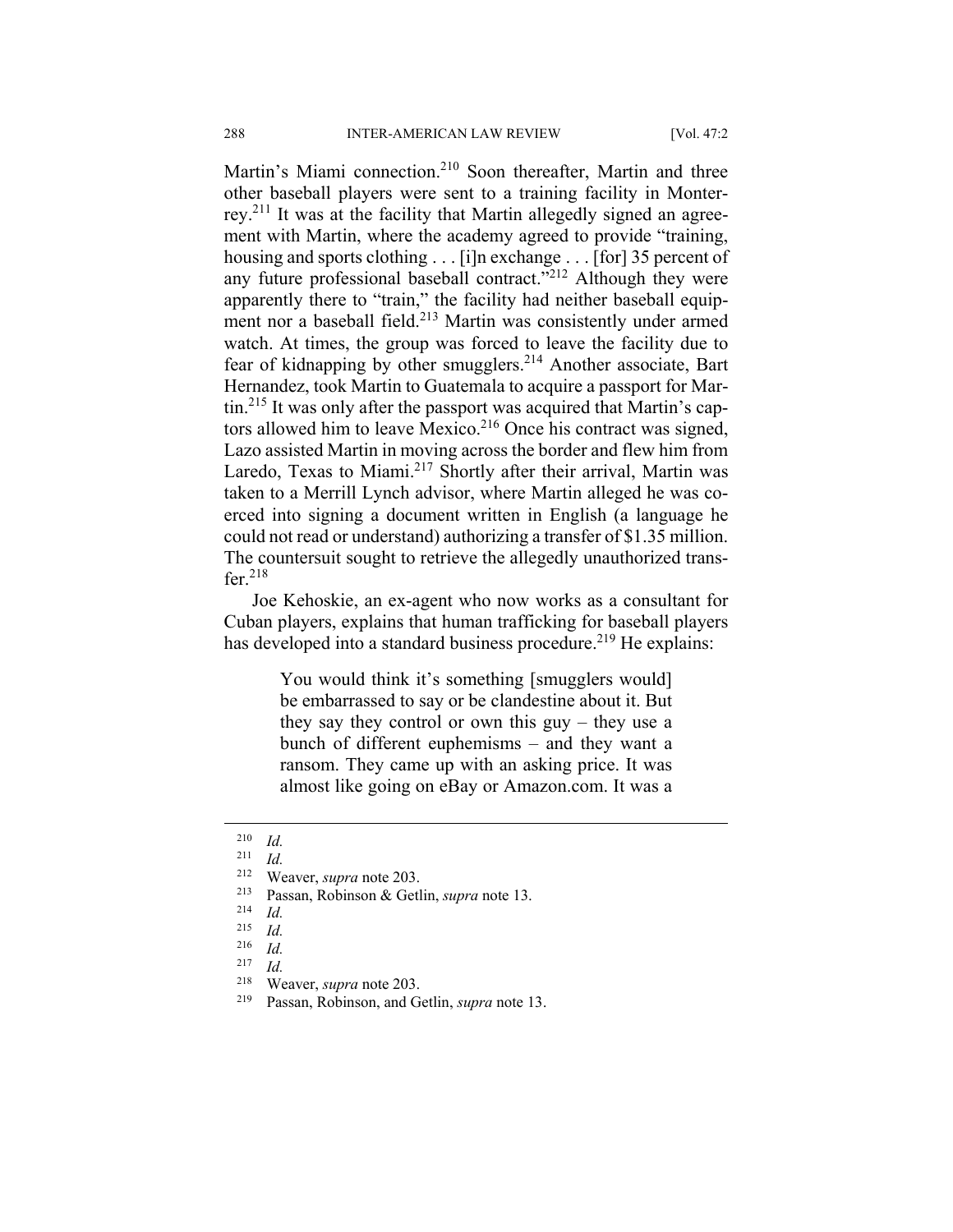buy-it-now price, and you're buying human beings $220$ 

The details of the civil suit provided the federal government with enough evidence to indict Lazo in December 2013.<sup>221</sup> Lazo was charged with conspiring to smuggle, kidnap, and extort Cuban baseball players.<sup>222</sup> Prosecutors say that Lazo was the mastermind of a human-trafficking ring that smuggled Cubans into Mexico, where they were held captive until the Cubans or their family members made ransom payments.<sup>223</sup> Lazo pled guilty to heading the smuggling venture and was sentenced to over fourteen years in federal prison.224

In 2012, Gilberto Suarez, a South Florida businessman visiting Mexico City, entered a taxi and instructed the driver to take him from Mexico City to the Texas border.<sup>225</sup> The steep \$1,500 fare was miniscule in comparison to the value of the "cargo" that joined Suarez—Yasiel Puig<sup>226</sup> and three other Cuban baseball players.<sup>227</sup> Suarez explained that threats from a dangerous cartel and possibly by corrupt Mexican police threatened the players' safety.<sup>228</sup> While details after the drop off are unclear, court documents show that Puig and the other men were allowed to enter the United States under the "wet foot, dry foot" policy.<sup>229</sup> From there, Puig was able to sign to

-

 $\frac{220}{221}$  *Id.* 

Aaron Gleeman, *U.S. Attorney's Office Charges Three People With Conspiring to Kidnap and Extort Leonys Martin*, NBC SPORTS (Dec. 5, 2013), http://hardballtalk.nbcsports.com/2013/12/05/u-s-attorneys-office-charges-threepeople-with-conspiring-to-kidnap-and-extort-leonys-martin/. 222 Weaver, *supra* note 203.

 $\frac{223}{224}$  *Id.* 

<sup>224</sup> Associated Press, *Smuggler Sentenced to Over 14 Years*, ESPN (Nov. 10, 2014), http://espn.go.com/mlb/story/\_/id/11854562/eliezer-lazo-sentenced-more-14-years-smuggling-cubans-united-states.

<sup>225</sup> Associated Press, *Puig Smuggler Gets Prison* Sentence, ESPN (Mar. 6, 2015), http://espn.go.com/los-angeles/mlb/story/\_/id/12431727/gilberto-suarezsentenced-prison-house-arrest-smuggling-los-angeles-dodgers-yasiel-puig [hereinafter *Puig Smuggler Gets Prison*].

<sup>&</sup>lt;sup>226</sup> See *supra*, notes 1-10 and accompanying text.<br><sup>227</sup> Robert Lobse *Gilberto Sugrez sentenced for s* 

<sup>227</sup> Robert Lohse, *Gilberto Suarez sentenced for smuggling Yasiel Puig out of Cuba*, LOCAL 10 (Mar. 6, 2015) http://www.local10.com/news/gilberto-suarezsentencing-dodgers-yasiel-puig/31648002 [hereinafter Lohse].

 $\frac{228}{229}$  *Id.* 

<sup>229</sup> *Id.*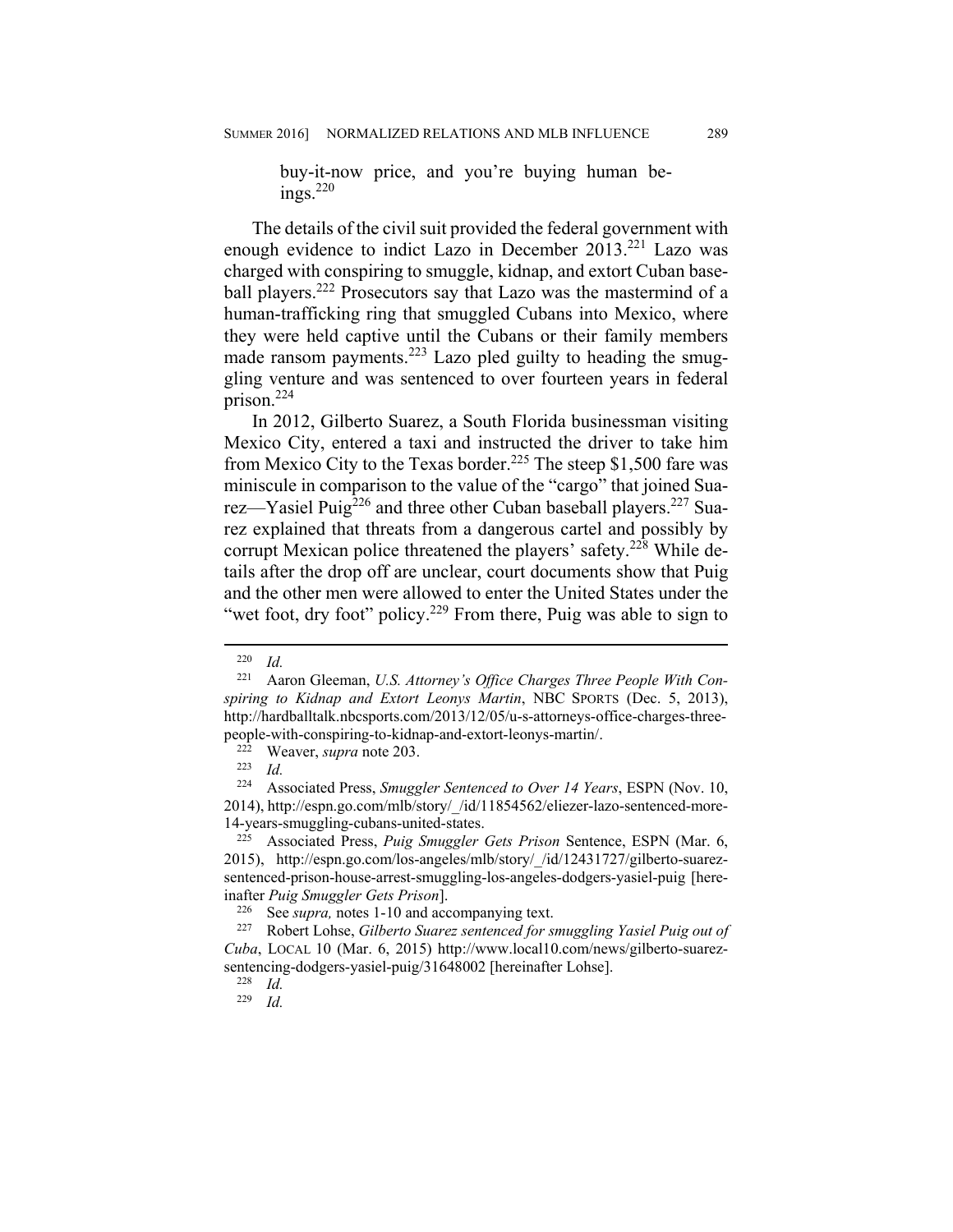sign his seven-year, \$42 million pledge to the Los Angeles Dodgers.230 In exchange for his services, Suarez received \$2.5 million.

By 2014, Puig was in the midst of his second highly successful seasons with the Dodgers when the federal government indicted Gilberto Suarez.<sup>231</sup> Suarez was charged with inducing a person to enter the United States without proper identification.<sup>232</sup> By December 2014, Suarez agreed to a plea deal. $^{233}$  He was officially sentenced on March 6, 2015 in the United States District Court for the Southern District of Florida.<sup>234</sup> The Honorable Robert Scola sentenced him to less than the one-year maximum penalty, sentencing Suarez to thirty days in prison and five months of house arrest.<sup>235</sup>

At the sentencing hearing, Suarez explained that his intentions were only to assist Puig in signing a contract with the Los Angeles Dodgers, though the threats that he faced forced him to take the criminal action.236 He also argued that he had nothing to do with Puig's smuggling out of Cuba.<sup>237</sup> Nonetheless, Suarez pled guilty to inducement. Given the leniency of his sentence, Judge Scola explained, "I think the safety of the player and the other [players] was also paramount in his mind," referring to the threats that faced Puig and the other players.<sup>238</sup>

These two recent cases have revealed what appears to be a rampant culture of the illegal smuggling of Cuban baseball players. What was once kept hidden from the public eye has now come to light, given the public disclosure of such facts with these lawsuits. At this point, it is clear that Major League Baseball is turning a blind eye to these illegal trafficking rings. It is time that the owners, league executives, and the MLB Player's Association take steps towards discouraging and dissuading smugglers from continuing to their lucrative operations. The United States courts can only do so much. Given the improvement of diplomatic relations with the island, the government has taken the correct step towards ending the U.S.-Cuba

<u>.</u>

<sup>230</sup> *Puig Smuggler Gets Prison*, *supra* note 225.

 $\frac{231}{232}$  *Id.* 

 $\frac{232}{233}$  *Id.* 

<sup>&</sup>lt;sup>233</sup> Lohse, *supra* note 227.<br><sup>234</sup> Puig Smuggler Gets Pr

<sup>234</sup> *Puig Smuggler Gets Prison*, *supra* note 225.

 $\frac{235}{236}$  Lohse, *supra* note 227.

 $\frac{236}{237}$  *Id.* 

<sup>237</sup> *Puig Smuggler Gets Prison*, *supra* note 225.

Lohse, *supra* note 227.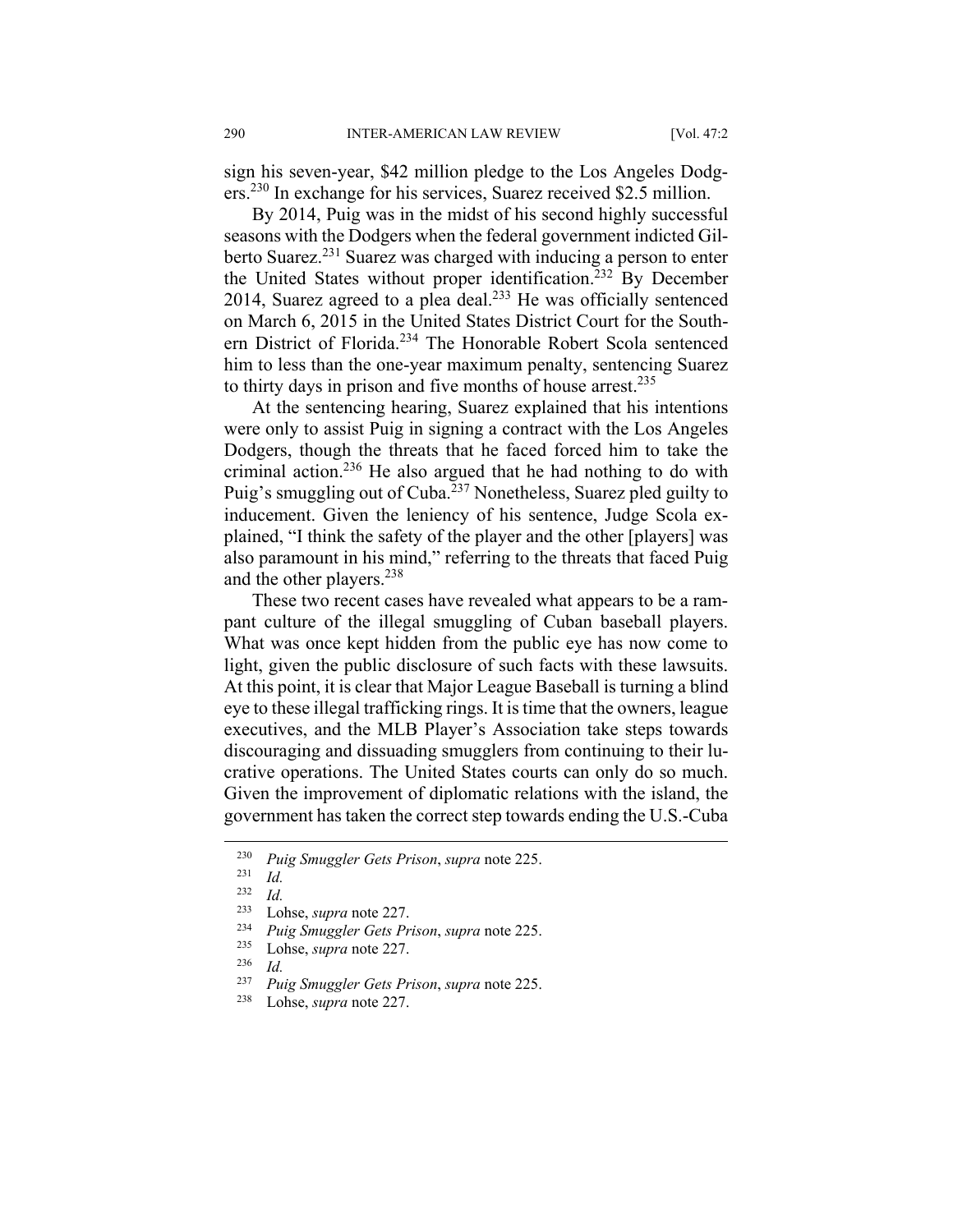Trade Embargo. While the end is currently a long ways away, it is hopeful that MLB will respond in such a way as to prepare themselves for when this day finally comes.

The Cuban government has also made the process of entering the MLB a very difficult one. In fact, the penalty is usually either imprisonment in Cuba or suspension from the Cuban national baseball team.239 In recent years, the story of Aroldis Chapman has been a prominent one. Chapman is a fast-throwing Cuban pitcher who successfully moved to the United States and is currently in the Major Leagues.<sup>240</sup> Chapman allegedly became a government informant, which led to the false imprisonment of a fellow Cuban citizen.<sup>241</sup> In a lawsuit filed by the falsely imprisoned citizen, Danilo Curbelo Garcia contends that Chapman made a deal with Cuban officials in 2008 after a failed escape attempt, for which he was suspended from the national team.<sup>242</sup> By becoming a productive government informant, Chapman could prove his loyalty, earn his way back into the good graces of the regime, and eventually return to the squad's Alist travel roster.<sup>243</sup> With the government thus off his back, he could then plan his escape, which he did.244 Roberto Hernandez Del Llano explains that "most members of the national baseball team that travel abroad are informants for the government".<sup>245</sup>

There is also pending litigation with Puig in the case of Miguel Angel Corbacho Daudinot vs. Yasiel Puig Valdes and Maritza Valdes Gonzalez.246 Attorney, Avelino Gonzalez represents the plaintiff in this case where popular sports agent Jaime Torres, who is known

<sup>239</sup> *See* Michael E. Ruane & Scott Wilson, *Cubans Meet The Orioles In Historic* 

*Matchup: Game Seen as Tool To Ease Hostility*, WASH. POST, May 4, 1999, at A4 (reporting that Cuba left talented shortstop German Mesa off their roster for the May 3rd game in Baltimore because of suspicions that he planned to escape); *see also* Tom Maloney, *Cuban Could Prove AL Answer To Nomo*, SAN DIEGO UNION-TRIB., July 1, 1995*,* note 121, at D2 (remarking that the Cuban National Team suspended pitcher Ariel Prieto because of his desire to flee).<br><sup>240</sup> Passan, sunga pote 134

<sup>240</sup> Passan, *supra* note 134. 241 *Id.* 

 $\frac{242}{243}$  Eden, *supra* note 7, at 6.

 $\frac{243}{244}$  *Id.* 

 $\frac{244}{245}$  *Id.* 

<sup>245</sup> *Id.* 

Miguel Angel Corbacho Daudinot v. Yasiel Puig and Maritza Valdes Gonzalez, 2013 WL 11085737 (S.D.Fla.)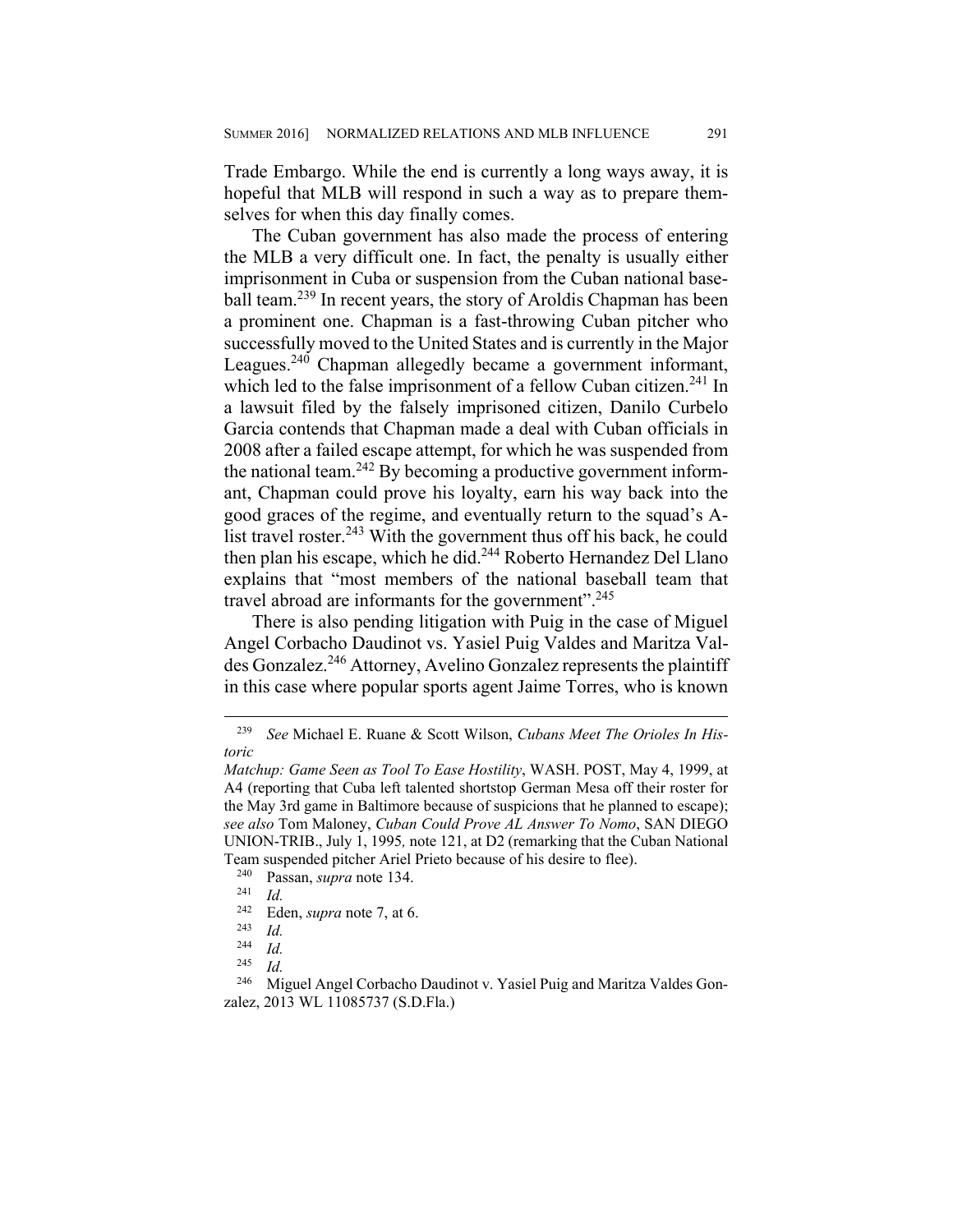as the Scott Boras of Cuban baseball players, represented Puig.<sup>247</sup> The lawsuit is a \$12 million suit under the Torture Victims Protection Act of 1991<sup>248</sup> for prolonged arbitrary detention and torture. Daudinot claims that Puig had concocted a tale that he was involved in human trafficking, resulting in his arrest, torture, and seven-year prison sentence.<sup>249</sup> Similar to Chapman's story, Puig had already attempted to leave and was in trouble with the Cuban authorities. Daudinot claims that Puig then began making up false tales about others in order to make his way back on the national team.<sup>250</sup> According to a Department of Homeland Security's Immigration and Customs Enforcement agency investigation, the Cuban government has pending litigation against anyone they catch seeking to leave the island or help other people leave, so Cuban players do not talk about leaving the island because they do not want to get themselves or their family and friends in trouble.251 However, Puig, similar to Chapman, was also still trying to secretly escape the country for the MLB<sup>252</sup> Yunior Despaigne is a key witness in the case because he is the link between Puig and Raul Pacheco (the man who arranged the escape by offering \$250,000 to Puig in exchange for 20% of the contract).253 The dangers of the escape are evident in the fact that Despaigne and Puig both face threats from the men involved in the smuggling and Yandrys Leon, who was allegedly the ringleader of the escape, has been found dead in Mexico after being killed by a gunman.254 On December 16, 2014, Gilberto Suarez was found guilty for arranging and financing Puig's escape, where he then

 $\frac{247}{248}$  *Id.* 

<sup>248</sup> Diane Marie Amann, *Benchbook On International Law* §III.E, AM. SOC'Y INT'L L., "Human Rights" (2014).

<sup>249</sup> Linda Robertston, *From Cuba to the Majors: Yasiel Puig's Harrowing Story*, MIAMI HERALD (April 20, 2014, 8:25AM), http://www.miamiherald.com/news/local/community/miami-dade/article1963115.html.<br> $^{250}$  Id

 $\frac{250}{251}$  *Id.* 

 $\frac{251}{252}$  Eden, *supra* note 7, at 6.

*Id.* 

<sup>253</sup> Eden, *supra* note 7, at 3 (explaining that Despaigne is a rare and singular witness).

<sup>254</sup> Eden, *supra* note 7, at 5 (stating Despaigne and Puig have faced ongoing death threats from members affiliated with the Los Zetas, Mexican smugglers).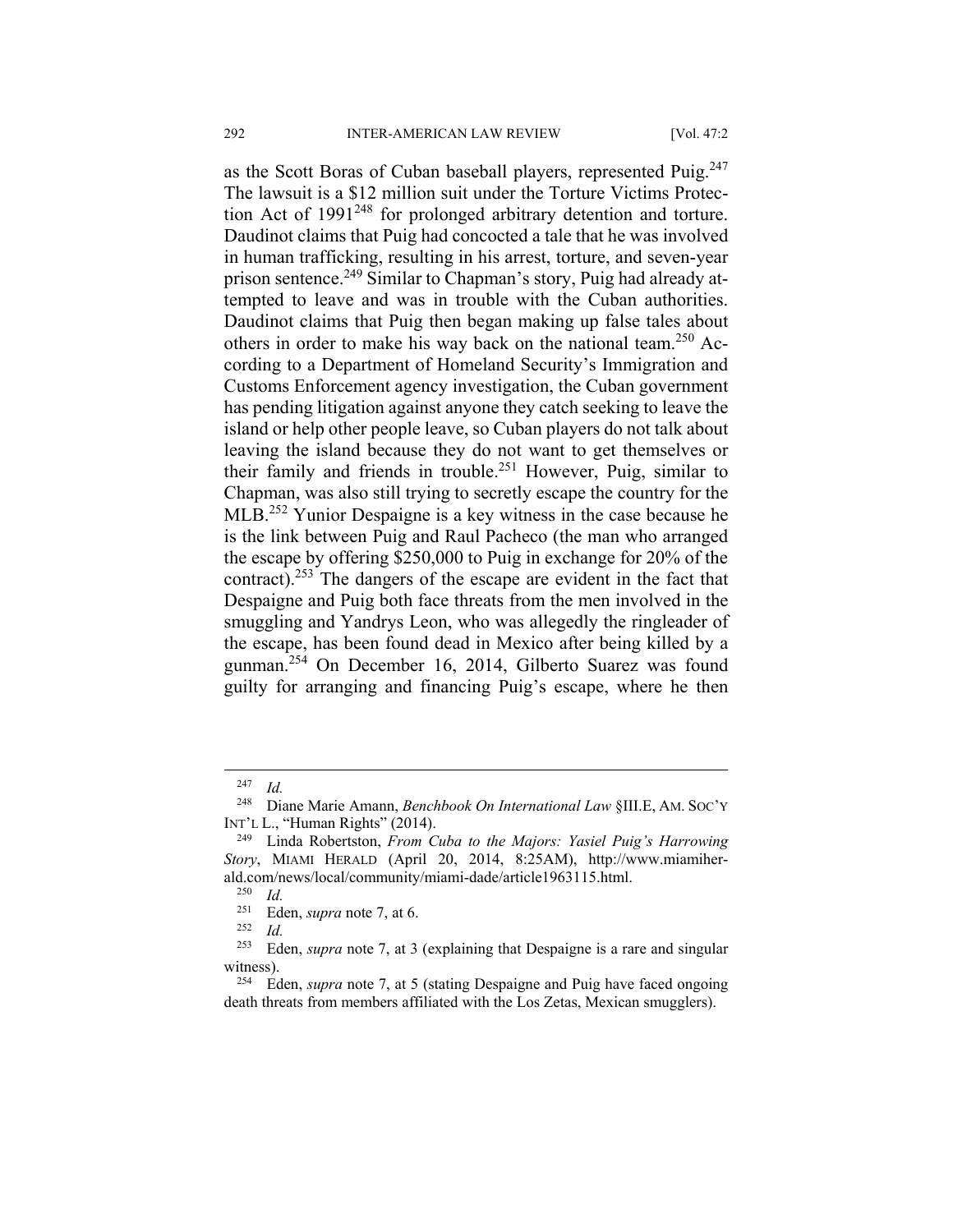hoped to capitalize on the large salary Puig negotiated with the Los Angeles Dodgers in the MLB.<sup>255</sup>

#### IV. PROPOSED SOLUTIONS

#### A. *Federal and State Legislation*

Even before President Obama's announcement regarding the normalization of diplomatic relations with Cuba, several pieces of federal and state legislation have attempted to shape MLB policy in regards to Cuban players. The "Baseball Diplomacy Act" ("BDA"), a bill that has yet to find its way off of the House floor, and HB 7095, a bill approved in the state of Florida, are two examples.

#### 1. The Baseball Diplomacy Act

In September of 1995, prior to the enactment of the Helms-Burton Act, United States Representative José Serrano first introduced House Bill 2311, "A Bill to Waive Certain Prohibitions With Respect to Nationals of Cuba Coming to the United States to Play Organized Baseball."256 The purpose of the proposed bill is to provide special exceptions for Cuban nationals seeking to play baseball in the United States.<sup>257</sup> Specifically, in its most current proposed form for the 113th Congress, the bill proposes "to waive certain foreign assistance and trade and travel prohibitions under federal law regarding Cuban nationals who: (1) enter the Untied States on a visa to play organized professional baseball, and (2) return to Cuba with their baseball earnings." 258 The bill also seeks to provide travel visas for players that span the duration of the baseball season and need not be renewed (as long as the player's contract does not change).<sup>259</sup> Representative Serrano has attempted to propose the bill to each of

<sup>255</sup> Linda Robertson, *Miami Man Guilty of Smuggling Dodgers Star Yasiel Puig*, MIAMI HERALD, (Dec. 16, 2014, 7:16PM), http://www.miamiherald.com/news/local/community/miami-dade/article4524369.html.<br> $^{256}$  See Solomon, sung note 18, at 178, 79

<sup>&</sup>lt;sup>256</sup> *See* Solomon, *supra* note 18, at 178–79.

 $rac{257}{258}$  *Id.* 

<sup>&</sup>lt;sup>258</sup> H.R. 215, 113th Congress (2013).

<sup>259</sup> *Id.*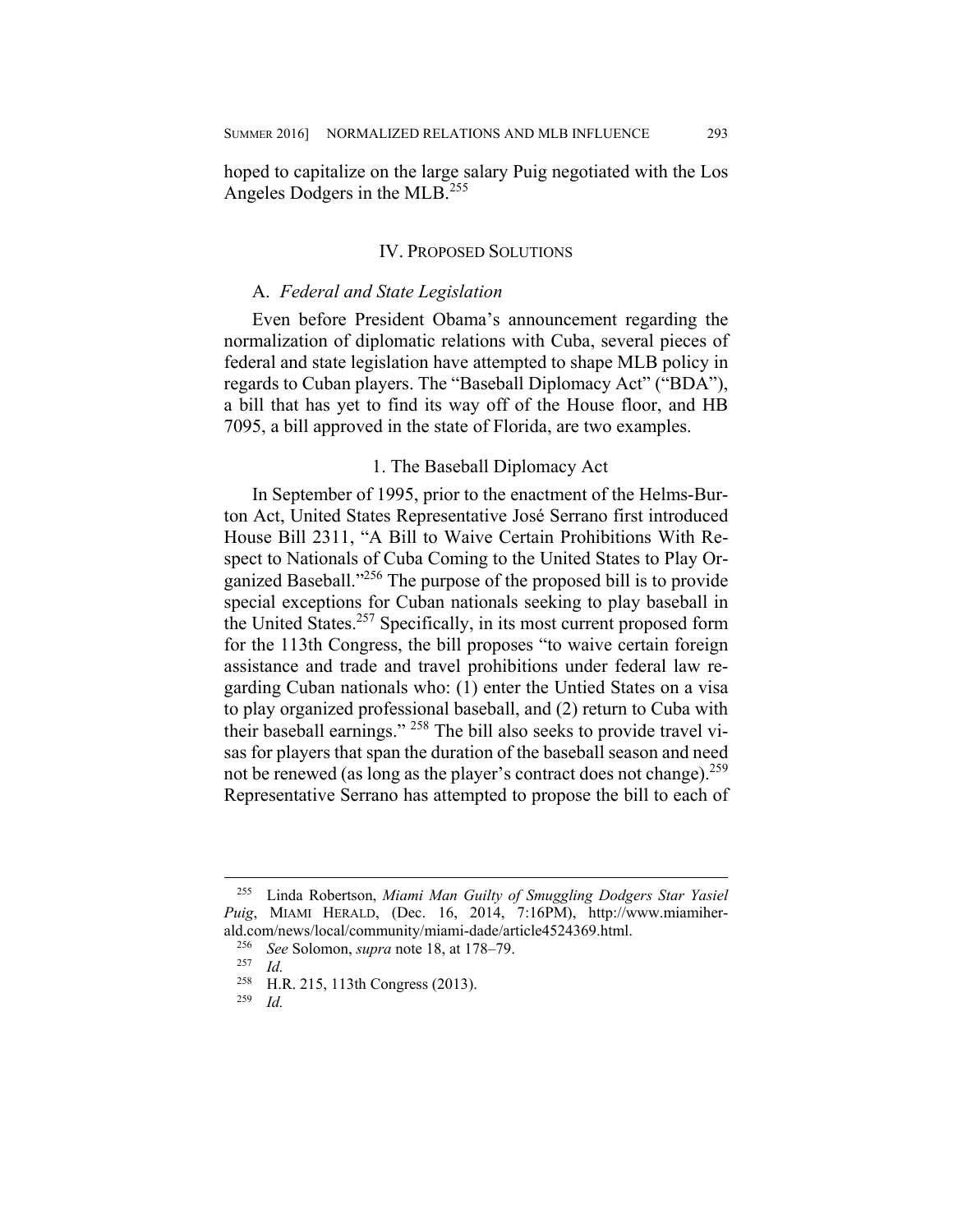the past ten Congresses.<sup>260</sup> However, the proposed bill has yet to move past the subcommittee stage.<sup>261</sup>

Although the repetitive efforts of Representative Serrano, the United State's current growing relationship with Cuba may allow portions of the Baseball Diplomacy Act to come to fruition.<sup>262</sup> First, the travel restrictions that were barred by the embargo will soon be lifted by the Obama administration, proved the trip is "intended to serve religious, educational or other approved purposes."<sup>263</sup> Additionally, it appears that the restrictions on the amount of money Cuban relatives may send back to their home nation may soon be lifted as well.264 These new regulations will allow for several of the provisions of the Baseball Diplomacy Act to become a reality.<sup>265</sup>

#### 2. HB 7095

Florida state bill HB 7095 provides local governments with access to as much as \$13 million annually in funding for the construction or renovation of professional sports facilities.<sup>266</sup> Local governments own the vast majority of stadiums throughout the state of Florida, including both Marlins Park and Tropicana Field (homes of the Miami Marlins and Tampa Rays).<sup>267</sup> In addition, this law applies

<sup>260</sup> H.R. 215, 113th Congress (2013); H.R. 256, 112th Congress (2011); H.R. 187, 111th Congress (2009); H.R. 216, 110th Congress (2007); H.R. 209, 109th Congress (2005); H.R. 189, 108th Congress (2003); H.R. 26, 107th Congress (2001); H.R. 262, 106th Congress (1999); H.R. 9, 105th Congress; H.R. 2311, 104th Congress (1995).<br> $^{261}$  *Id* 

<sup>261</sup> *Id.*

<sup>262</sup> Karen DeYoung, *U.S. Eases Cuban Trade and Travel Rules as it Moves Toward Restoring Full Ties*, WASHINGTON POST (Jan. 15, 2015), http://www.washingtonpost.com/world/national-security/us-eases-cuban-tradeand-travel-rules-in-step-toward-restoring-full-ties/2015/01/15/752f10aa-9cc3- 11e4-96cc-e858eba91ced\_story.html [hereinafter DeYoung].

 $\frac{263}{264}$  *Id.* 

 $\frac{264}{265}$  *Id.* 

<sup>265</sup> *Id.*

<sup>266 2014</sup> Florida CS/HB 7095, *available at* https://www.flsenate.gov/Session/Bill/2014/7095.

<sup>267</sup> Kavitha A. Davidson, *Florida Asks Baseball to Fight Human Trafficking*, BLOOMBERG VIEW (June 23, 2014, 1:56 PM), http://www.bloombergview.com/articles/2014-06-23/florida-uses-stadium-subsidies-for-good [hereinafter Davidson].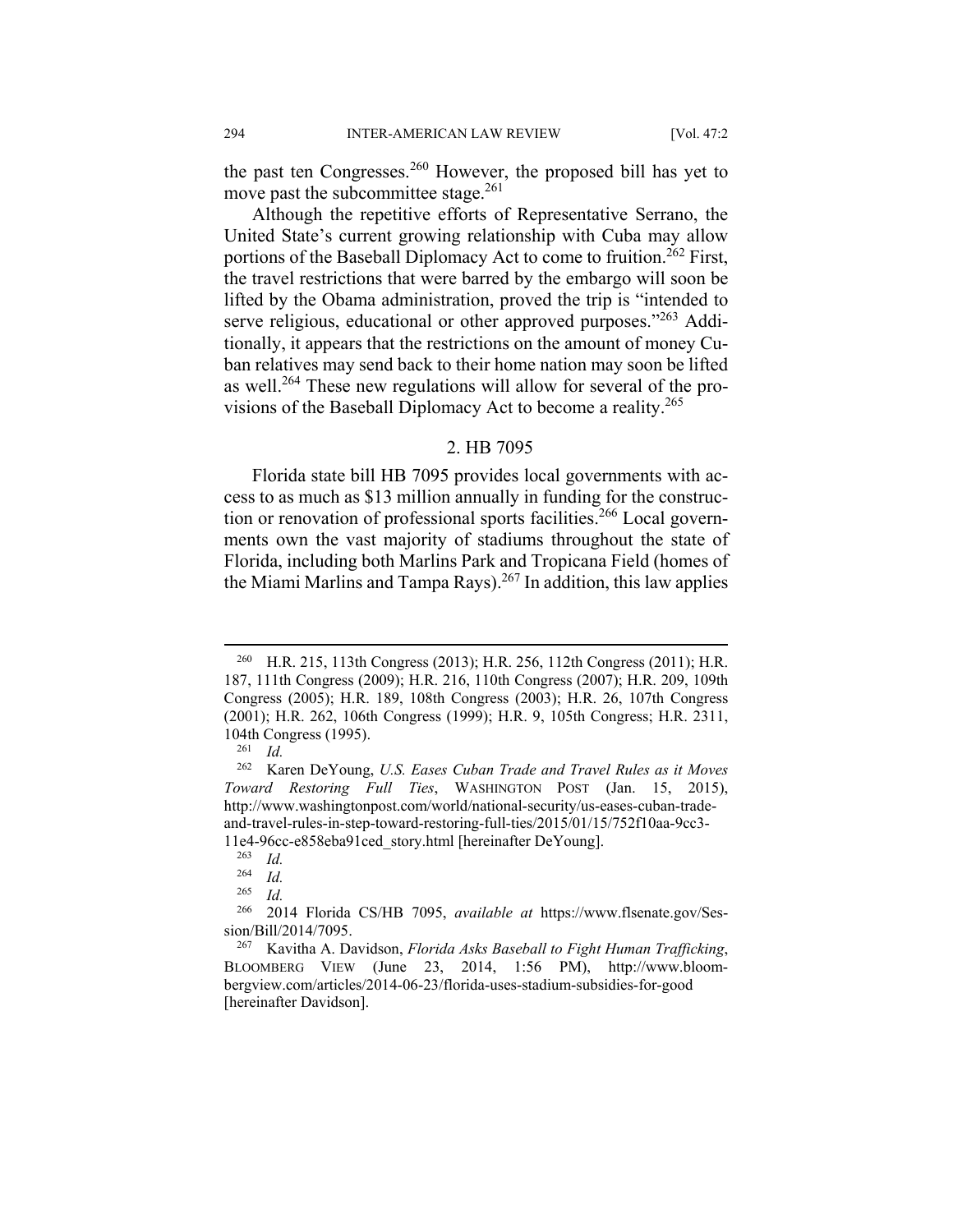to major league baseball teams with spring training facilities in Florida (including the Tigers, Blue Jays, Rays, Pirates, Mets, Orioles, Astros, Phillies and Twins) as well as fourteen minor league teams in Florida that play in parks owned by or on land owned by local governments.268 However, there is a significant "catch"—the money is not available unless MLB and MLB franchises violate Major League Baseball rules.<sup>269</sup> To access the funds, teams must ignore Major League Baseball's "third-country requirement" and instead negotiate with Cuban baseball players as they would with players from any other foreign country.<sup>270</sup> Thus, to receive the funding promised by the bill, teams must either knowingly violate MLB's Kuhn Directive or MLB must change its policy.<sup>271</sup> Teams must also report any evidence of human trafficking.<sup>272</sup>

Sponsors of the bill, State Representatives Jose Felix Diaz and Matt Gaetz, note that the purpose of the bill is to challenge current MLB policy regarding Cuban players.<sup>273</sup> The law, sparked by the unveiling of Yasiel Puig's dangerous escape from Cuba, is a "clear and strong call for MLB to repeal an outmoded policy."274 Representative Diaz argues that MLB policy "benefits human traffickers more than it does baseball . . . .Because they have limited avenues of escape, it's Cuban ballplayers seeking the American Dream who are being thrown into the arms of human smugglers and drug traffickers."275 In response, MLB released the following statement:

 $\overline{a}$ 

275 *Id.*

<sup>268</sup> Kathleen McGrory, *House Stadium Funding Bill Now Includes Language About Cuban Baseball Players*, MIAMI HERALD (Apr. 24, 2014, 7:36 PM), http://miamiherald.typepad.com/nakedpolitics/2014/04/house-stadium-fundingbill-now-includes-language-about-cuban-baseball-players.html.<br><sup>269</sup> Davidson, sunus nota 267

<sup>&</sup>lt;sup>269</sup> Davidson, *supra* note 267.<br><sup>270</sup> *Id* 

 $\frac{270}{271}$  *Id.* 

Jim Turner, *FL House Backs Stadium Process, Seeks Help for Cuban Baseball Players*, CBS MIAMI (Apr. 25, 2014, 5:03 PM), http://miami.cbslocal.com/2014/04/25/fl-house-backs-stadium-process-seeks-help-for-cuban-baseball-players/ [hereinafter Turner].

 $rac{272}{273}$  *Id.* 

<sup>273</sup> *Id.*

<sup>274</sup> *Florida Gov. Signs Bill to Help Pro Sports Teams*, CBS MIAMI (June 20, 2014, 10:32 AM), http://miami.cbslocal.com/2014/06/20/florida-gov-signs-billto-help-pro-sports-teams/.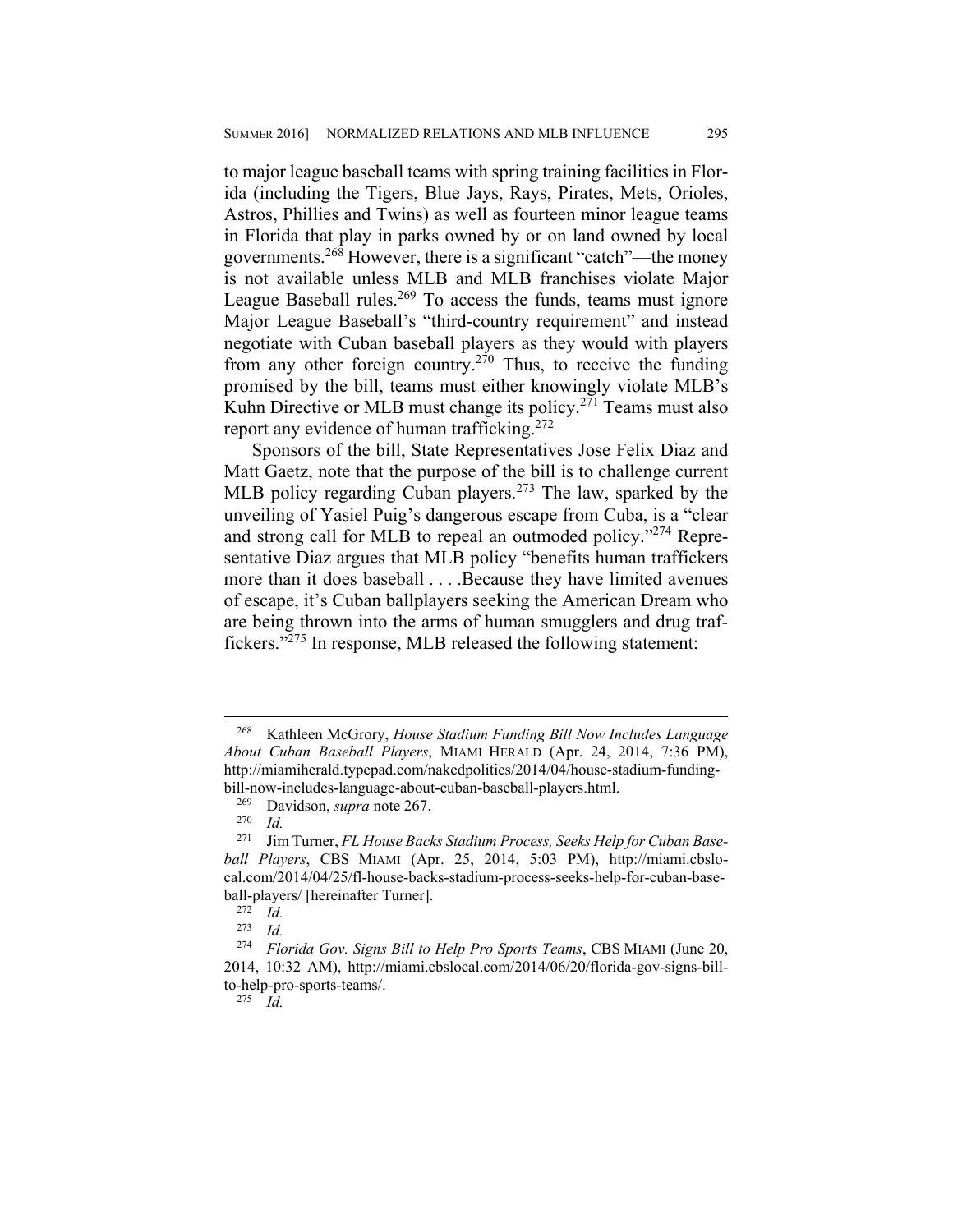While the sponsors of the bill in Florida blame MLB policies for the role of human smugglers, they do not provide any support for their premise that Cuban players must rely on traffickers to [escape] to countries other than the U.S. such as Mexico or the Dominican Republic, but would not need the assistance of traffickers to reach U.S. soil . . . .However, [the MLB Commissioner's Office] will meet with the [Major League Baseball Player's Association] to determine whether changes can be made to [MLB's] international signing rules to reduce or eliminate the reliance of Cuban players on criminal organizations when leaving Cuba . . . .We also intend to speak to the U.S. State Department about actions that the U.S. government can take to reduce or eliminate the trafficking of Cuban baseball players. We hope that the legislators in Florida will do the same.<sup>276</sup>

Although the bill may be a step in the right direction, it is unlikely that such state legislation will provoke widespread change in MLB policy. Major League Baseball's current policies are rooted in the United States trade embargo with Cuba. The embargo stems from multiple pieces of federal legislation. Therefore, it is unlikely that MLB will be inclined to change its policies towards Cubans unless there is change involving the trade embargo itself. While the normalization of relations with Cuba is a good starting point for such action, Congress will need to repeal the embargo, and the President may not act alone.

More importantly, however, is that Major League Baseball's response is alarming. Calling to the legislators to provide evidence that "Cuban players must rely on human traffickers to" escape demonstrates that MLB has continued to turn a blind eye to the horrific circumstances in which player's endure in order to leave the island. Two high profile cases, of which MLB is certainly aware, involving Cuban MLB players and human trafficking provide evidence of what appears to be a sophisticated, dangerous, and illegal human-trafficking culture involving baseball players form Cuba.

<sup>276</sup> Turner, *supra* note 271.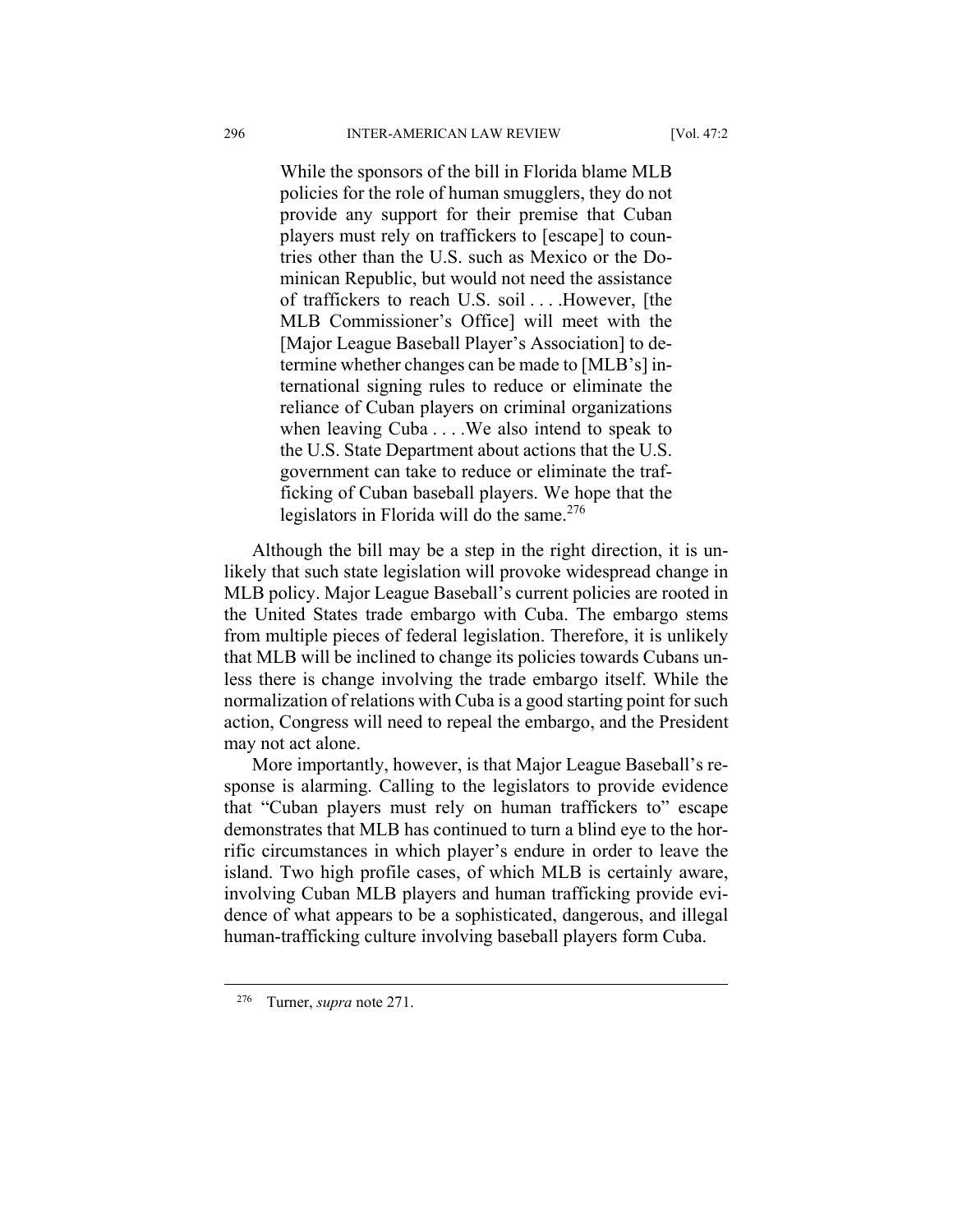#### B. *Scholarly Publications*

Prior to the announcement to normalize relations between the United States and Cuba, there have been a number of ways suggested to potentially fix the current turmoil involving Cuban players, some which are still viable and could be sought further due to the normalized relations. One publication states that even though the relations are being normalized, as long as the embargo is in effect, it will remain illegal for Major League teams to scout and sign players in Cuba.277 Moreover, just because the governments are seeking to normalize relations, there still must be a lot of things done by the respective governments, the MLB, and Cuban baseball.<sup>278</sup>

# 1. Eliminating Foreign-Residency Rule

An MLB official raised the possibility of eliminating the foreign-residency rule, which theoretically would eradicate organizations such as the Zetas from involving themselves in ballplayer smuggling.<sup>279</sup> This presumes that the U.S.-based criminals who partake in the human trafficking will be any less dangerous or harmful than those from other countries.280 Also, because leaving Cuba for countries like Mexico or Haiti is easier than moving directly to the United States, immigration to these countries may be preferred rather than being caught by the U.S. Coast Guard. $^{281}$ 

# 2. Lower Monetary Incentive

Another possible solution is to simply lower the money offered to Cuban baseball players, which could disincentive the larger scale enterprises from continued involvement in ballplayer smuggling.<sup>282</sup> This approach could also directly target the sports agents and scouts who work out the details of the contracts with the smugglers presumably with no regard for the morality of the dangerous procedures

<sup>277</sup> Travis Waldron, *The MLB's Cuba Problem*, THINK PROGRESS (Dec. 18, 2014, 10:31 AM), http://thinkprogress.org/sports/2014/12/18/3604720/cuba-embargo-obama-normalized-relations-major-league-baseball/.<br><sup>278</sup> Id

 $\frac{278}{279}$  *Id.* 

<sup>279</sup> Passan, *supra* note 134.

 $\frac{280}{281}$  *Id.* 

 $\frac{281}{282}$  *Id.* 

*Id.*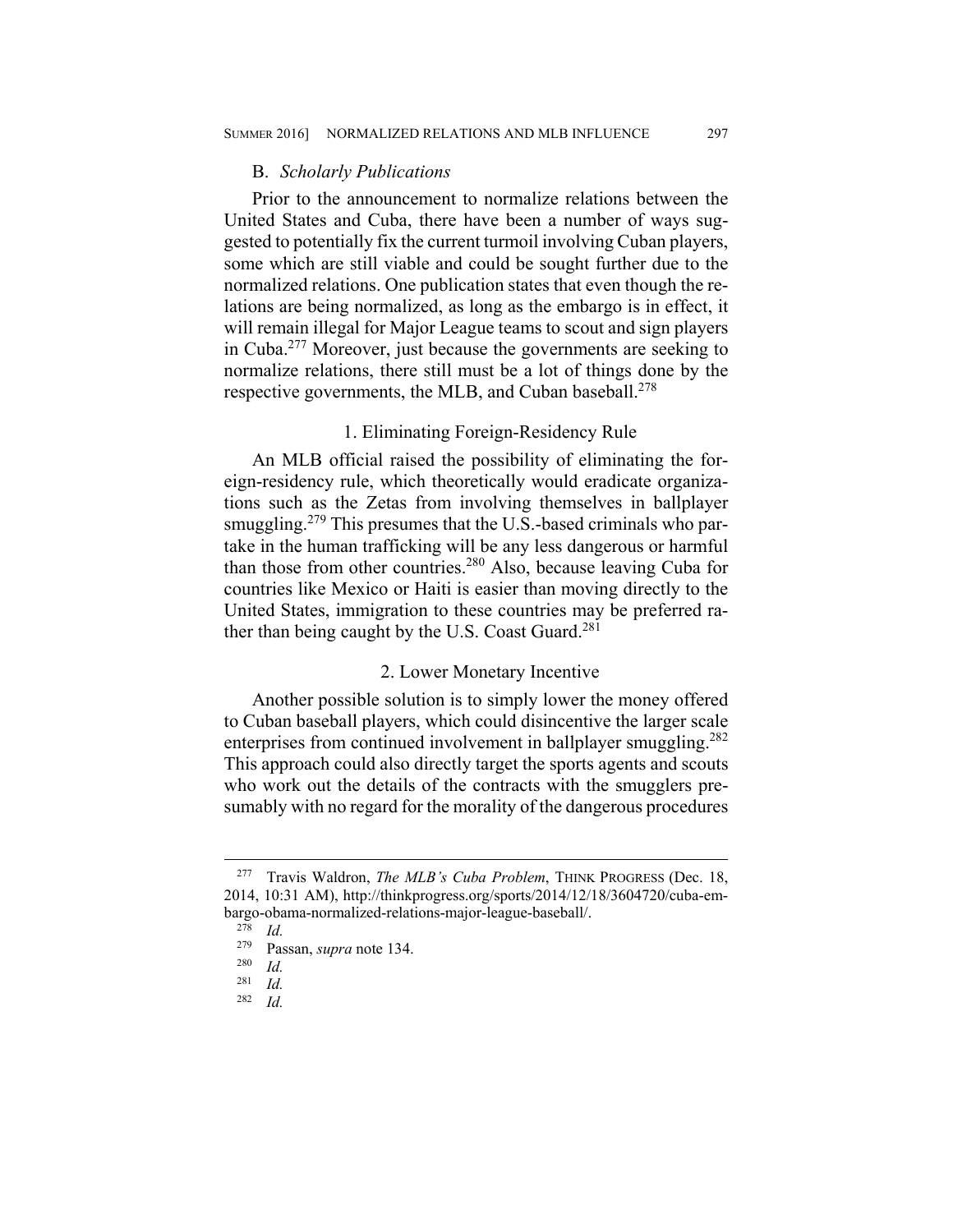involved in escaping the island.<sup>283</sup> Since the Cuban talent has really exploded since 2009, the free agents are a hot commodity and sports agents will do anything in their power to contract with ball players, but if the bar is lowered then there is less potential for corruption by the agents. For example, agents and scouts are attending the Cuban player showcases in countries such as Mexico even though they know very well that the nature with which the baseball players made it to Mexico and living conditions are corrupt and inhumane. If the MLB attacks the agents directly, they essentially have nothing to lose.

### 3. Four Part Method

One author, Matthew Greller, suggests a four-part method toward improving U.S.-Cuba relations through baseball diplomacy, which includes incorporating Cubans into the amateur draft.<sup>284</sup> Greller requires: 1) the MLB, the United States, and Cuba to abolish their exclusionary procedures; 2) then the MLB must change Rule 4(a) and Rule  $3(a)(1)$  to enable Cubans to participate in the amateur draft; 3) next the MLB should impose a reasonable tax on teams that sign Cuban players in order to support Cuban scouting and infrastructure; and 4) finally, the U.S. needs to amend existing immigration laws to permit Cubans to play professional baseball in America without being forced to flee the country.285

# 4. Worldwide Draft

Another writer, Scott Cwiertny, proposed that the MLB should adopt a worldwide draft consisting of players of foreign residency.286 This would have considerable effects on Cuban players by abolishing free agency status for the Cubans.287 A worldwide draft would lower the monetary incentives for agents and scouts to aggressively and unlawfully pursue players in Cuba.288 Also, the end

<sup>283</sup> *Id.* 

<sup>&</sup>lt;sup>284</sup> Greller, *supra* note 131, at 1702-05.

<sup>&</sup>lt;sup>285</sup> *Id.* at 1701-05.<br><sup>286</sup> Scott M. Cwie

<sup>286</sup> Scott M. Cwiertny, Note, *The Need for a Worldwide Draft: Major League Baseball and its Relationship with the Cuban Embargo and United States Foreign Policy*, 20 LOY. L.A. ENT. L. REV. 391, 426 (2000).

 $rac{287}{288}$  *Id.* 

*Id.*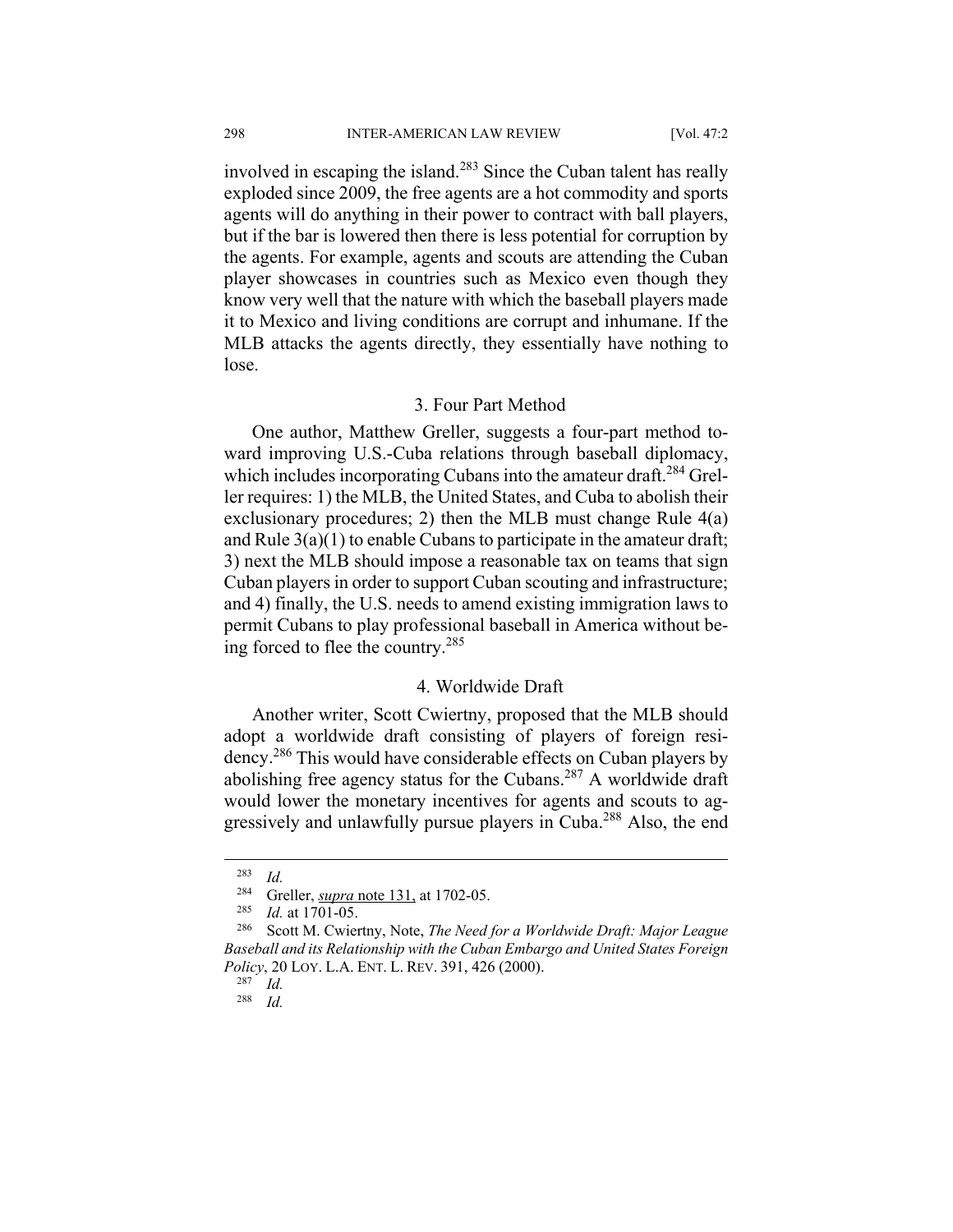of free agency would remove bidding wars for Cuban free agents who live outside the United States and diminish agents' motivation for inflating players' abilities in order to tempt them to escape the country. Lastly, this would lower the temptation for MLB scouts to breach the Kuhn Directive and the current embargo.<sup>289</sup> However, two major issues stem from this possible solution. For one, it is unclear whether the Cuban government would be completely open to handing its players over to the MLB.<sup>290</sup> The Cuban baseball commissioner explains, "The Cuban people have invested in their baseball players and no one has the right to take them away."<sup>291</sup> Additionally, the sports agents would have little incentive to assist in the escape of Cuba ball players because they would earn a lower salary than they would have as free agents, and any agent breaching the Cuban embargo would face severe penalties.<sup>292</sup>

# 5. Worldwide Draft – Excluding Cuba

Another alternative proposed by Rick Lopez would be to have a worldwide draft but exclude Cuba entirely.<sup>293</sup> Lopez believes the action to exclude Cuba from a worldwide draft would drive Congress to take action and adopt the Baseball Diplomacy Act.<sup>294</sup>

Allowing the MLB agents and scouts to seek the Cuban talent in third countries is more or less passive acceptance of a horrible situation. The problem is exacerbated due to the ability with which these smugglers have obtained at a grasp on beating the system with relative ease. The smugglers have mastered the marine navigation, boat handling, bribery, forgery, money laundering, immigration policies, and MLB's Collective Bargaining Agreement to figure out the best

<u>.</u>

 $\frac{289}{290}$  *Id.* 

<sup>290</sup> *Solomon*, *supra* note 18, at 181.

<sup>291</sup> Wright Thompson, *Some Baseball Scouts in Cuba, but the Risks are High*, THE HAVANA JOURNAL (April 2, 2003). http://havanajournal.com/culture/entry/some\_baseball\_scouts\_in\_cuba\_but\_the\_risks\_are\_high/.

<sup>292</sup> *Solomon*, *supra* note 18, at 181 (explaining that "any agent violating the Cuban embargo would be dismissed as a player's agent under the MLBPA regulations and criminally prosecuted under the CACR. If caught interfering in the political asylum process, agents would be reprimanded as well.").

<sup>293</sup> *Id.* at n.26; Rick J. Lopez, Comment, *Signing Bonus Skimming and a Premature Call for a Global Draft in Major League Baseball*, 41 ARIZ. ST. L.J. 349, note 20, at 361 (2009) [hereinafter Lopez]; *see also* 31 C.F.R. § 515.309(a).

<sup>294</sup> Lopez, *supra* note 293.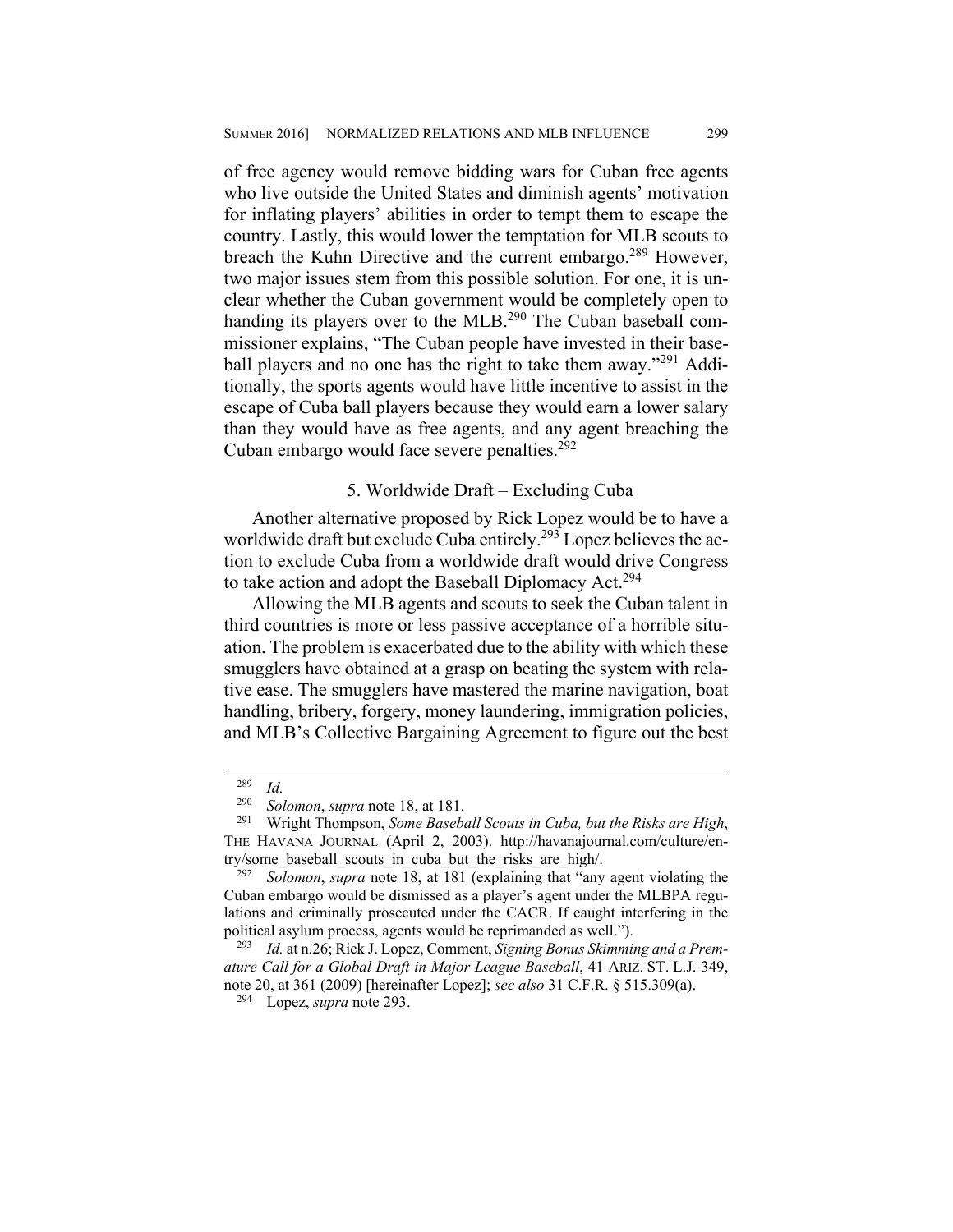300 INTER-AMERICAN LAW REVIEW [Vol. 47:2

way to approach and recruit players with enticing cash payments and promise of MLB fame.295 Unfortunately, many of the "potential prospects" may not become MLB stars. After all this, the smugglers earn roughly 20-30% off the top line salary.<sup>296</sup>

## 6. Cardozo Scholarly Article

Anna Kaminsky wrote the most recent proposal, which follows the normalized relationship announcement, in late 2015.297 Kaminsky points out that a solution may not be possible in the imminent future.<sup>298</sup> However, she suggests three possible solutions that the MLB could implement to mitigate any further problems related to the Cuban ball players.299 The first option would entail that the MLB allow Cuban players to enter a worldwide draft.<sup>300</sup> The second option proposes that the MLB strategically support legislation.<sup>301</sup> Specifically, Kaminsky makes reference to a 2014 Florida state law that gives tax benefits to players who travel directly from Cuba to the United States and enter the free agency draft, but unfortunately the law violates the federal embargo. $302$  The final option for the MLB that Kaminsky offers is for the MLB to initiate immediate discussions with Cuba's baseball leaders.<sup>303</sup>

# VI. THE NORMALIZATION OF DIPLOMATIC RELATIONS WITH CUBA

Clearly, there are a myriad of issues involved with the Cuban players fleeing for the MLB, other Cuban escapees, the people responsible for smuggling, the agents involved in recruiting, and the MLB itself. However, the decision of the United States and Cuba to normalize relations comes on the heels of issues unrelated to baseball. The decision to normalize relations came when U.S. contractor

<sup>&</sup>lt;sup>295</sup> *Eden*, *supra* note 7 at 3.

 $\frac{296}{297}$  *Id.* 

<sup>297</sup> Anna Kaminsky, Note, *A Major Smuggle Struggle: It's Time for Major League Baseball to Step up to the Plate and Alleviate its Cuban Smuggling Problem*, 24 CARDOZO J. INT'L & COMP. L. 193 (2015).

<sup>&</sup>lt;sup>298</sup> *Id.* at 227.<br><sup>299</sup> *Id.* at 222.

<sup>&</sup>lt;sup>299</sup> *Id.* at 222.

 $\frac{300}{301}$  *Id.* at 222-224.

 $\frac{301}{302}$  *Id.* at 224.

<sup>302</sup> *Id*. 303 *Id*. at 225-227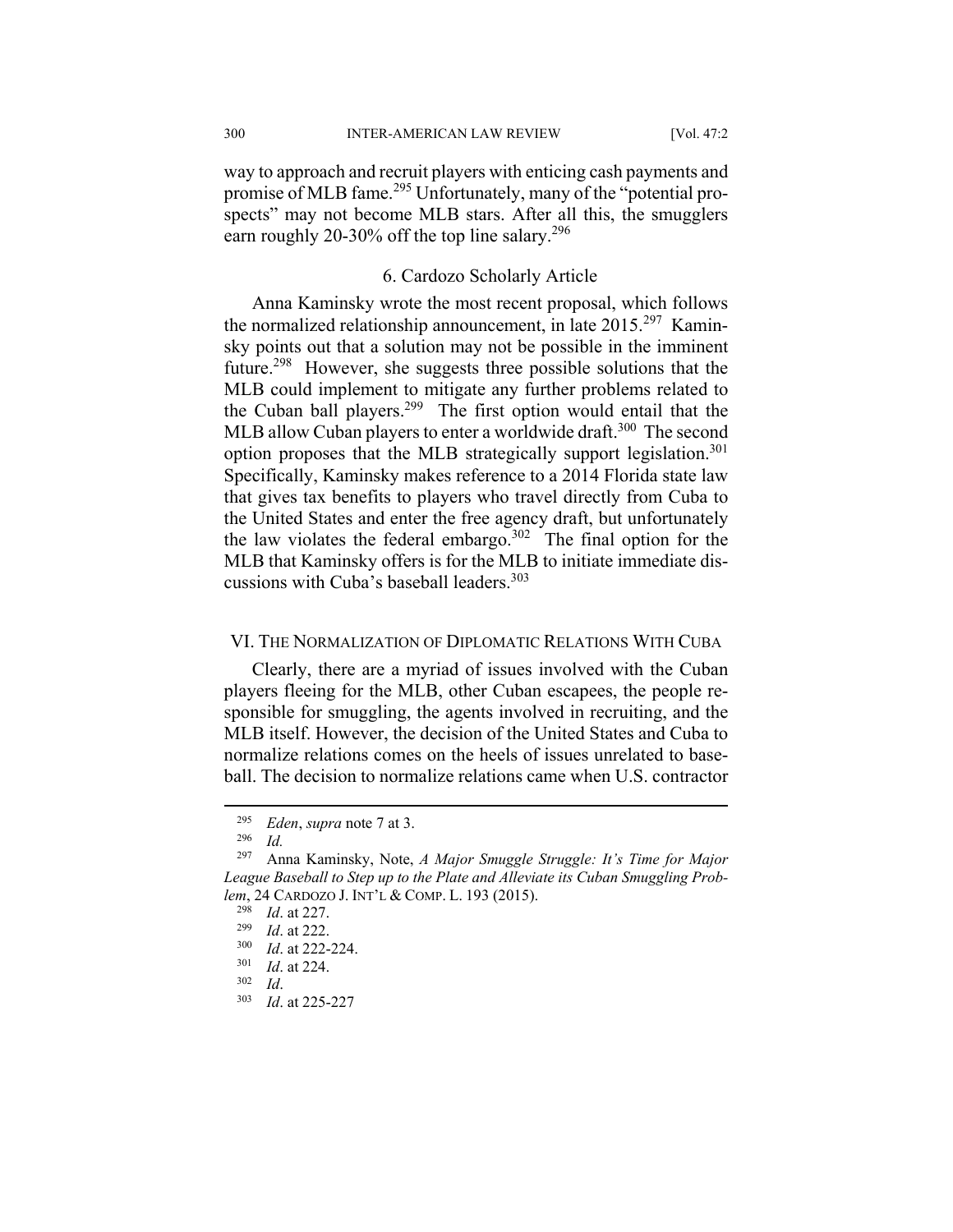and "humanitarian, Alan Gross,<sup>304</sup> and another U.S. intelligence source<sup>305</sup> were released from a Cuban prison after being held since 2009. Also, eased restrictions began last month when Cuba agreed to release 53 incarcerated people it deemed political prisoners that had been released after an agreement with Obama and Castro.<sup>306</sup> The normalized relations include a deal that three Cuban prisoners be released whom were imprisoned since 2001 for espionage.<sup>307</sup> Unfortunately, some doubters exist. Senator Marco Rubio, believes that Obama is playing into the hands of the Castro brothers by relaxing sanctions without any meaningful commitment to change on their part.<sup>308</sup>

#### A. *December 17, 2014 Announcement*

On December 17, 2014, President Obama and Raul Castro made a startling joint announcement regarding the diplomatic relationship between the United States and Cuba. 309 In an effort to "promote more effective change in Cuba that is consistent with U.S. support for the Cuban people and in line with U.S. national security interests," the White House explained that the United States will normalize and attempt to re-establish diplomatic relations with Cuba, which were previously severed in January of 1961.<sup>310</sup> The efforts will purportedly begin with a visit by the U.S delegation to Cuba for the U.S.-Cuba Migration talks in January of 2015.<sup>311</sup> The United States will also seek to re-establish a United States embassy in Havana in

<sup>304</sup> Alexandra Jaffe & Elise Labott, *Historic thaw in U.S., Cuba standoff*, CNN (Dec. 17, 2014, 4:31 PM), http://www.cnn.com/2014/12/17/politics/obama-cubacastro-relations/ (detailing "Gross was arrested after traveling under a program under the U.S. Agency for International Development to deliver satellite phones and other communications equipment to the island's small Jewish population").

<sup>&</sup>lt;sup>305</sup> *Id.* (Explaining he was "held for more than 20 years").<br><sup>306</sup> Peter Baker, *Starting Friday, U.S. Will Fase Restrict* 

<sup>306</sup> Peter Baker, *Starting Friday, U.S. Will Ease Restrictions on Travel to Cuba*, NEW YORK TIMES, (Jan. 15, 2015), http://www.nytimes.com/2015/01/16/world/americas/us-eases-decades-old-rules-on-travel-tocuba.html?\_r=0.<br> $\frac{307}{1}$   $\frac{Id}{I}$ 

 $\frac{307}{308}$  *Id.* 

*Id.* 

<sup>309</sup> The White House, *FACT SHEET: Charting a New Course on Cuba*, http://www.whitehouse.gov//the-press-office/2014/12/17/fact-sheet-chartingnew-course-cuba.

 $\frac{310}{311}$  *Id.* 

<sup>311</sup> *Id.*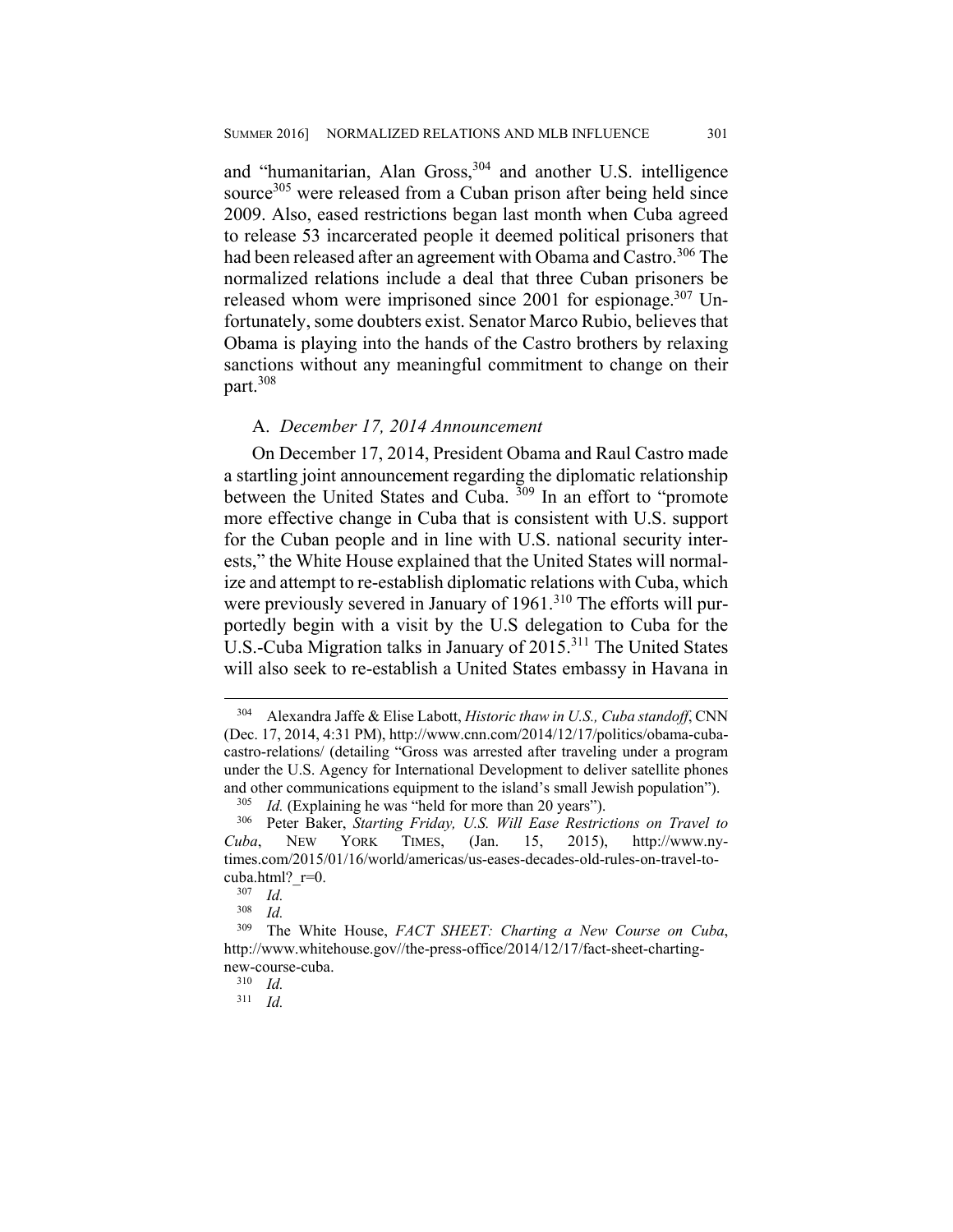an effort to improve human rights conditions and further democratic reforms<sup>312</sup>

Central to the announcement were plans to lift the heavy travel restrictions to and from Cuba.313 The United States will expand the allowance of general licenses to traveling to Cuba to 12 existing categories of travel:

> (1) family visits; (2) official business of the U.S. government, foreign governments, and certain intergovernmental organizations; (3) journalistic activity; (4) professional research and professional meetings; (5) educational activities; (6) religious activities; (7) public performances, clinics, workshops, athletic and other competitions and exhibitions; (8) support for the Cuban people; (9) humanitarian projects; (10) activities of private foundations or research or educational institutes; (11) exportation, importation, or transmission of information or informational materials; and (12) certain export transactions that may be considered for authorization under existing regulations and guidelines.<sup>314</sup>

Travelers in these categories may make arrangements with several airlines that will now fly directly to and from Cuba.<sup>315</sup>

Additionally, the Obama administration announced plans to raise the amount of money—remittance—Cubans may send to their home country. Although previous action of this sort required a specific license, it will no longer require formal permission to do so. This means that Cuban baseball players may now send money that they earn from their contracts back to their families. This may also allow for agents from the United States to help support Cuban players in hopes of landing them as clients. For remittance, Cuban Americans may send their relatives an unrestricted amount of money, while Non-Cuban Americans may send up to \$8,000 a year to any Cuban national  $316$ 

 $\frac{312}{313}$  *Id.* 

 $\frac{313}{314}$  *Id.* 

 $\frac{314}{315}$  *Id.* 

 $^{315}$  DeYoung, *supra* note 262.

<sup>316</sup> *Id.*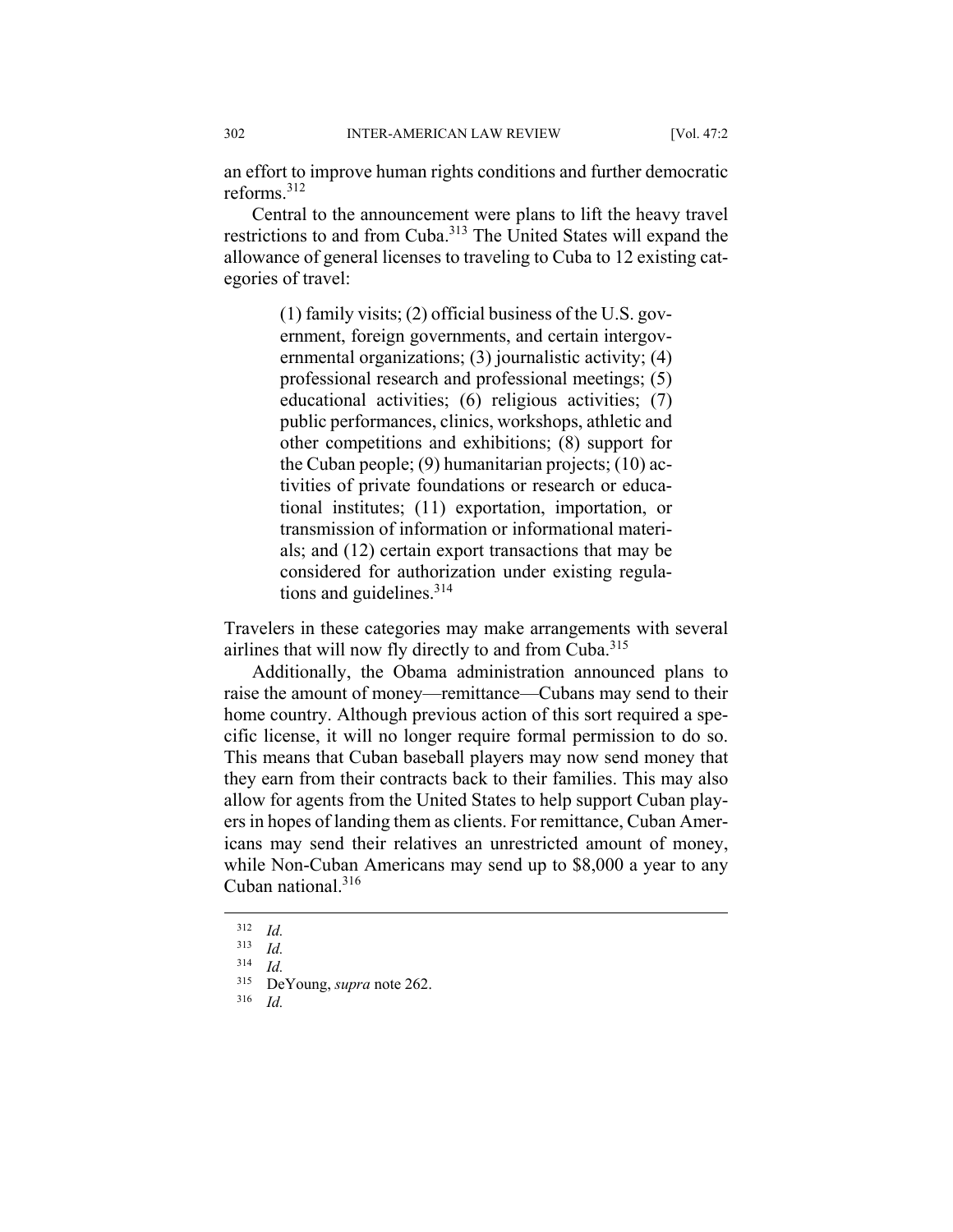#### B. *MLB Response*

Following the announcement of the normalization of relations on December 17, MLB's Commissioner's Office released the following statement:

> Major League Baseball is closely monitoring the White House's announcement regarding Cuban-American Relations. While there are not significant details to make a realistic evaluation, we will continue to tract this significant issue, and we will keep our clubs informed if this different direction may impact the manner in which they conduct business on issues related to Cuba.317

It took less than three months for Major League Baseball to take its first official action following the announcement.

In January 2015, nineteen-year old Cuban infielder, Yoan Moncada, became the first player to apply to the OFAC for a license following the announcement.318 Moncada had escaped to Guatemala in August, and received a permanent residency document, a statement from a Guatemala bank as proof of residency, and a Guatemalan Identity Card.319 Based on the previous MLB rules that required a specific license for Cubans to sign with a Major League team, Moncada submitted a formal application to the OFAC.<sup>320</sup> His agent, David Hastings, received an email from the OFAC in response to the application.321 The email confirmed that the OFAC "will not

<sup>317</sup> Adam Kilgore, *Normalized Relations Between Cuba and United States Could Have 'Drastic' Impact on MLB*, WASHINGTON POST (Dec. 17, 2014), http://www.washingtonpost.com/news/sports/wp/2014/12/17/normalized-relations-between-cuba-and-united-states-could-have-drastic-impact-on-mlb/.

<sup>318</sup> Jeff Passan, *Sources: Star Cuban Prospect Yoan Moncada's Free Agency Imminent*, YAHOO! SPORTS (Jan. 27, 2015, 6:05 PM), http://sports.yahoo.com/news/sources--star-cuban-prospect-yoan-moncada-s-free-agency-imminent-230856047.html.

 $\frac{319}{320}$  *Id.* 

<sup>320</sup> *Id.*

<sup>321</sup> Mark Townsend, *OFAC Confirms Stance on Unblocking Cuban Baseball Players*, YAHOO! SPORTS (Jan. 31, 2015, 2:27 AM), http://sports.yahoo.com/blogs/mlb-big-league-stew/ofac-reaches-out-to-yoan-moncada--othercuban-stars-062132165.html.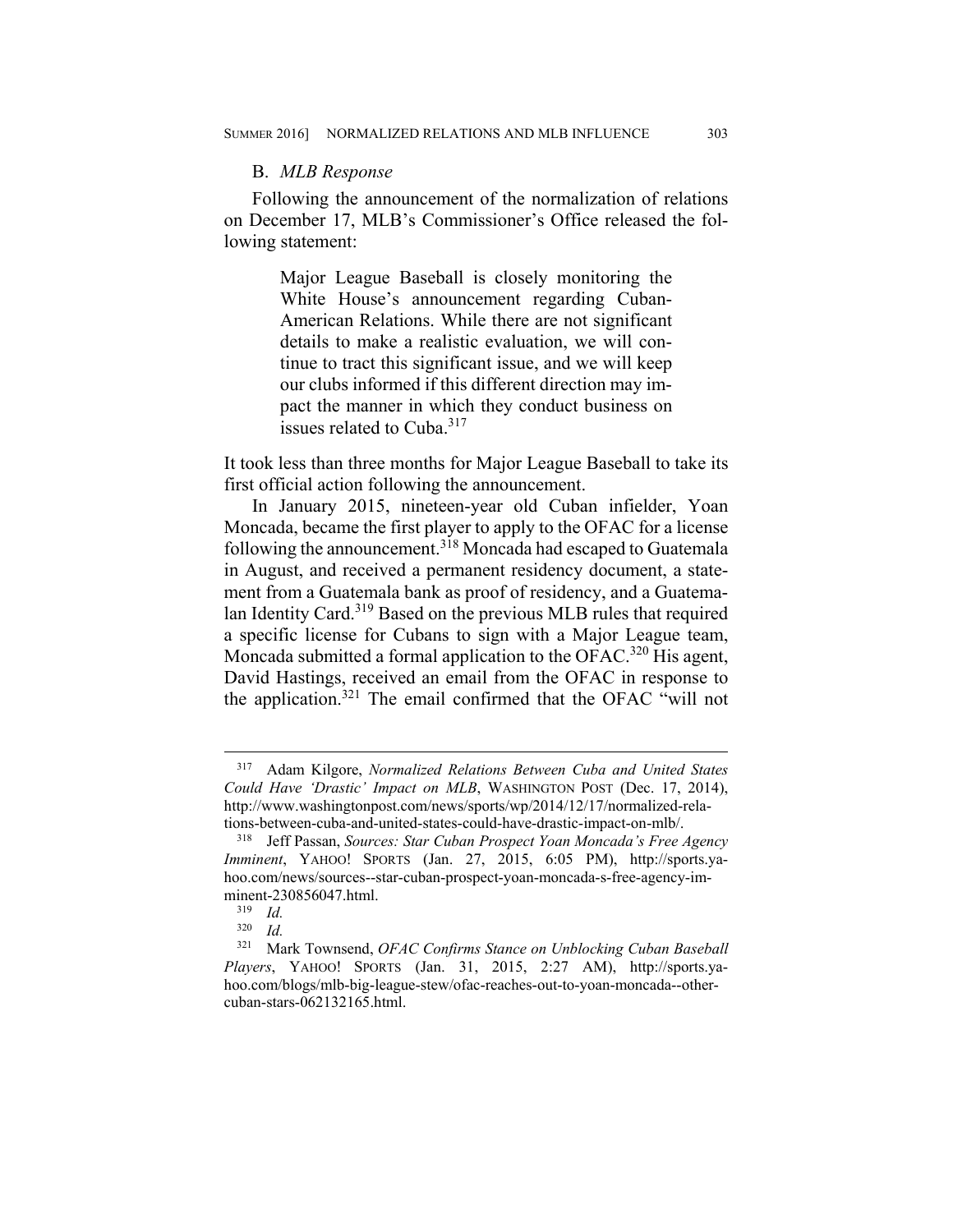grant a specific license to Cuban nationals who are already unblocked via the general license."<sup>322</sup> In other words, because Moncada met the requirements of the general unblocking license he possessed at least two permanent residency documents from a third country—he need not apply for the specific license. <sup>323</sup> By once again altering its policies to support a preference for a general license over a specific license requirement, MLB, in effect, softened its stance toward Cuban nationals.<sup>324</sup> Moncada has since made his way through the Boston Red Sox's minor league system and developed into one of the best prospects in baseball today.<sup>325</sup>

# VII. MOVING FORWARD: UNITED STATES-CUBAN BASEBALL COALITION COMMITTEE

The above-mentioned solutions do show signs of promise if all parties are willing to cooperate. Out of the proposed solutions, Serrano's Baseball Diplomacy Act appears to be the most promising and realistic one, but it has been a Bill since 1995 and has yet to be enacted into law. Instead of seeking a solution that assumes a compromise amongst various parties, establishing a committee to align incentives could aid in improving international relations and working towards elimination of this issue.

Now that the countries have an operative agreement in place through the goal of normalizing relations, there is an opportunity for the ongoing difficulties associated with Cuban players to improve relations between the two countries and eliminate the unsafe procedures in line with the issue. A workable framework could seek to enhance the safety involved with the process and increase the efficiency of transitions for players who would like to escape the island. This would not be a route to encourage Cuban players to go to the MLB. Rather, it would serve to improve the morale of the troubling issues and reach a compromise with the involved parties. The goals

 $\frac{322}{323}$  *Id.* 

<sup>323</sup> *See id.*

 $\frac{324}{325}$  *Id.* 

<sup>325</sup> Baseball America Staff, *Midseason Top 100 Prospects*, BASEBALL AMERICA, (Jul. 11, 2016), http://www.baseballamerica.com/minors/midseasontop-100-prospects/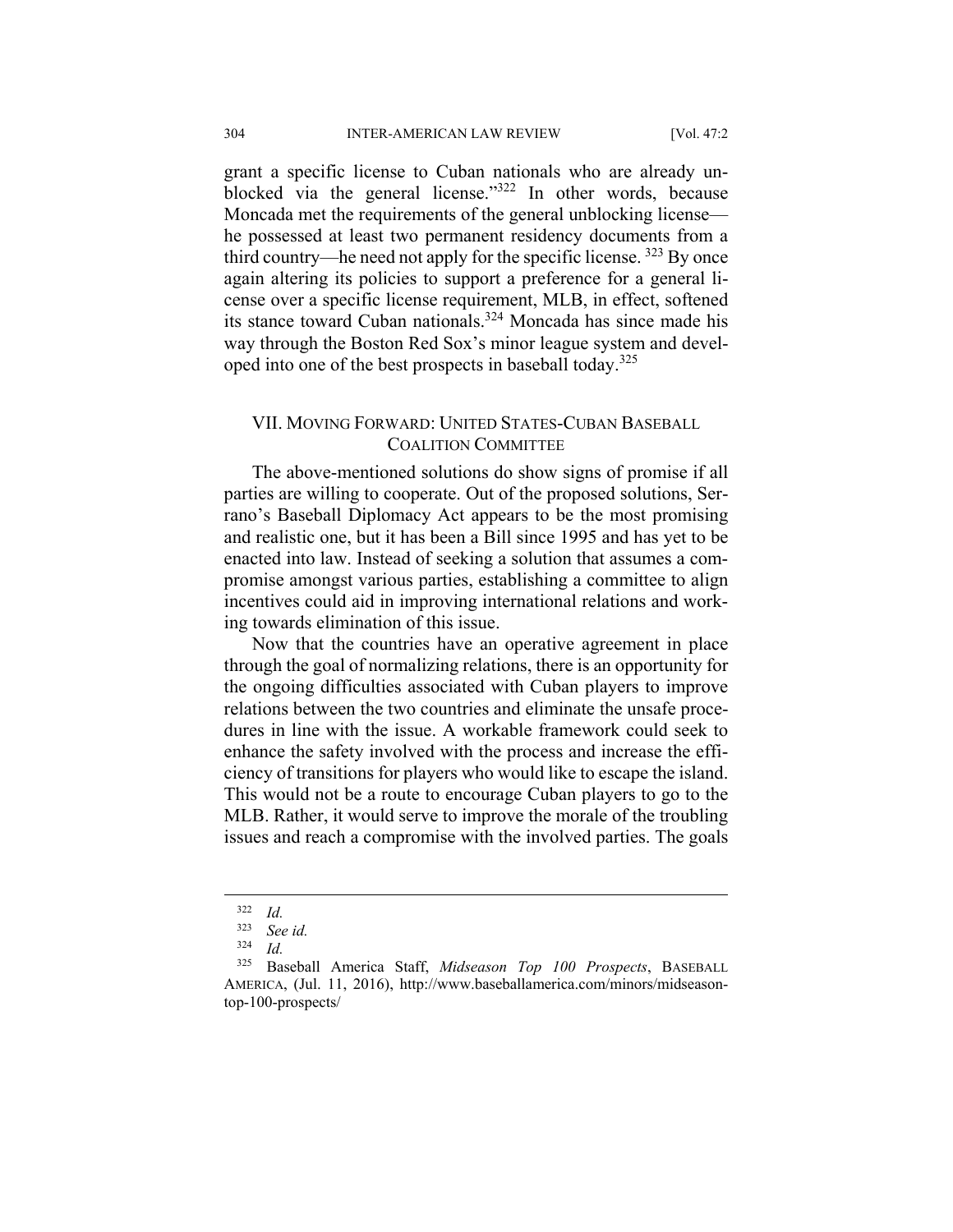of this committee will be in line with the normalized relations discussions economically, socially in encouraging stability, and in terms of cooperation between the U.S. and Cuba.

As the two countries seek to normalize relations, the baseball issue could be seen as a means of exacerbating the link between the two countries, but could alternatively be used as a platform to make the link between the two countries even stronger. Normalizing relations between the United States and Cuba can only do so much and will likely take years to have relations completely normal. In order to account for all of the moving parts, the negotiations could begin by setting up a committee, which will consist of representatives from: 1) United States government; 2) Cuban government; 3) Sports agents; 4) Major League Baseball; 5) Serie Nacional de Béisbol; and 6) Liaisons on all ends to mediate the process, ideally from the United Nations Charter. The representatives would be able to negotiate arrangements and provisions of the movement of players from Cuba to other countries to ensure the legitimate concerns for individuals who seek to flee the island, while keeping the committee's respective interests in mind to align the goals of all groups involved. The liaisons will ensure good faith negotiations to maintain order in line with the United Nations Charter.

## A. *Parties Involved and Representatives*

In order to ensure that the parties are negotiating with everyone's best interests in mind, certain representatives will be assigned to the five groups on the committee, as well as intermediaries to ensure good faith negotiations. For the United States Government and Cuban Government, current U.S. President, Barack Obama, and Cuban President, Raul Castro, have held bilateral discussions regarding the normalized relations. Moreover, U.S. Secretary of State, John Kerry, and Cuban Foreign Minister, Bruno Rodriguez Parilla, have held meetings in Cuba and at the Summit of the Americas Conference to discuss ongoing formalities involved with the normalized relations (i.e. setting up respective embassies). These representatives would continue to focus on normalizing relations but could be integral players in the resolution discussions.

For the sports agents' representatives, people responsible for the international relations on the Major League Baseball Player's Association (MLBPA) Executive Board, who promulgate the Agents'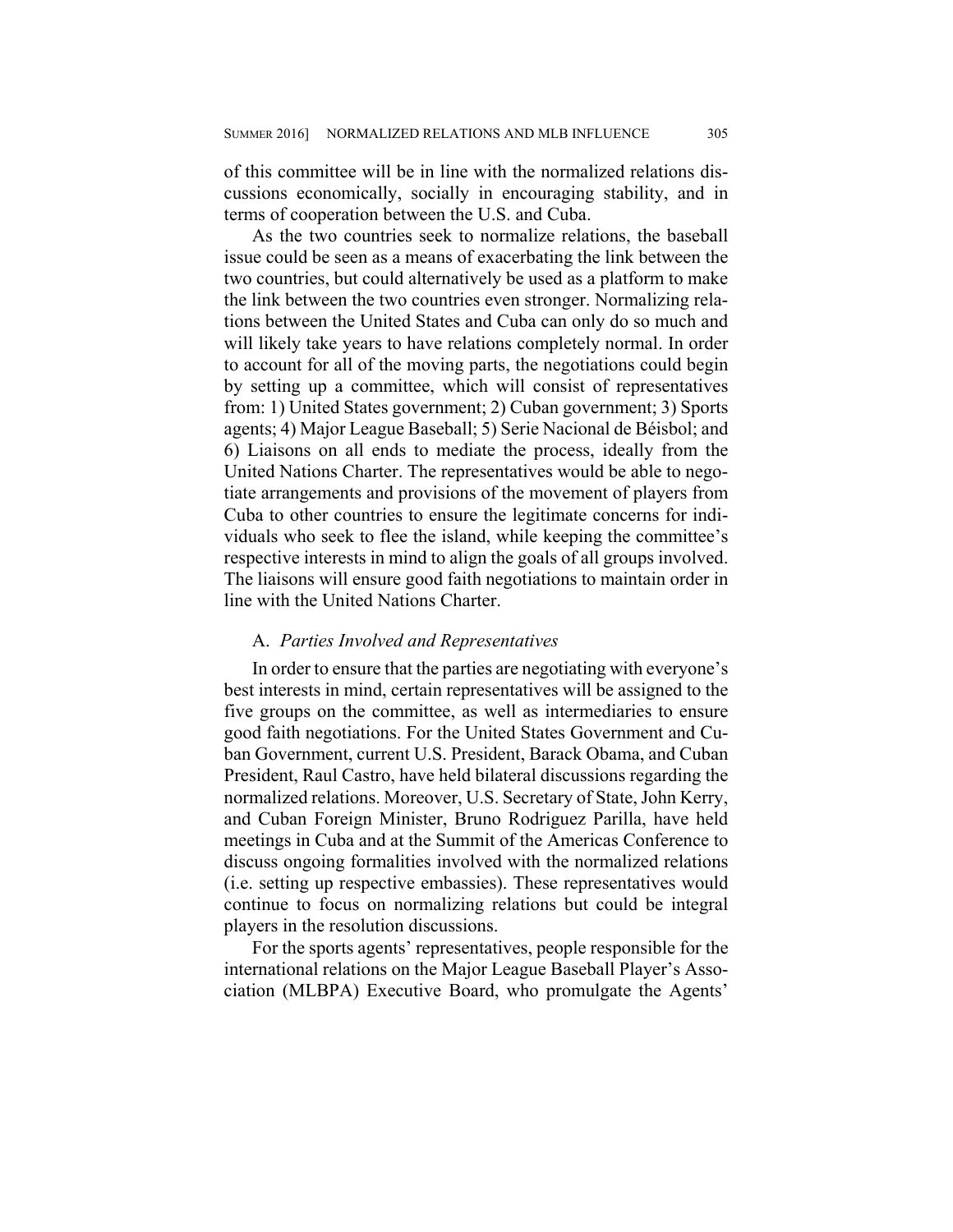rules and regulations, would be useful towards aligning the MLBPA's incentives. The main group could consist of Javier Vasquez, International Special Assistant, Tony Clark, Executive Director, Richard Shapiro, Senior Advisor, and Leonor Barua, Associate Director of Player Services.<sup>326</sup>

The current Collective Bargaining Agreement (full agreement between the MLB and MLBPA) is set to expire on December 1, 2016, which could be a time for newly-appointed MLB Commissioner, Rob Manfred, to execute some changes on the foreign policy front. Manfred should also be the main representative for the MLB on this committee. Similarly, Vice President of the International Baseball Federation and representative for the Cuban National League (Serie Nacional de Béisbol), Antonio Castro, would be a good counterpart for to the MLB representative.

A recently implemented group could serve as liaison between the MLB and Serie Nacional, the International Talent Committee, which was created as a Basic Agreement between the Office of the Commissioner and the MLBPA in 2012 to examine a number of areas related to the procuring of international players, including but not limited to the exploration of the possibility of an international draft, improving the education and acculturation programs of Clubs at their international academies, and the development of appropriate country-by-country plans for playing and development opportunities for players prior to draft eligibility.327 Specific to Cuba in the current Collective Bargaining Agreement, the International Talent Committee "will be charged with advising the MLBPA and Office of the Commissioner on how to treat Cuban players under an amateur talent system in light of legal and political factors that affect their signability."328 The Committee consists of Manfred, Clark, Shapiro, New York Mets General Manager Sandy Alderson, Tampa Bay Rays Executive Vice President of Baseball Operations Andrew Friedman, MLB Senior Vice President of Baseball Operations Kim Ng.

<u>.</u>

<sup>326</sup> MLBPA Info, http://mlb.mlb.com/pa/info/contact.jsp#staff.

<sup>327</sup> Press Release, *International Talent Committee to Seek Input from Foreign Baseball Experts*, http://m.mlb.com/news/article/26379998/international-talentcommittee-to-seek-input-from-foreign-baseball-experts.

<sup>328</sup> Major League Baseball Collective Bargaining Agreement, 2012-2016 Basic Agreement, Attachment 46(I)(D)(12), Dec. 12, 2011.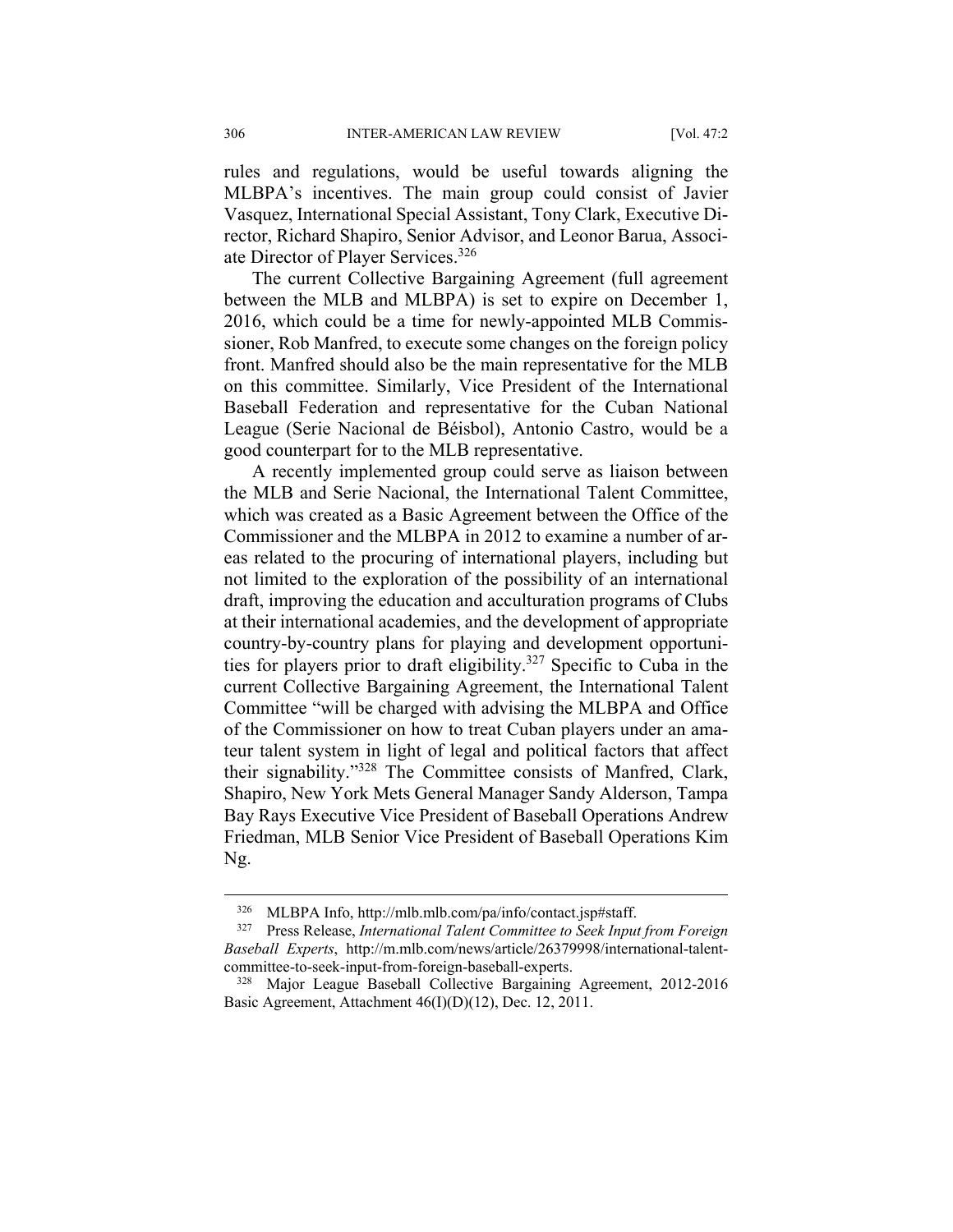#### 1. United States Government

The respective government's involvement could serve as a means of ensuring that there is full transparency with regards to the international relations and continued discussions between Obama and Castro and Kerry and Rodriguez. The U.S. Government is unlikely to be able to play too much of a role with regards to the substantive baseball involvement. However, the current economic embargo in place does not allow Cubans to play in the MLB without first escaping the country. This could be an area of focus to reach a compromise for the U.S. Government.

Moreover, it appears that the U.S. Government is likely willing to reach an agreement with other parties according to MLB Chief Legal Officer, Dan Halem. Halem remarked that the MLB asked the Treasury Department's Office of Foreign Assets Control (OFAC) for a specific license in early June to enter into a deal with the Cuban government that will allow MLB to sign Cuban players.<sup>329</sup> Halem went on to say, "There's a willingness on the part of our government to end the trafficking. The White House has been very sympathetic to helping us end some of the abusive practices." 330

#### 2. Cuban Government

Similar to the U.S. Government's role, the Cuban Government could use this problem as a means to continued communications between the U.S. counterparts. In the normalized relations communications, it's been stated that Castro and Cuba do not plan on changing too much of their structure internally. However, even though Raul Castro is similar to his predecessor, Fidel, with regards to maintaining a passion for baseball within Cuba, he has made the exception to allow Cuban players to play abroad in Japan and Mexico so may be apt to a more lenient travel policy for Cuban baseball players. This approach remains to be seen in respects to the MLB but due to the precedent of allowing Cuba players abroad in other countries and continued communications, it is important to have Castro and Rodriguez on the Committee.

<sup>329</sup> Daniel Trotta, *Major League Baseball Asks Permission to Sign Cuban Players*, REUTERS (Dec. 24, 2015 at 8:53AM), http://www.kcrg.com/content/sports/Major-League-Baseball-Asks-Permission-to-Sign-Cuban-Players-363463811.html.

 $330$  *Id.*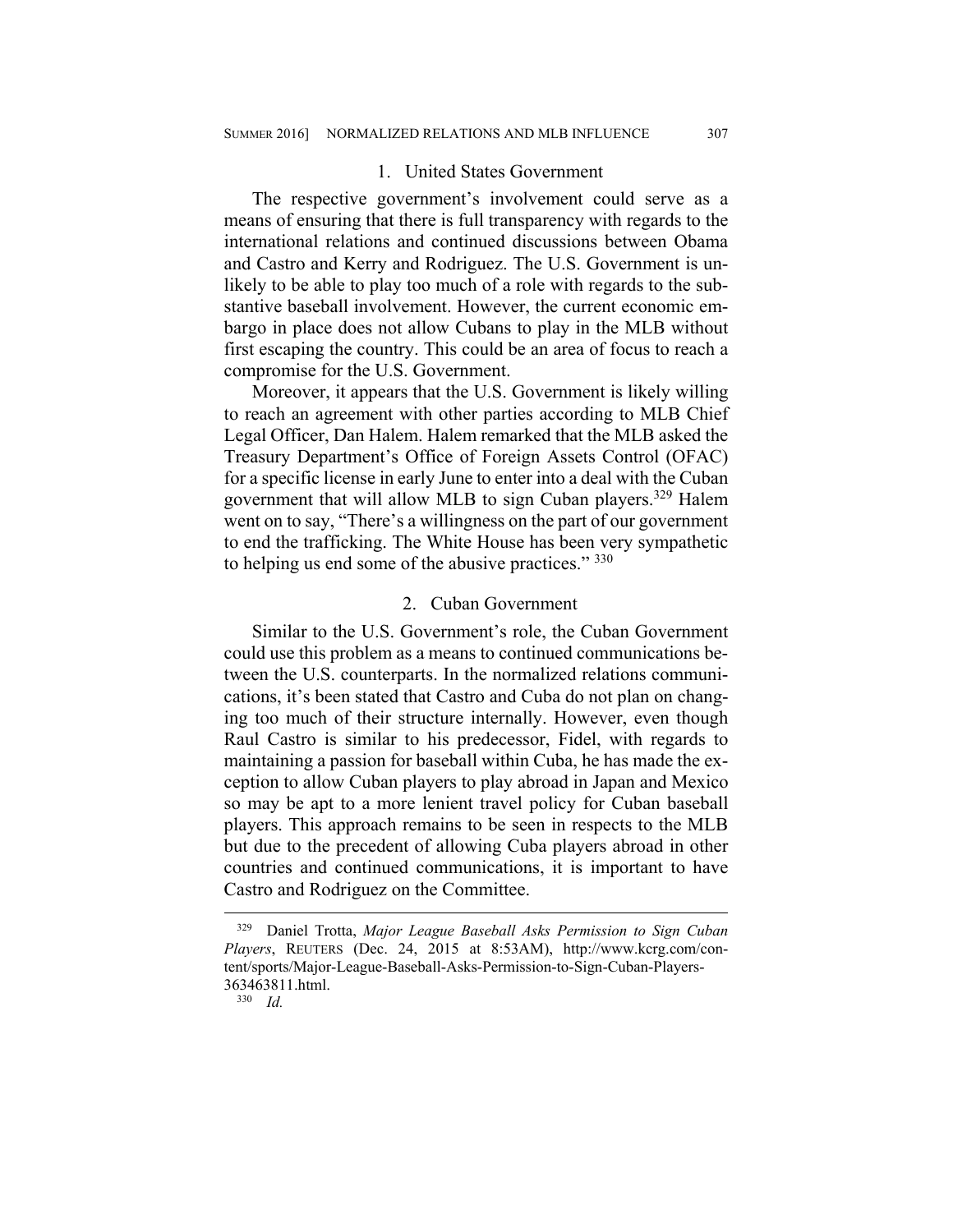308 INTER-AMERICAN LAW REVIEW [Vol. 47:2

As evident by a December 2015 goodwill return of a few Cuban players, it appears that the Cuban Government is also open to utilizing baseball as a means of U.S.-Cuban diplomacy. President of the Cuban Baseball Federation, Higinio Velez, stated "This demonstrates that Cuba is open to the world, that we are not closed, not even with our players who are playing in MLB."

# 3. Sports Agents'

As noted above, an area that could aid towards rehabilitating the issue is for the MLB to crack down on sports agents' aggressive activity towards the Cuban players. On the MLBPA Executive Board, Vasquez, Clark, Shapiro, and Barua would be the structural backbone to implement proper guidelines for sports agents in this area. Sports agents tend to have an unequal bargaining power in many situations and the discrepancy is exacerbated in Cuba where the individuals are risking a lot more by leaving behind their family, but could be swayed by the perceived promise of a life filled with extravagance. Already, a few sports agents have got in trouble from taking advantage of the issue as indicated previously with the agents Suarez and Dominguez.

The MLBPA Executive Board members that I selected have been the most involved with international relations, players, and sports agents. These members will also be at the forefront of negotiations to changes in the Collective Bargaining Agreement for December 1, 2016. The Executive Board likely does not have to come down directly on the sports agents with harsh guidelines and it is in their best interest to be respectful of the norms of the field, but structuring some protocol in the CBA with regards to the changes in international relations could be a good starting point to develop some order.

# 4. Major League Baseball

Newly assigned MLB Commissioner, Rob Manfred, is adamant about an approach to creating a better avenue to link Cuba and America on the baseball front. Manfred is in a good spot to make some decisions right now as he starts out his tenure in a few different areas. With regards to the new CBA Agreement, Manfred will have a lot of decision-making power in changes to the agreement to align with the normalized relations agreement. Moreover, with the MLB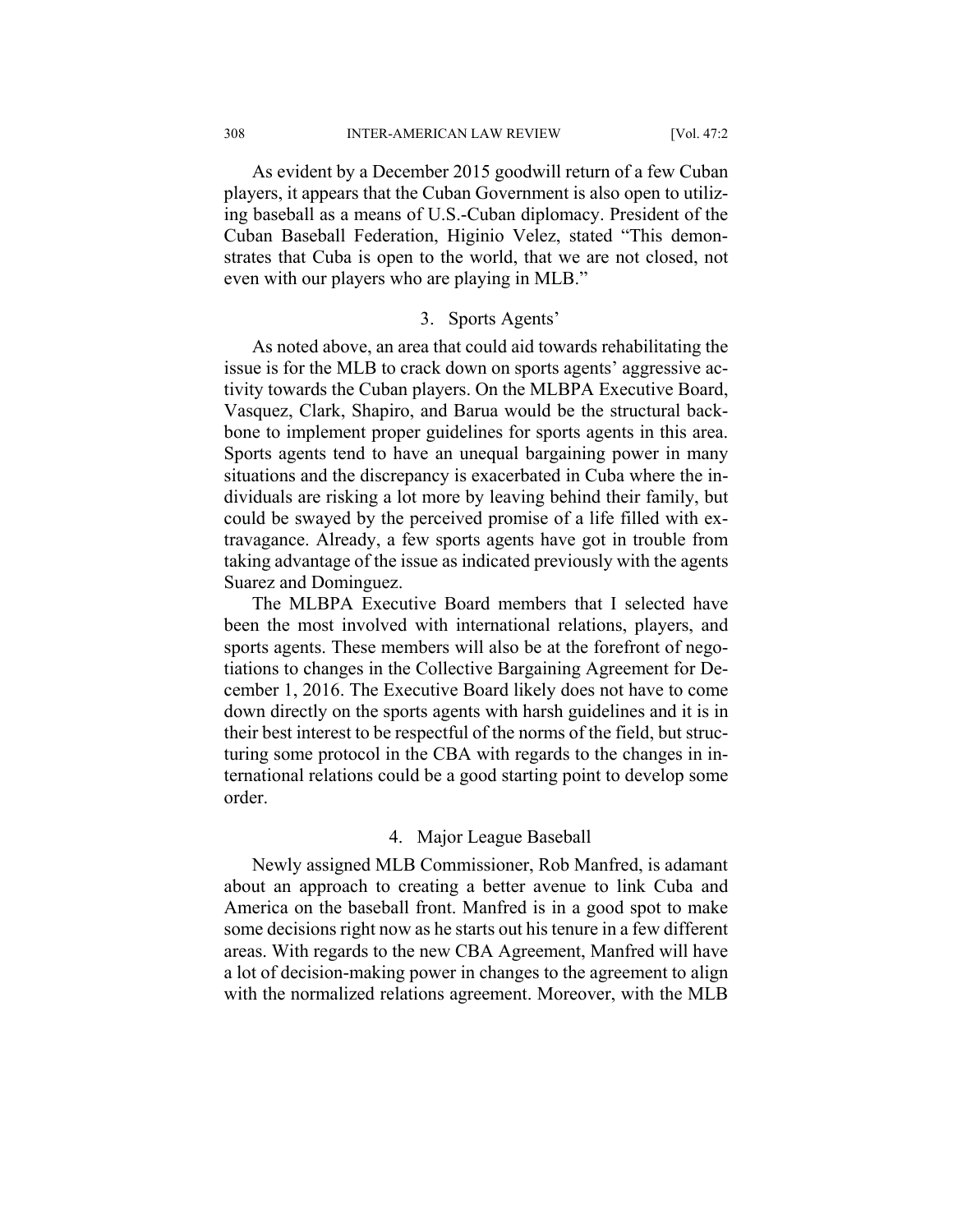All-Star Game in Miami in 2016, just 200 miles from Cuba, Manfred could implement some activities involving Cuba in the weeklong event.

While these are two areas where Manfred and the MLB can make stark alterations to the current ambiguous agreements, he recently announced there are other short term and long-term ventures the League hopes to embark on. For now, Manfred said he hopes to stage exhibition games in Cuba next spring to advance the process of restoring baseball ties with the Caribbean nation.<sup>331</sup> In the longterm, Manfred stated that "[o]ver the long haul, we'd like to see a more regularized process for Cuban players to come to the United States and, if they want, return to Cuba. It's really important to us to have the best athletes in the world playing Major League Baseball and we think a more regularized immigration process would help us in that regard."<sup>332</sup>

### 5. Serie Nacional de Béisbol

Along the same lines as the MLB approach, the Cuban Baseball equivalent, Serie Nacional de Béisbol and its decision makers, are optimistic about pushing for closer ties with American baseball. Antonio Castro, son of Fidel and VP of the International Baseball Federation, is all for Cuban players participating in international leagues. In an interview, Castro said "I think our ballplayers who trained here earned the right to go play in other leagues and measure themselves against a higher level. They should be able to do it without fear - and come back and play with their national team."<sup>333</sup> Similarly, while the culture formerly used to be averse towards Cuban players leaving their home country for the MLB, a lot of the fans enjoy seeing these players succeed at the highest level in the MLB. Castro states further that "the problem exists and [Cuba and MLB] need to resolve this. The question is, why not? Why don't we find the solution? The only thing we need is the will to do that. For sure

<sup>331</sup> Maria Guardado, *Rob Manfred says MLB is 'Anxious to Move Forward on Cuba'*, NJ.COM (July 25, 2015 at 8:55 PM), http://www.nj.com/yankees/in- $\frac{dex \cdot s}{332}$  *d*<br> $\frac{332 \cdot d}{d}$ <sup>332</sup> *Id.* 

<sup>333</sup> Paula Lavigne, *Cuba has to Budge*, ESPN (Feb. 6, 2014) http://espn.go.com/mlb/story/\_/id/10397211/antonio-castro-believes-cubanbaseball-sever-ties-political-espn-magazine.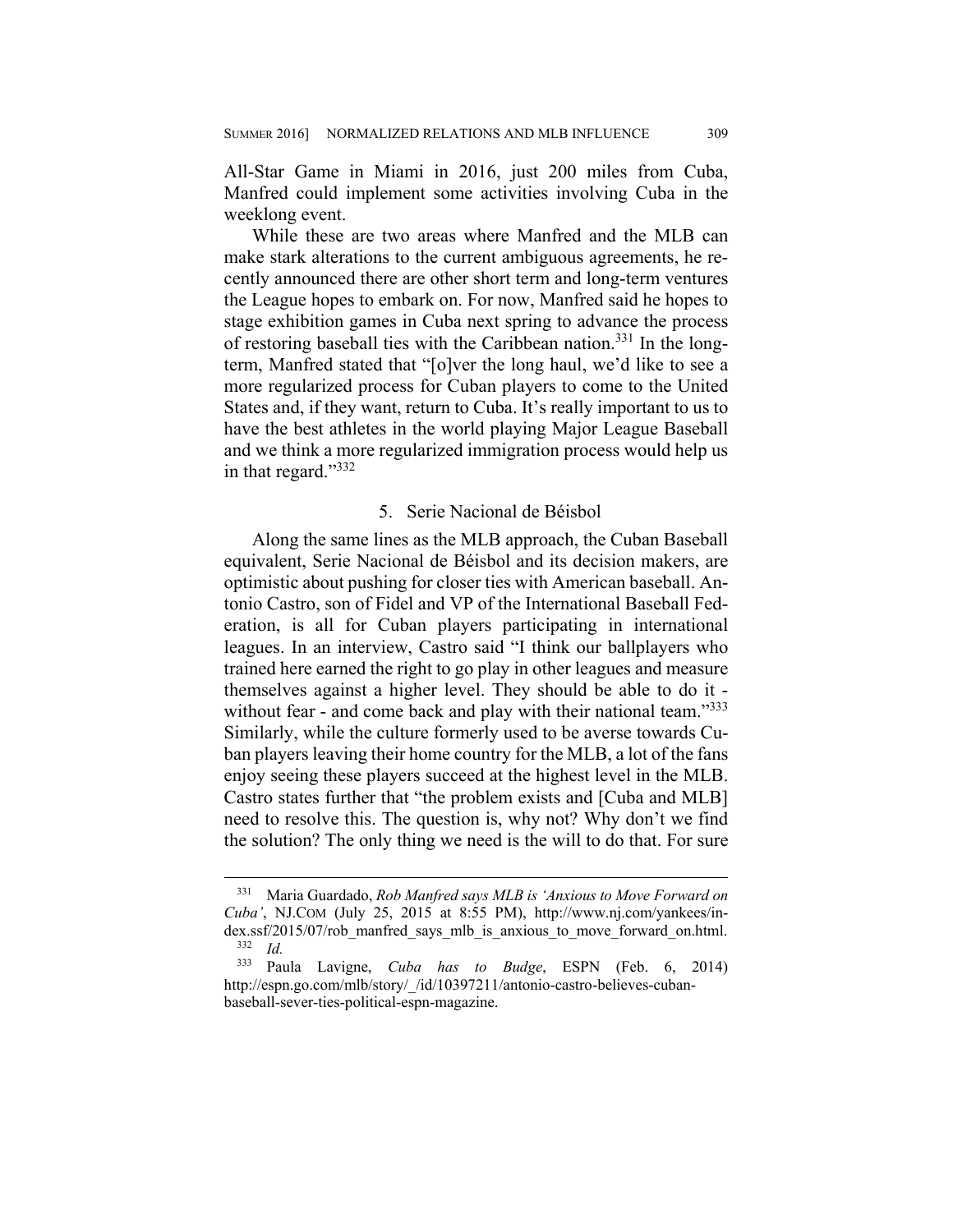310 INTER-AMERICAN LAW REVIEW [Vol. 47:2

we can find a solution, but we need to work together - everybody."334 With the Major League season being so long, allowing players to return during the offseason to play would not be ideal due to possibilities of burnout. However, Castro appears to be optimistic about discussing options to reach a compromise for the leagues that could entail a simpler avenue for the players and improving the current system.

#### 6. Liaisons

There are a couple of liaisons that could serve on both the baseball and international relations front. The aforementioned International Talent Committee can come in to monitor that proper negotiating is taking place between the Cuban baseball and American baseball representatives. Also, as the representatives for international relations in the current CBA, they could help in amending the provisions related to international relations with Cuba to align with the normalized relations agreement and ongoing discussions.

The other group that could help monitor the entire Committee and specifically U.S.-Cuban relations is the United Nations Charter. In the United Nations General Assembly, the most applicable committees to monitor the Baseball Committee are the Second (Economic and Financial Committee) and Third (Social, Humanitarian, and Cultural). To maintain order and to keep the discussion on the topics related to improving the morale, good faith negotiations, and improving the troubling immigration issue, the U.N. Charter will be a strong mediator to watch over all parties and the discussions. To keep the conversations in line with the normalized relations documents, the U.N. Charter can serve as liaison to remind everyone of the economic and social goals of each country. Also, they can help maintain security and boundaries on any discussions that get out of hand or are too lopsided. Chapter VI, Article 34 of the U.N. Charter states "the Security Council may investigate any dispute, or any situation, which might lead to international friction or give rise to a dispute, in order to determine whether the continuance of the dispute or situation is likely to endanger the maintenance of international peace and security." This clause could ensure that the two countries

334 *Id.*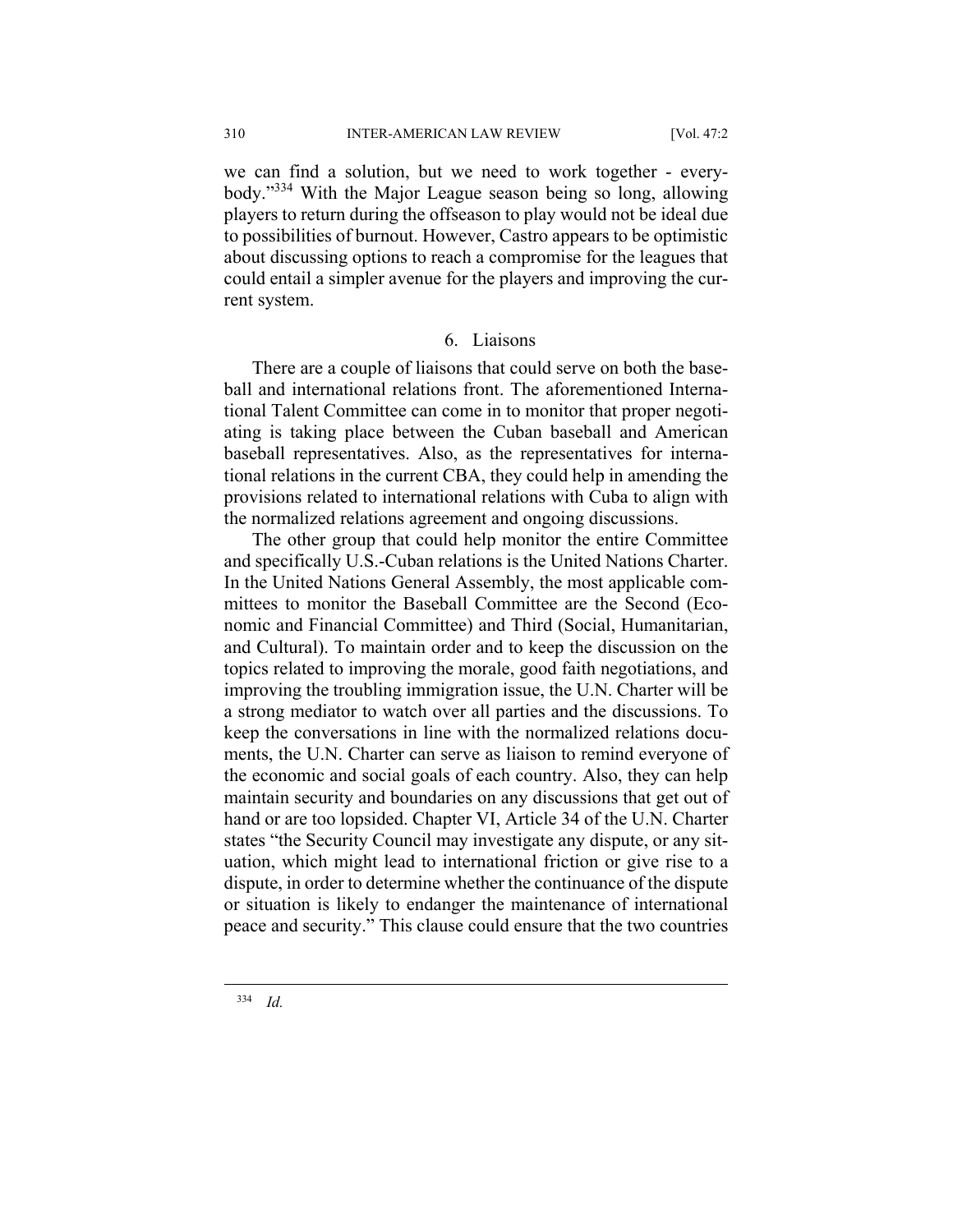that have had friction for over five decades will be on the same page towards the normalizing relations documents.

#### B. *Aligning Incentives*

There is currently no one-size-fits-all solution, but getting a Committee like this together involving the U.S. Government, Cuban Government, Sports Agents, MLB, and Serie Nacional could be a first step towards addressing the major platforms for change as the countries continue advancing the normalized relations. The current MLB CBA already has verbiage in place that is subject to change based on the political relationship. The document is set to expire on December 1, 2016, and more concrete language can be put in its place based on discussions amongst the Committee and in the normalized relations agreement. Important areas to address are to account for players who do not end up making it to the MLB who have fled the island, improving the ease and access to the difficulties associated with escaping the island, possible events to improve morale between the countries (spring training and All-Star Game), and keeping both countries satisfied. The end result will not necessarily be for the countries to reach an agreement where Cuban players can travel back-and-forth freely to the U.S., but where both countries do not feel slighted and the process becomes safer (i.e. could be to add incentives/concessions for players to stay in Cuba instead of venturing into the escape process).

The MLB and new commissioner, Rob Manfred, have a great opportunity to oversee all the relations with sports agents and create new avenues for Cuban baseball and the MLB through bilateral and unilateral solutions. Manfred could amend the MLB CBA on December 1, 2016 in regard to Cuban relations to align with international relations as normalized relations continue for the better. The MLB is currently under a lot of scrutiny for turning a blind eye to these problems, so Manfred could play a big role in keeping the owners', agents', and players' goals in line while maintaining an ethical stream in the enterprise. Manfred could also increase the exposure for Cuban baseball in the US by having an international game in the 2017 All-Star Game, which will be played close to Cuba in Miami. The All-Star Game has decreased in prestige over the year as the MLB has attempted to increase it's glamour by making it count for home field in the World Series for the winning League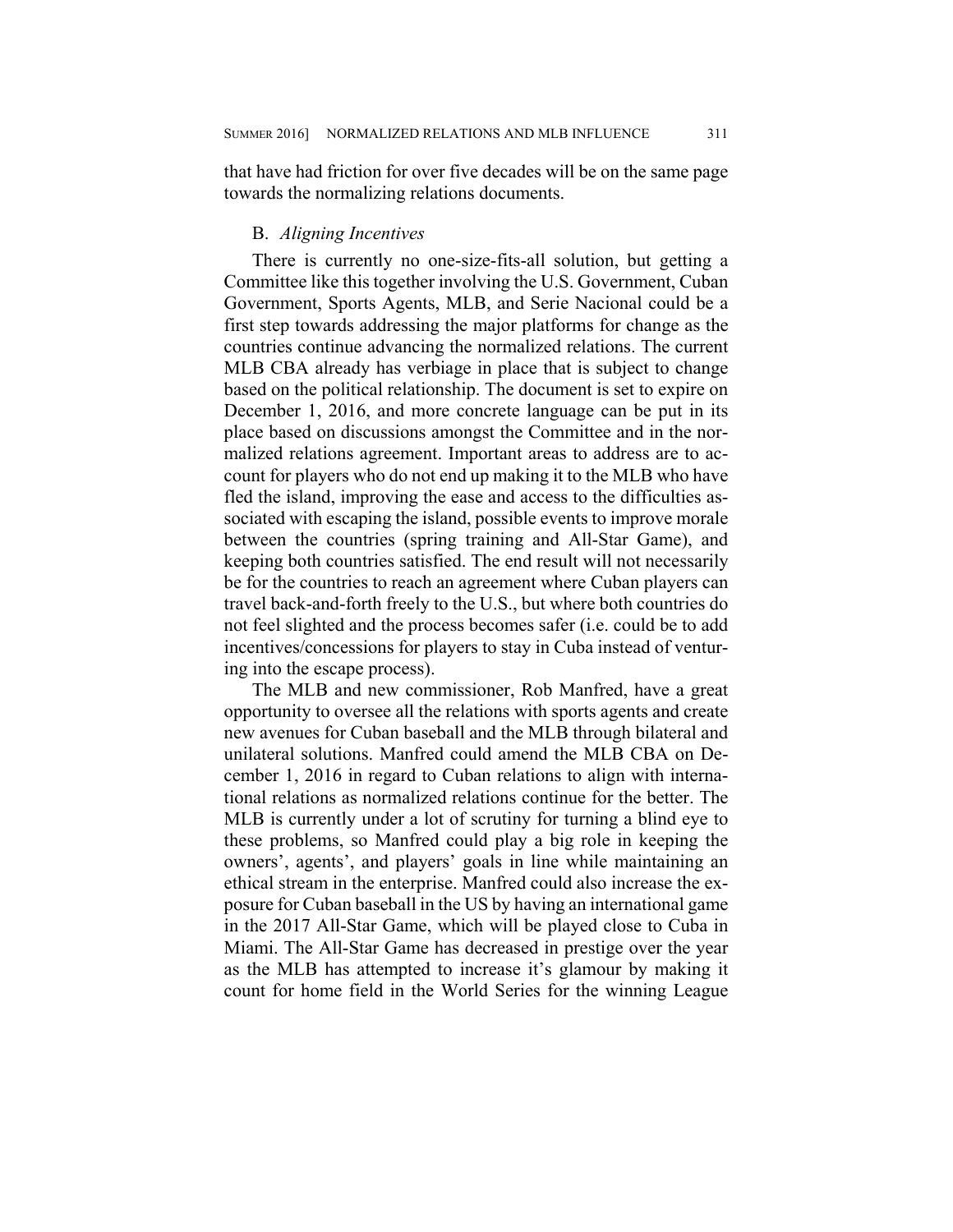(American or National), but the popularity has definitely decreased. However, the weeklong Summer Classic has various events throughout the host city. If the MLB and the Marlins leverage the Cuban influence in Miami that week - especially by showcasing the Cuban talent - players, fans, and teams will all be interested in this rising talent pool. Hosting a Cuban All-Star team vs. an American All-Star team could be included as a festivity for the week. The revenue stream from concessions involving Cuban players/influence can be apportioned to the Cuban government. Alternatively, Manfred also would like to see American baseball in Cuba via exhibition games, which could happen as soon as 2016 Spring Training.<sup>335</sup>

All parties should look at baseball as a way to help the normalized relations run more smoothly and not as a channel that could deter the possible growth of the relationship. In recent months, there have already been strides made.

Notably, Puig and Jose Abreu returned to Cuba, their homeland, for the first time since fleeing via boat in 2012 and 2013, respectively, on December 15, 2015.<sup>336</sup> The return home for the Cuban players was part of an MLB delegation that hosted workshops and meetings with Cuban officials on a four-day tour.<sup>337</sup> The trip occurred at the one-year anniversary of the normalized relations agreement and was made possible due to the thaw in U.S.-Cuban relations.

The change in U.S.-Cuba relations did have an immediate impact on the signing process for Cuban prospects as was evident in the case involving Moncada.338 Moreover, in September 2015, the MLB granted waivers for Jonathan Machado and Omar Estevez, who left Cuba but missed the deadline to register for the 2015-16

<sup>335</sup> Marc Topkin, *Details of Rays' planned Cuba trip come into focus*, TAMPA BAY TIMES (Feb. 4, 2016, 6:38 PM),

http://www.tampabay.com/sports/baseball/rays/details-of-rays-planned-cubatrip-come-into-focus/2264191.

<sup>336</sup> Hector Velasco, *Cuba defectors return home on MLB goodwill trip*, YAHOO! SPORTS (Dec. 15, 2015, 6:01 PM), http://sports.yahoo.com/news/majorleague-baseball-gets-us-cuban-thaw-163927152--mlb.html.

 $337$  *Id.* 

<sup>338</sup> *Passan*, *supra* note 134.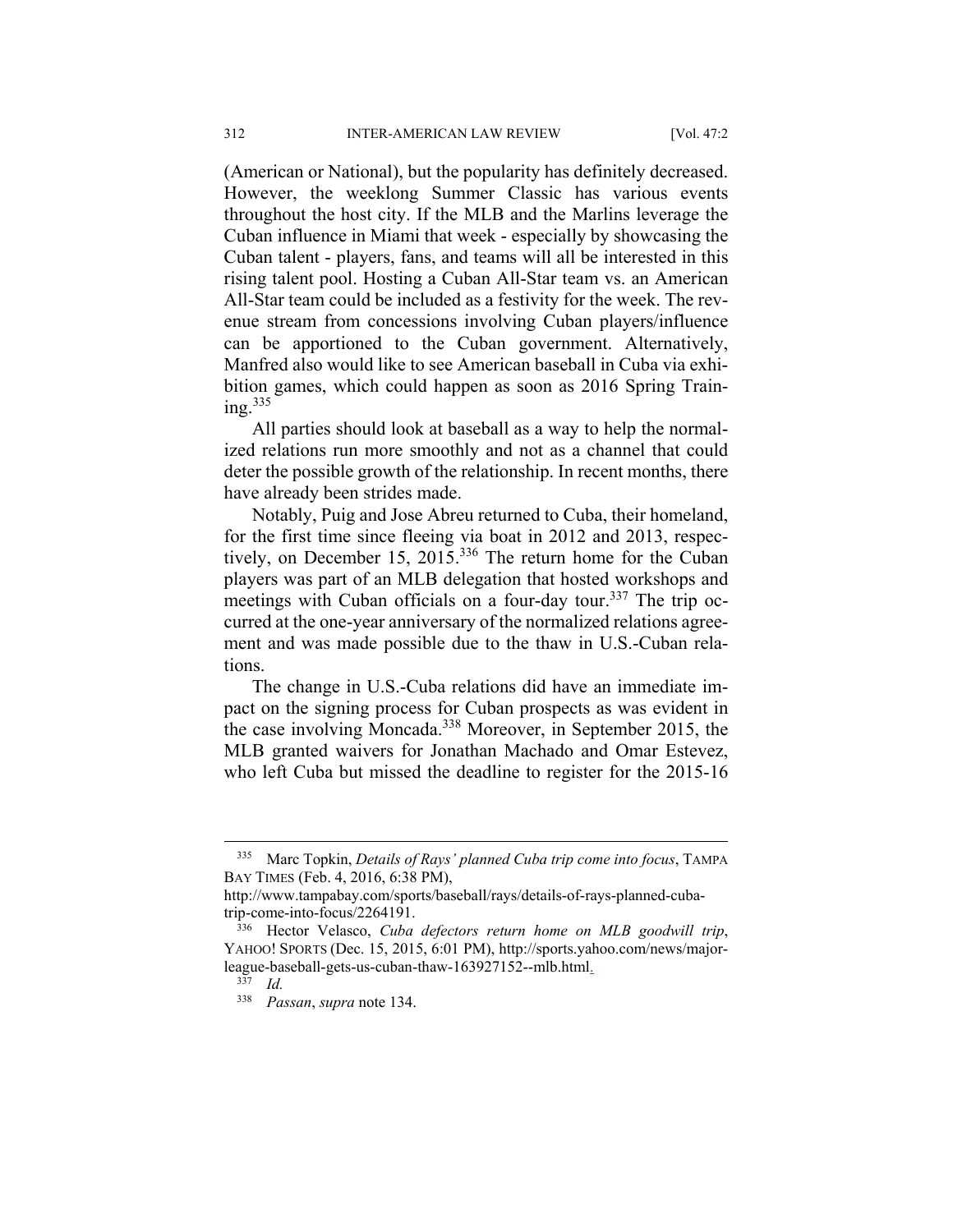international signing period.339 Machado and Estevez were still in Cuba on the May 15 deadline, but, under the MLB's collective agreement, the MLB can waive the registration deadline when an international prospect has a "compelling justification."340 The use of the CBA provision marks the first waiver for Cuban players, which shows that the MLB may be opening up to the situation of Cuban baseball players.341

There are even greater strides being made on the diamond between Serie Nacional and United States baseball.<sup>342</sup> In November 2015, the Penn State baseball team became the first United States team—amateur or professional—to compete against teams from the Cuban National Series.<sup>343</sup> Albeit, the competition did not involve an MLB team, but the Penn State Nittany Lions had the opportunity to become fully immersed in the Cuban culture during the trip.

While the college roster made huge strides with their November game, an MLB team engaged in a similar competition in the spring of 2016. The Tampa Bay Rays beat the Cuban national team 4-1 in the landmark game, which marked the first time an MLB team played in Cuba since the Orioles played there in 1999.<sup>344</sup> The weekday game also involved a historic visit by President Obama as he became the first sitting U.S. President to travel to Cuba in 88 years.<sup>345</sup> While there were huge benefits an the historic game was largely positive, there was some negative resentment from Cuban

<sup>339</sup> Matthew Rocco, *U.S.-Cuba Ties May Open Doors for MLB,* FOX BUSINESS (Oct. 13, 2015),

http://www.foxbusiness.com/features/2015/10/13/us-cuba-ties-may-open-doorsfor-mlb.html $\frac{1}{340}$   $\frac{1}{d}$ .

<sup>340</sup> *Id*. 341 *Id*. 342 *In November 2015, the Penn State baseball team became the first United States team—amateur or professional—to compete against teams from the Cuban National Series,* PENNSYLVANIA STATE UNIVERSITY, http://www.psu.edu/feature/2016/01/21/first-pitch (last visisted May 17, 2016).<br> $^{343}$  Id

<sup>&</sup>lt;sup>344</sup> ESPN.com News Services, *Rays beat Cuban team with Barack Obama*, *Raul Castro in attendance*, ESPN (March 22, 2016), http://espn.go.com/mlb/story/\_/id/15045394/tampa-bay-rays-beat-cuban-national-team-landmark-game.

<sup>345</sup> Hector Velasco, *When a US-Cuba Baseball Game is Bigger than Politics*, YAHOO (March 18, 2016, 5:38 PM), http://sports.yahoo.com/news/us-cuba-baseball-game-bigger-politics-213834637--mlb.html.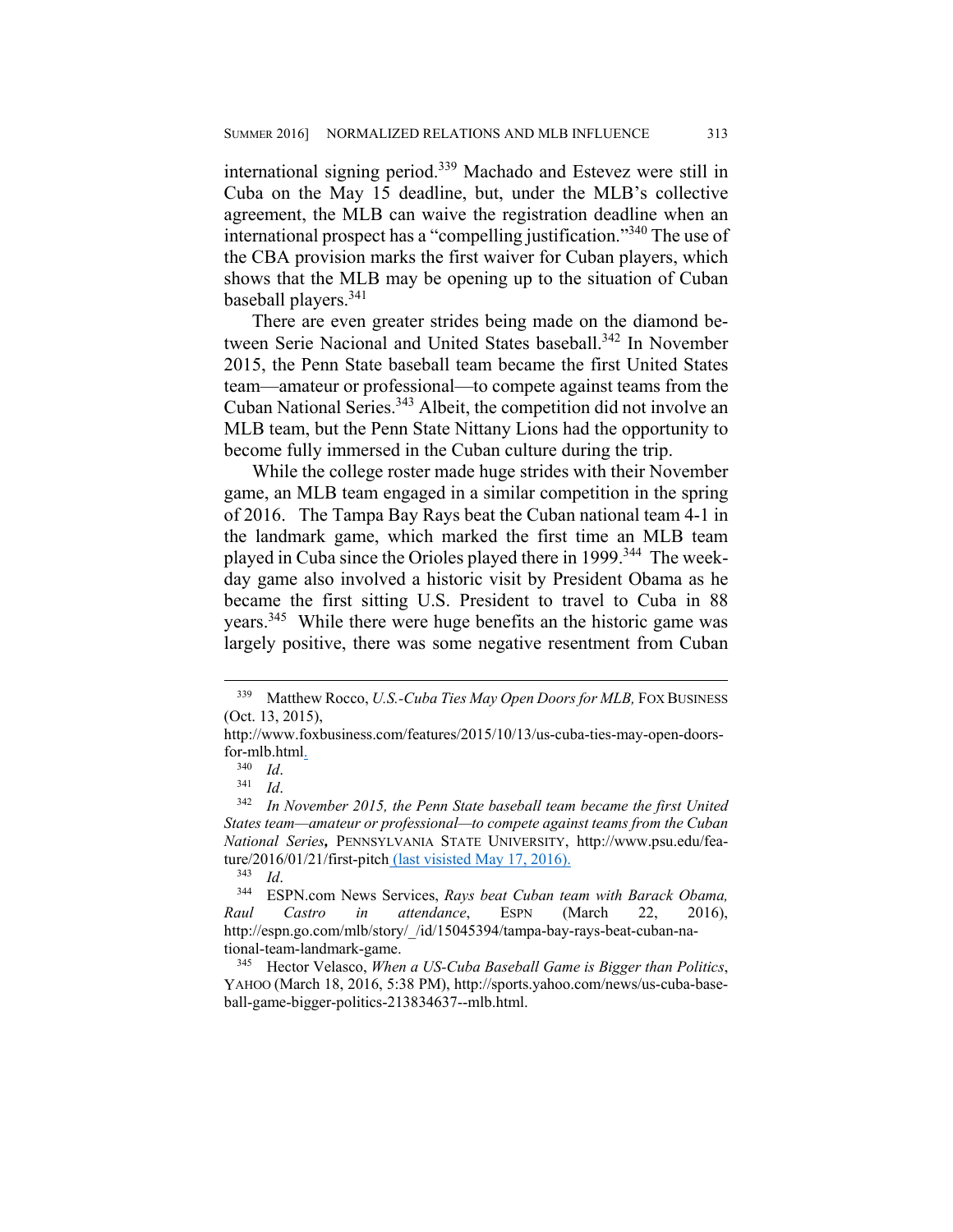protestors, which signifies that a lot still must be done before the countries are entirely civil with one another.<sup>346</sup> Moreover, this shows that baseball is serving as a large platform in the normalizing relations process.

With that being said, the game is a large stride and opens up the opportunities for all parties to open up the foreign relationships even more. The MLB could utilize the game as a platform to continue to play exhibition games in Cuba or to increase Cuban baseball involvement by way of the 2017 All-Star Game to be played in an area with a lot of Cuban ties, Miami.

#### VIII. CONCLUSION

The proper solution will appease the MLB's view by being able to sign the Cuban players without having to deal with the negative publicity of the awful process, or, alternatively, allow Cuban players the option to have more flexibility in career endeavors. It will also bring the relations between the U.S. and Cuba closer together and please the Cuban players and their families so that they feel as though they have flexibility to go back to Cuba and do not have to experience a circuitous route just to play in the MLB. Additionally, the solution will appease sports agents by allowing them an opportunity to fairly negotiate deals with the players without any negative morality surrounding the situation.

Regardless, the situation will take a while to completely mitigate. However, something where all parties are addressed could smooth the relations with regard to the countries and baseball in general. In the short term, it is unlikely that the normalized relations will have much of an impact on the current procedures Cuban players go through to enter the MLB. In the long term, hopefully the problematic system is something that can be smoothed out.

"Knowing the history of things, I would think that baseball will be one of the slowest things to change, because it is such a major institution in Cuba," Bjarkman said. "If they ever worked out some agreement on this down the road, well, it may happen eventually. But Obama announcing in Washington that they're going to ease the

<sup>346</sup> *Rays beat Cuban team*, *supra* note 344.